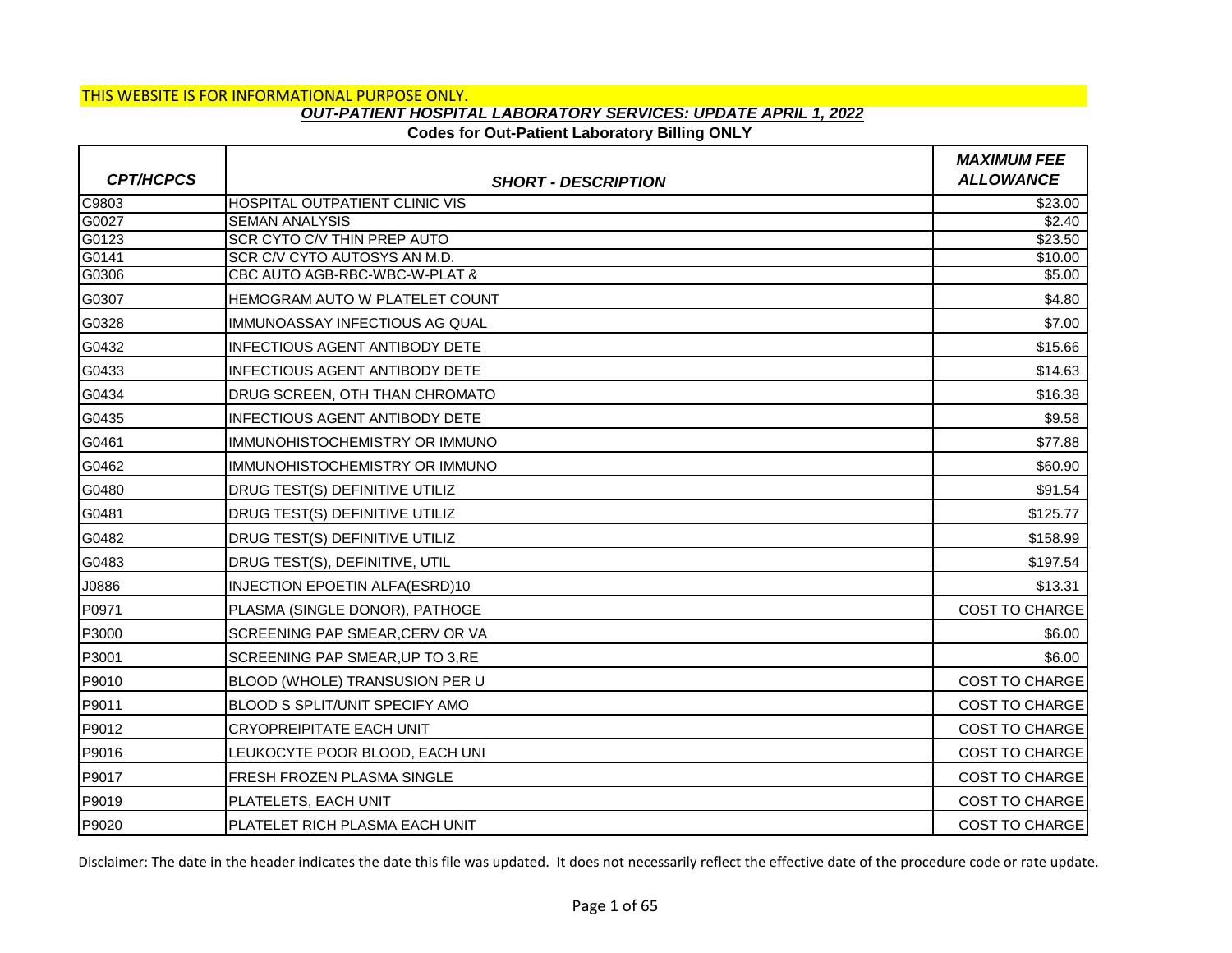### **Codes for Out-Patient Laboratory Billing ONLY**

| <b>CPT/HCPCS</b> | <b>SHORT - DESCRIPTION</b>       | <b>MAXIMUM FEE</b><br><b>ALLOWANCE</b> |
|------------------|----------------------------------|----------------------------------------|
| P9021            | RED BLOOD CELLS EACH UNIT        | COST TO CHARGE                         |
| P9022            | RED BLOOD CELLS, WASHED EACH U   | <b>COST TO CHARGE</b>                  |
| P9023            | PLASMA POOLED, MULTIPLE, DONOR F | <b>COST TO CHARGE</b>                  |
| P9031            | PLATELETS LEUK RED, EACH UNIT    | <b>COST TO CHARGE</b>                  |
| P9032            | PLATELETS IRRADIATED EACH UNIT   | <b>COST TO CHARGE</b>                  |
| P9033            | PLATELETS, LEUKOCYTES IRRADIATE  | <b>COST TO CHARGE</b>                  |
| P9034            | PLATELETS, PHERESIS, EACH UNIT   | <b>COST TO CHARGE</b>                  |
| P9035            | PLATELETS, PHERESIS, LEUKOCYTES  | <b>COST TO CHARGE</b>                  |
| P9036            | PLATELETS, PHERESIS, IRRADIATED  | <b>COST TO CHARGE</b>                  |
| P9037            | PLATELETS, PHERESIS, LEUK.RE.IRR | <b>COST TO CHARGE</b>                  |
| P9038            | RED BL.CELL, IRRADIATED EACH UN  | COST TO CHARGE                         |
| P9039            | RED BL.CELL DEGLYCEROLIZED EAC   | <b>COST TO CHARGE</b>                  |
| P9040            | RED BL.CELLS, LEUK, RE IRR, EACH | <b>COST TO CHARGE</b>                  |
| P9041            | INFUSION, ALBUMIN, 5% 50ML       | COST TO CHARGE                         |
| P9043            | INFUSION, PLASMA PROTEIN FRACTI  | <b>COST TO CHARGE</b>                  |
| P9044            | PLASMA, CRYOPRECIPITATE REDUCED  | <b>COST TO CHARGE</b>                  |
| P9045            | INFUSION, ALBUMIN (HUMAN), 5%,   | COST TO CHARGE                         |
| P9046            | INFUSION, ALBUMIN(HUMAN), 25%,   | <b>COST TO CHARGE</b>                  |
| P9047            | INFUSION, ALBUMIN (HUMAN), 25%   | <b>COST TO CHARGE</b>                  |
| P9051            | WHOLE BLOOD OR RED BLOOD CELLS   | COST TO CHARGE                         |
| P9052            | PLATELETS, HLA-MATCHED LEUKOCY   | COST TO CHARGE                         |
| P9053            | PLATELETS, PHERESIS, LEUKOCYTE   | <b>COST TO CHARGE</b>                  |
| P9056            | WHOLE BLOOD, LEUKOCYTES REDUCE   | <b>COST TO CHARGE</b>                  |
| P9058            | RED BLOOD CELLS, LEUKOCYTES RE   | <b>COST TO CHARGE</b>                  |
| P9060            | FRESH FROZEN PLASMA, DONOR RET   | \$61.08                                |
| P9070            | PLASMA, POOLED MULTIPLE DONOR,   | <b>COST TO CHARGE</b>                  |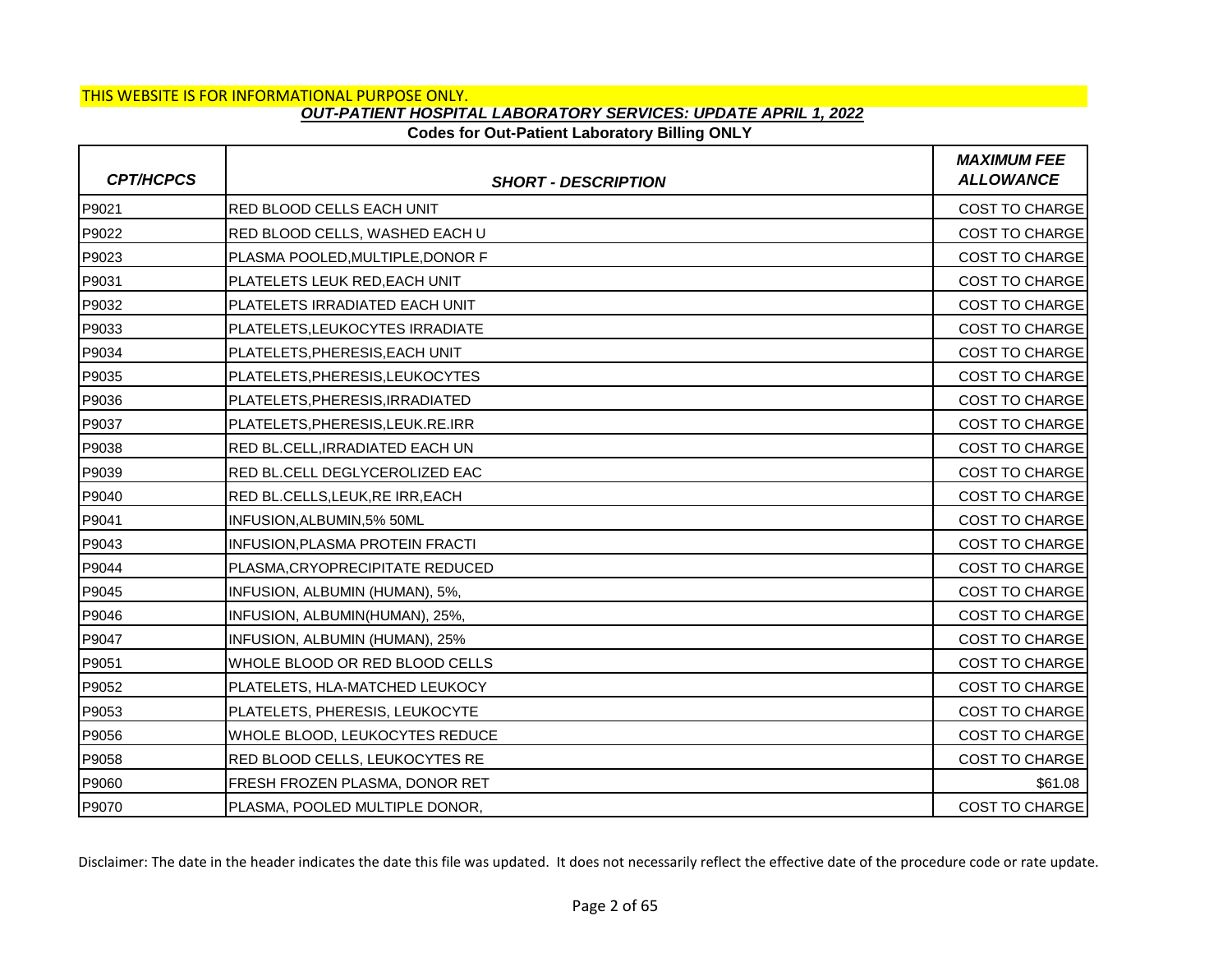## **Codes for Out-Patient Laboratory Billing ONLY**

| <b>CPT/HCPCS</b> | <b>SHORT - DESCRIPTION</b>            | <b>MAXIMUM FEE</b><br><b>ALLOWANCE</b> |
|------------------|---------------------------------------|----------------------------------------|
| P9071            | PLASMA (SINGLE DONOR), PATHOGE        | <b>COST TO CHARGE</b>                  |
| P9073            | PLATELETS, PHERESIS, PATHOGEN-        | <b>COST TO CHARGE</b>                  |
| P9604            | TRAVEL ALL.1 WAY, PROR. TRIP CHA      | \$10.00                                |
| Q0111            | WET MOUNT, PREP OF VAG.CERVICAL       | \$2.40                                 |
| Q0112            | ALL POTASSIUM HYDROXIDE PREPAR        | \$2.40                                 |
| Q0113            | PINWORM EXAMINATION                   | \$5.10                                 |
| Q0114            | <b>FERN TEST</b>                      | \$9.60                                 |
| Q0115            | POST-COITAL DIRECT, QUAL EX VAG       | \$12.33                                |
| Q4081            | INJECTION, EPOETIN ALFA 100 U         | \$1.33                                 |
| U0001            | CDC 2019 NOVEL CORONAVIRUS(201        | \$35.92                                |
| U0002            | 2019-NCOV CORONAVIRUS, SARS-CO        | \$51.31                                |
| U0003            | <b>INFECTIOUS AGENT DETECTION BY</b>  | \$75.00                                |
| U0004            | <b>INFECTIOUS AGENT DETECTION BY</b>  | \$75.00                                |
| U0005            | <b>INFECTIOUS AGENT DETECTION BY</b>  | \$25.00                                |
| 36415            | <b>VENIPUNCTURE MULTIPLE PATIENTS</b> | \$1.80                                 |
| 36416            | COLLECTION OF CAPILLARY BLOOD         | \$1.80                                 |
| 36430            | TRANSFUSION, BLOOD/BLOOD COMPON       | \$13.00                                |
| 36440            | <b>BLOOD TRANSFUSION SERVICE</b>      | \$30.00                                |
| 36450            | <b>EXCHANGE TRANSFUSION SERVICE</b>   | \$100.80                               |
| 36455            | <b>EXCHANGE TRANSFUSION SERVICE</b>   | \$98.53                                |
| 36460            | TRANSFUSION SERVICE, FETAL            | \$151.00                               |
| 36516            | THERAPEUTIC APHERESIS EXT SEL         | \$49.00                                |
| 80047            | BASIC METABOLIC PANEL (CALCIUM        | \$10.98                                |
| 80048            | <b>BASIC METABOLIC PANEL</b>          | \$9.30                                 |
| 80050            | GENERAL HEALTH SCREEN PANEL           | \$36.00                                |
| 80051            | ELECTROLYTE PANEL                     | \$5.90                                 |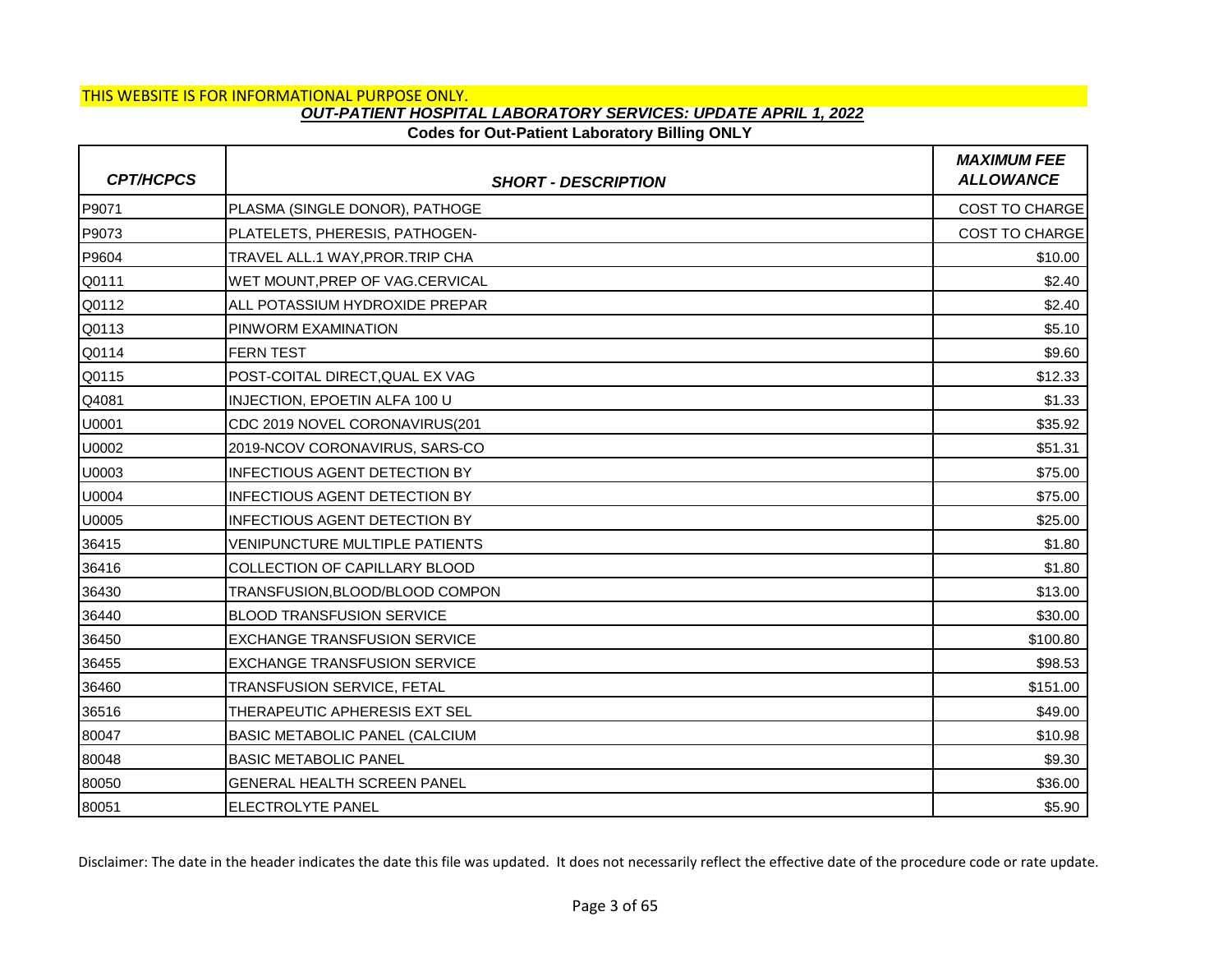# THIS WEBSITE IS FOR INFORMATIONAL PURPOSE ONLY.

## *OUT-PATIENT HOSPITAL LABORATORY SERVICES: UPDATE APRIL 1, 2022*

### **Codes for Out-Patient Laboratory Billing ONLY**

| <b>CPT/HCPCS</b> | <b>SHORT - DESCRIPTION</b>            | <b>MAXIMUM FEE</b><br><b>ALLOWANCE</b> |
|------------------|---------------------------------------|----------------------------------------|
| 80053            | <b>COMP METABOLIC PANEL</b>           | \$10.50                                |
| 80055            | <b>OBSTETRIC PROFILE</b>              | \$15.00                                |
| 80061            | <b>LIPID PROFILE</b>                  | \$15.00                                |
| 80069            | <b>RENAL FUNCTION PANEL</b>           | \$9.60                                 |
| 80074            | <b>ACUTE HEPATITIS PANEL</b>          | \$30.00                                |
| 80076            | <b>HEPATIC FUNCTION PANEL</b>         | \$7.00                                 |
| 80081            | <b>BLOOD TEST PANEL FOR OBSTETRIC</b> | \$59.89                                |
| 80143            | MEASUREMENT OF ACETAMINOPHEN          | \$14.91                                |
| 80145            | <b>MEASUREMENT OF ADALIMUMAB</b>      | \$30.86                                |
| 80150            | <b>AMIKACIN</b>                       | \$15.00                                |
| 80151            | MEASUREMENT OF AMIODARONE             | \$14.91                                |
| 80155            | <b>CAFFEINE LEVEL</b>                 | \$30.86                                |
| 80156            | <b>CARBAMAZEPINE</b>                  | \$15.90                                |
| 80157            | CARBAMAZEPINE:FREE                    | \$10.00                                |
| 80158            | <b>CYCLOSPORINE</b>                   | \$20.00                                |
| 80159            | <b>CLOZAPINE LEVEL</b>                | \$16.12                                |
| 80161            | MEASUREMENT OF CARBAMAZEPINE-1        | \$14.91                                |
| 80162            | <b>DIGOXIN</b>                        | \$15.00                                |
| 80163            | <b>DIGOXIN LEVEL</b>                  | \$10.62                                |
| 80164            | DIPROPYLACETIC ACID (VALPROIC         | \$10.00                                |
| 80165            | <b>VALPROIC ACID LEVEL</b>            | \$10.83                                |
| 80167            | MEASUREMENT OF FELBAMATE              | \$14.91                                |
| 80168            | <b>ETHOSUXIMIDE</b>                   | \$18.00                                |
| 80169            | <b>EVEROLIMUS LEVEL</b>               | \$10.98                                |
| 80170            | <b>GENTAMICIN</b>                     | \$12.60                                |
| 80171            | <b>GABAPENTIN LEVEL</b>               | \$17.34                                |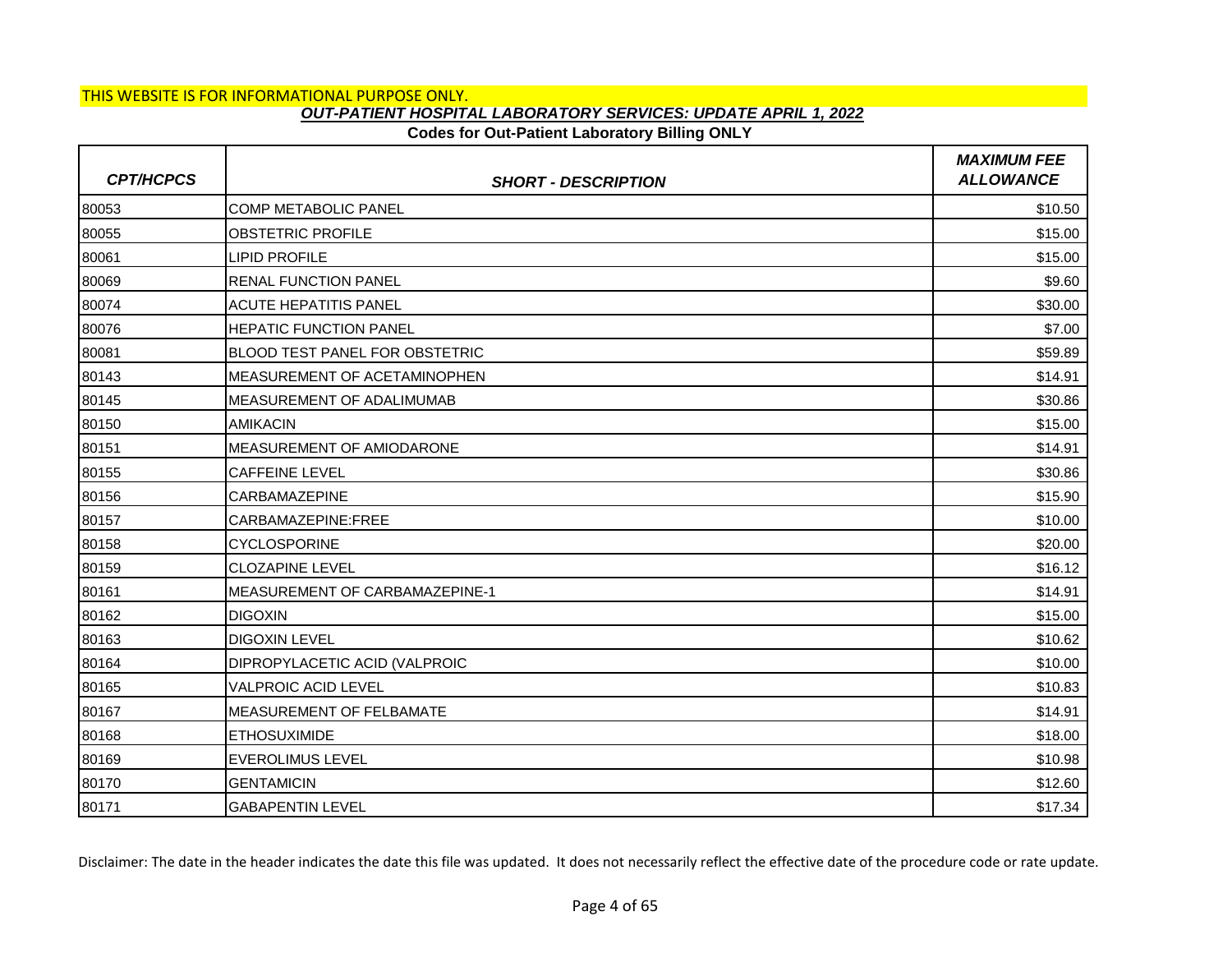## **Codes for Out-Patient Laboratory Billing ONLY**

| <b>CPT/HCPCS</b> | <b>SHORT - DESCRIPTION</b>       | <b>MAXIMUM FEE</b><br><b>ALLOWANCE</b> |
|------------------|----------------------------------|----------------------------------------|
| 80173            | <b>HALOPERIDOL</b>               | \$16.10                                |
| 80175            | <b>LAMOTRIGINE LEVEL</b>         | \$10.60                                |
| 80176            | <b>LIDOCAINE</b>                 | \$18.00                                |
| 80177            | LEVETIRACETAM LEVEL              | \$10.60                                |
| 80178            | LITHIUM                          | \$9.00                                 |
| 80179            | <b>MEASUREMENT OF SALICYLATE</b> | \$14.91                                |
| 80180            | MYCOPHENOLATE (MYCOPHENOLIC AC   | \$14.44                                |
| 80181            | MEASUREMENT OF FLECAINIDE        | \$14.91                                |
| 80183            | <b>OXCARBAZEPINE LEVEL</b>       | \$10.60                                |
| 80184            | PHENOBARBITAL                    | \$12.80                                |
| 80185            | PHENYTOIN: TOTAL                 | \$14.65                                |
| 80186            | PHENOIN, FREE                    | \$15.02                                |
| 80187            | MEASUREMENT OF POSACONAZOLE      | \$21.69                                |
| 80188            | <b>PRIMIDONE</b>                 | \$20.00                                |
| 80189            | MEASUREMENT OF ITRACONAZOLE      | \$21.69                                |
| 80190            | <b>PROCAINAMIDE</b>              | \$15.00                                |
| 80192            | PROCAINAMIDE, WITH METABOLITES   | \$15.00                                |
| 80193            | MEASUREMENT OF LEFLUNOMIDE       | \$30.86                                |
| 80194            | <b>QUINIDINE</b>                 | \$15.00                                |
| 80195            | <b>SIROLIMYS</b>                 | \$10.98                                |
| 80197            | <b>TACROLIMUS</b>                | \$15.00                                |
| 80198            | <b>THEOPHYLLINE</b>              | \$15.00                                |
| 80199            | <b>TIAGABINE LEVEL</b>           | \$21.69                                |
| 80200            | <b>TOBRAMYCIN</b>                | \$12.60                                |
| 80201            | TROPRIAMATE                      | \$12.00                                |
| 80202            | VANCOMYCIN                       | \$12.00                                |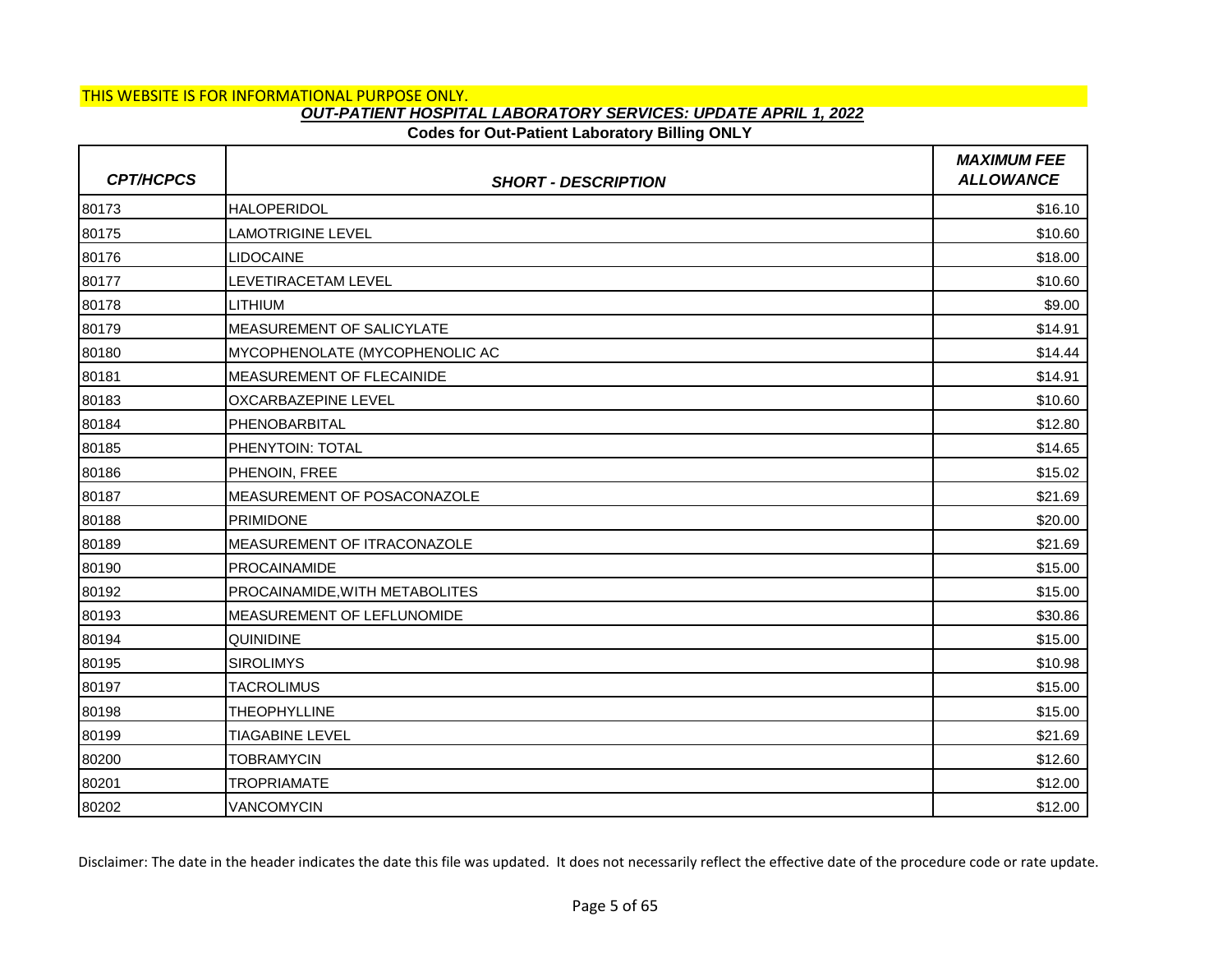## **Codes for Out-Patient Laboratory Billing ONLY**

| <b>CPT/HCPCS</b> | <b>SHORT - DESCRIPTION</b>            | <b>MAXIMUM FEE</b><br><b>ALLOWANCE</b> |
|------------------|---------------------------------------|----------------------------------------|
| 80203            | <b>ZONISAMIDE LEVEL</b>               | \$10.60                                |
| 80204            | MEASUREMENT OF METHOTREXATE           | \$30.86                                |
| 80210            | <b>IMEASUREMENT OF RUFINAMIDE</b>     | \$21.69                                |
| 80220            | MEASUREMENT OF HYDROXYCHLOROQU        | \$14.91                                |
| 80230            | MEASUREMENT OF INFLIXIMAB             | \$30.86                                |
| 80235            | <b>MEASUREMENT OF LACOSAMIDE</b>      | \$21.69                                |
| 80280            | MEASUREMENT OF VEDOLIZUMAB            | \$30.86                                |
| 80285            | MEASUREMENT OF VORICONAZOLE           | \$21.69                                |
| 80299            | <b>QUANT.DRUG NOT ELSEWHERE SPECI</b> | \$10.80                                |
| 80305            | TESTING FOR PRESENCE OF DRUG          | \$10.08                                |
| 80306            | TESTING FOR PRESENCE OF DRUG          | \$13.71                                |
| 80307            | TESTING FOR PRESENCE OF DRUG          | \$49.71                                |
| 80320            | ALCOHOLS LEVELS                       | COST TO CHARGE                         |
| 80321            | ALCOHOLS LEVELS                       | <b>COST TO CHARGE</b>                  |
| 80322            | <b>ALCOHOLS LEVELS</b>                | <b>COST TO CHARGE</b>                  |
| 80323            | <b>ALKALOIDS LEVELS</b>               | COST TO CHARGE                         |
| 80324            | AMPHETAMINES LEVELS                   | <b>COST TO CHARGE</b>                  |
| 80325            | <b>AMPHETAMINES LEVELS</b>            | <b>COST TO CHARGE</b>                  |
| 80326            | AMPHETAMINES LEVELS                   | COST TO CHARGE                         |
| 80327            | ANABOLIC STEROIDS LEVELS              | COST TO CHARGE                         |
| 80328            | ANABOLIC STEROIDS LEVELS              | <b>COST TO CHARGE</b>                  |
| 80329            | ANALGESICS LEVELS                     | <b>COST TO CHARGE</b>                  |
| 80330            | <b>ANALGESICS LEVELS</b>              | COST TO CHARGE                         |
| 80331            | <b>ANALGESICS LEVELS</b>              | <b>COST TO CHARGE</b>                  |
| 80332            | ANTIDEPRESSANTS LEVELS                | <b>COST TO CHARGE</b>                  |
| 80333            | ANTIDEPRESSANTS LEVELS                | <b>COST TO CHARGE</b>                  |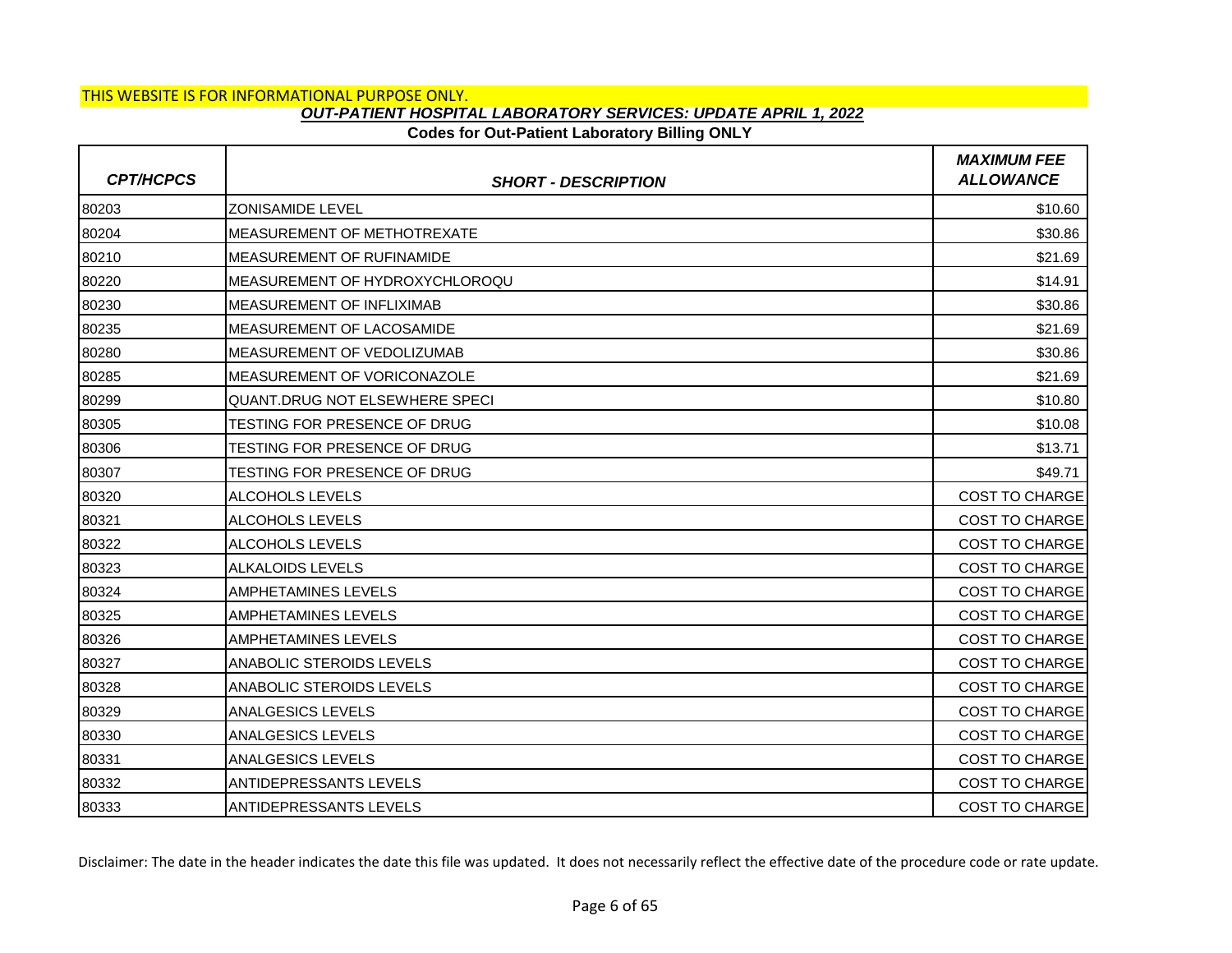### **Codes for Out-Patient Laboratory Billing ONLY**

| <b>CPT/HCPCS</b> | <b>SHORT - DESCRIPTION</b>        | <b>MAXIMUM FEE</b><br><b>ALLOWANCE</b> |
|------------------|-----------------------------------|----------------------------------------|
| 80334            | <b>ANTIDEPRESSANTS LEVELS</b>     | <b>COST TO CHARGE</b>                  |
| 80335            | <b>ANTIDEPRESSANTS LEVELS</b>     | <b>COST TO CHARGE</b>                  |
| 80336            | <b>ANTIDEPRESSANTS LEVELS</b>     | <b>COST TO CHARGE</b>                  |
| 80337            | ANTIDEPRESSANTS LEVELS            | <b>COST TO CHARGE</b>                  |
| 80338            | ANTIDEPRESSANTS LEVELS            | <b>COST TO CHARGE</b>                  |
| 80339            | <b>ANTIEPILEPTICS LEVELS</b>      | <b>COST TO CHARGE</b>                  |
| 80340            | <b>ANTIEPILEPTICS LEVELS</b>      | <b>COST TO CHARGE</b>                  |
| 80341            | <b>ANTIEPILEPTICS LEVELS</b>      | COST TO CHARGE                         |
| 80342            | <b>ANTIPSYCHOTICS LEVELS</b>      | <b>COST TO CHARGE</b>                  |
| 80343            | <b>ANTIPSYCHOTICS LEVELS</b>      | <b>COST TO CHARGE</b>                  |
| 80344            | <b>ANTIPSYCHOTICS LEVELS</b>      | <b>COST TO CHARGE</b>                  |
| 80345            | <b>BARBITURATES LEVELS</b>        | <b>COST TO CHARGE</b>                  |
| 80346            | <b>BENZODIAZEPINES LEVELS</b>     | <b>COST TO CHARGE</b>                  |
| 80347            | <b>BENZODIAZEPINES LEVELS</b>     | COST TO CHARGE                         |
| 80348            | <b>BUPRENORPHINE LEVEL</b>        | <b>COST TO CHARGE</b>                  |
| 80349            | <b>CANNABINOIDS LEVELS</b>        | <b>COST TO CHARGE</b>                  |
| 80350            | <b>CANNABINOIDS LEVELS</b>        | <b>COST TO CHARGE</b>                  |
| 80351            | <b>CANNABINOIDS LEVELS</b>        | <b>COST TO CHARGE</b>                  |
| 80352            | <b>CANNABINOIDS LEVELS</b>        | <b>COST TO CHARGE</b>                  |
| 80353            | <b>COCAINE LEVEL</b>              | COST TO CHARGE                         |
| 80354            | <b>FENTANYL LEVEL</b>             | <b>COST TO CHARGE</b>                  |
| 80355            | <b>GABAPENTIN LEVEL NON-BLOOD</b> | <b>COST TO CHARGE</b>                  |
| 80356            | <b>HEROIN METABOLITE LEVEL</b>    | <b>COST TO CHARGE</b>                  |
| 80357            | KETAMINE AND NORKETAMINE LEVEL    | <b>COST TO CHARGE</b>                  |
| 80358            | <b>METHADONE LEVEL</b>            | <b>COST TO CHARGE</b>                  |
| 80359            | IMETHYLENEDIOXYAMPHETAMINES LEV   | <b>COST TO CHARGE</b>                  |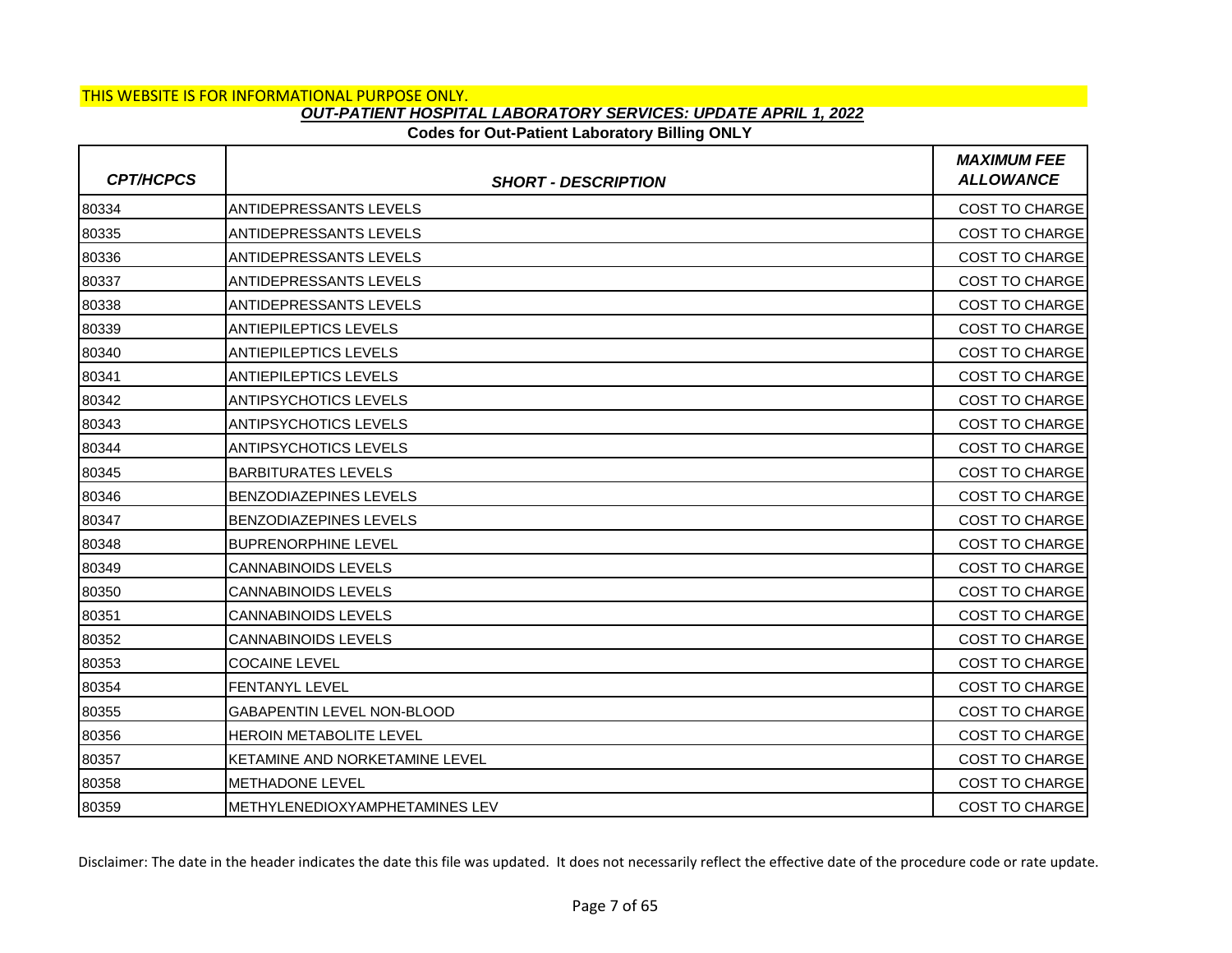# THIS WEBSITE IS FOR INFORMATIONAL PURPOSE ONLY.

### *OUT-PATIENT HOSPITAL LABORATORY SERVICES: UPDATE APRIL 1, 2022*

### **Codes for Out-Patient Laboratory Billing ONLY**

| <b>CPT/HCPCS</b> | <b>SHORT - DESCRIPTION</b>              | <b>MAXIMUM FEE</b><br><b>ALLOWANCE</b> |
|------------------|-----------------------------------------|----------------------------------------|
| 80360            | <b>IMETHYLPHENIDATE LEVEL</b>           | COST TO CHARGE                         |
| 80361            | <b>OPIATES LEVELS</b>                   | <b>COST TO CHARGE</b>                  |
| 80362            | OPIOIDS LEVELS                          | <b>COST TO CHARGE</b>                  |
| 80363            | <b>OPIOIDS LEVELS</b>                   | <b>COST TO CHARGE</b>                  |
| 80364            | <b>OPIOIDS LEVELS</b>                   | <b>COST TO CHARGE</b>                  |
| 80365            | OXYCODONE LEVELS                        | <b>COST TO CHARGE</b>                  |
| 80366            | <b>PREGABALIN LEVEL</b>                 | <b>COST TO CHARGE</b>                  |
| 80367            | <b>PROPOXYPHENE LEVEL</b>               | <b>COST TO CHARGE</b>                  |
| 80368            | SEDATIVE HYPNOTICS (NON-BENZOD          | <b>COST TO CHARGE</b>                  |
| 80369            | SKELETAL MUSCLE RELAXANTS LEVE          | <b>COST TO CHARGE</b>                  |
| 80370            | <b>SKELETAL MUSCLE RELAXANTS LEVE</b>   | <b>COST TO CHARGE</b>                  |
| 80371            | SYNTHETIC STIMULANTS LEVELS             | <b>COST TO CHARGE</b>                  |
| 80372            | <b>TAPENTADOL LEVEL</b>                 | <b>COST TO CHARGE</b>                  |
| 80373            | <b>TRAMADOL LEVEL</b>                   | <b>COST TO CHARGE</b>                  |
| 80374            | STEREOISOMER (ENANTIOMER) DRUG          | <b>COST TO CHARGE</b>                  |
| 80375            | DRUGS OR SUBSTANCES MEASUREMEN          | <b>COST TO CHARGE</b>                  |
| 80376            | <b>I</b> DRUGS OR SUBSTANCES MEASUREMEN | COST TO CHARGE                         |
| 80377            | DRUGS OR SUBSTANCES MEASUREMEN          | <b>COST TO CHARGE</b>                  |
| 80400            | ACTH STIM PANEL: FOR ADRENAL IN         | \$34.00                                |
| 80402            | ACTH STIM.P.:21 HYDROXYLASE DE          | \$96.00                                |
| 80406            | ACTH STIM.P.:3 BETA-HYDRO.DEF.          | \$98.00                                |
| 80408            | ALDOST:SUPP.EVAL.PANEL                  | \$130.00                               |
| 80410            | CALCIUM-PENTAGASTRIN-STIM.PANE          | \$102.00                               |
| 80412            | CORTICOTROPIC REL.HORMONE PANE          | COST TO CHARGE                         |
| 80414            | CHDRIONIC GONADOTROPHIN PANEL           | \$61.00                                |
| 80415            | CHORIONIC GONAD.P.ESTRADIOL RE          | \$50.00                                |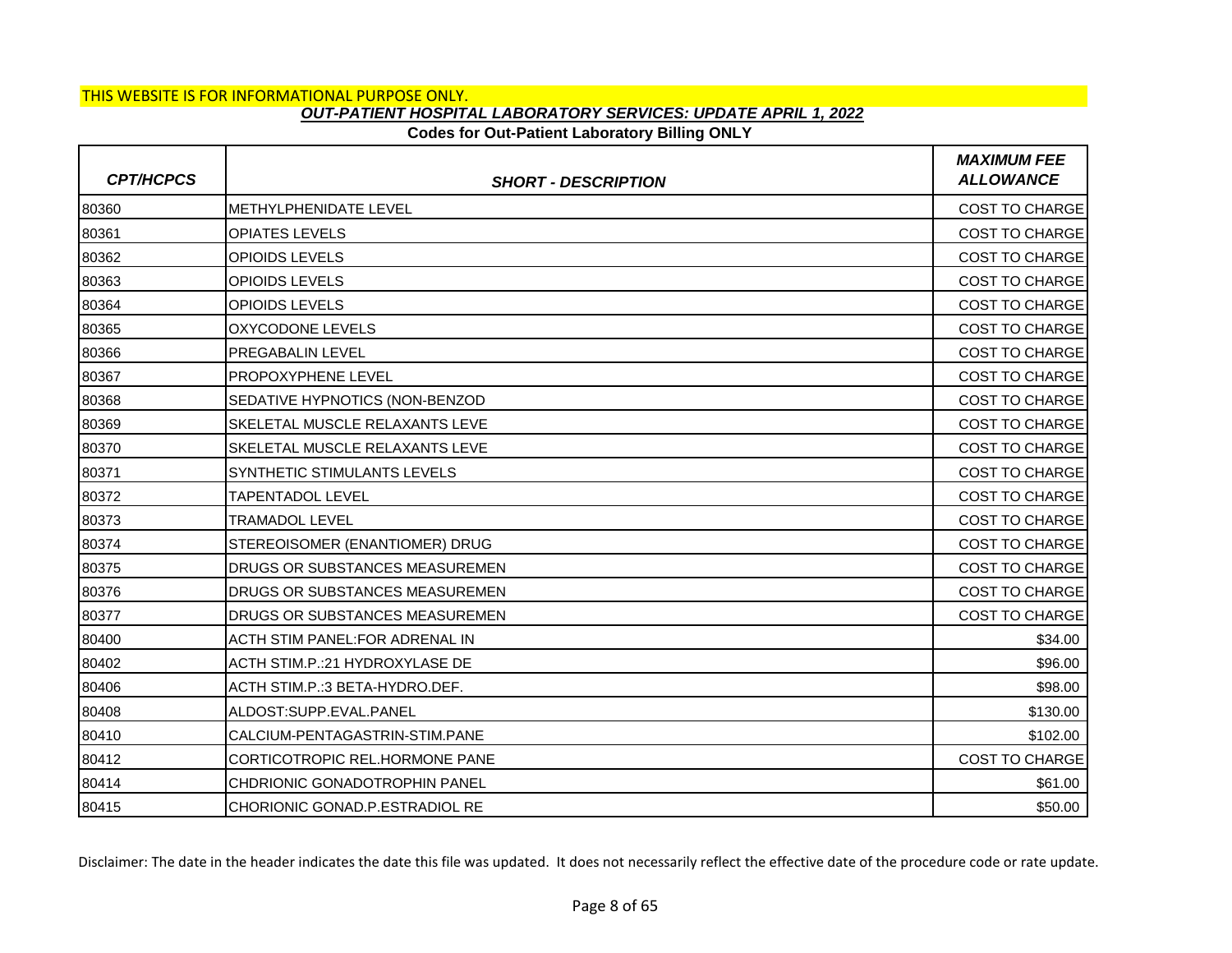## **Codes for Out-Patient Laboratory Billing ONLY**

| <b>CPT/HCPCS</b> | <b>SHORT - DESCRIPTION</b>            | <b>MAXIMUM FEE</b><br><b>ALLOWANCE</b> |
|------------------|---------------------------------------|----------------------------------------|
| 80416            | RENAL VEIN RENIN STIM.P.CAPTOP        | \$150.00                               |
| 80417            | PERIPHERAL VEIN RENIN STIM.P.C        | \$50.00                                |
| 80418            | COMB.RAPIAD ANTERIOR PIT. PANE        | <b>COST TO CHARGE</b>                  |
| 80420            | DEXAMETHASONE SUPP, PANEL, 48         | \$74.00                                |
| 80422            | <b>GLUCAGON TOLERANCE PANEL:INSUL</b> | \$45.00                                |
| 80424            | <b>GLUCAGON TOLERANCE PANEL:PHEOC</b> | \$33.00                                |
| 80426            | <b>GONADO.REL.HORMONE STIM.PANEL</b>  | \$130.00                               |
| 80428            | <b>GROWTH HOR.STIM.P.ARGININE INF</b> | \$60.00                                |
| 80430            | <b>GROWTH.HORMONE SUPP.P.GLUCOSE</b>  | \$73.00                                |
| 80432            | INSULIN-IN.C-PEPTIDE SUPP.PANE        | \$125.00                               |
| 80434            | INS.TOLERANCE PANEL: ACTH INSUF       | \$100.00                               |
| 80435            | INS.TOLERANCE PANEL:GROWTH HOR        | \$95.00                                |
| 80436            | METYRAPONE PANEL                      | \$75.00                                |
| 80438            | THYROTROPIN REL.HORMONE ONE HO        | \$50.00                                |
| 80439            | THYROTROPIN REL.HORMONE 2 HRS         | \$74.27                                |
| 80500            | CLINICAL PATH CONSULT:LIMITED         | <b>COST TO CHARGE</b>                  |
| 80502            | CLINICAL PATH CONSULT:COMPREHE        | <b>COST TO CHARGE</b>                  |
| 80503            | PATHOLOGY CLINICAL CONSULTATIO        | \$18.23                                |
| 80504            | PATHOLOGY CLINICAL CONSULTATIO        | \$38.99                                |
| 80505            | PATHOLOGY CLINICAL CONSULTATIO        | \$73.47                                |
| 80506            | PATHOLOGY CLINICAL CONSULTATIO        | \$35.14                                |
| 81000            | URINALYSIS WITH MICROSCOPY            | \$1.20                                 |
| 81001            | URINALYSIS, AUTOMATED W.MICROSC       | \$1.20                                 |
| 81002            | ROUTINE URINE ANALYSIS                | \$1.00                                 |
| 81003            | URINALYSIS WITHOUT MICR AUTOMA        | \$1.50                                 |
| 81005            | URINALYSIS, QUAL OR SEMI-QUANT        | \$1.00                                 |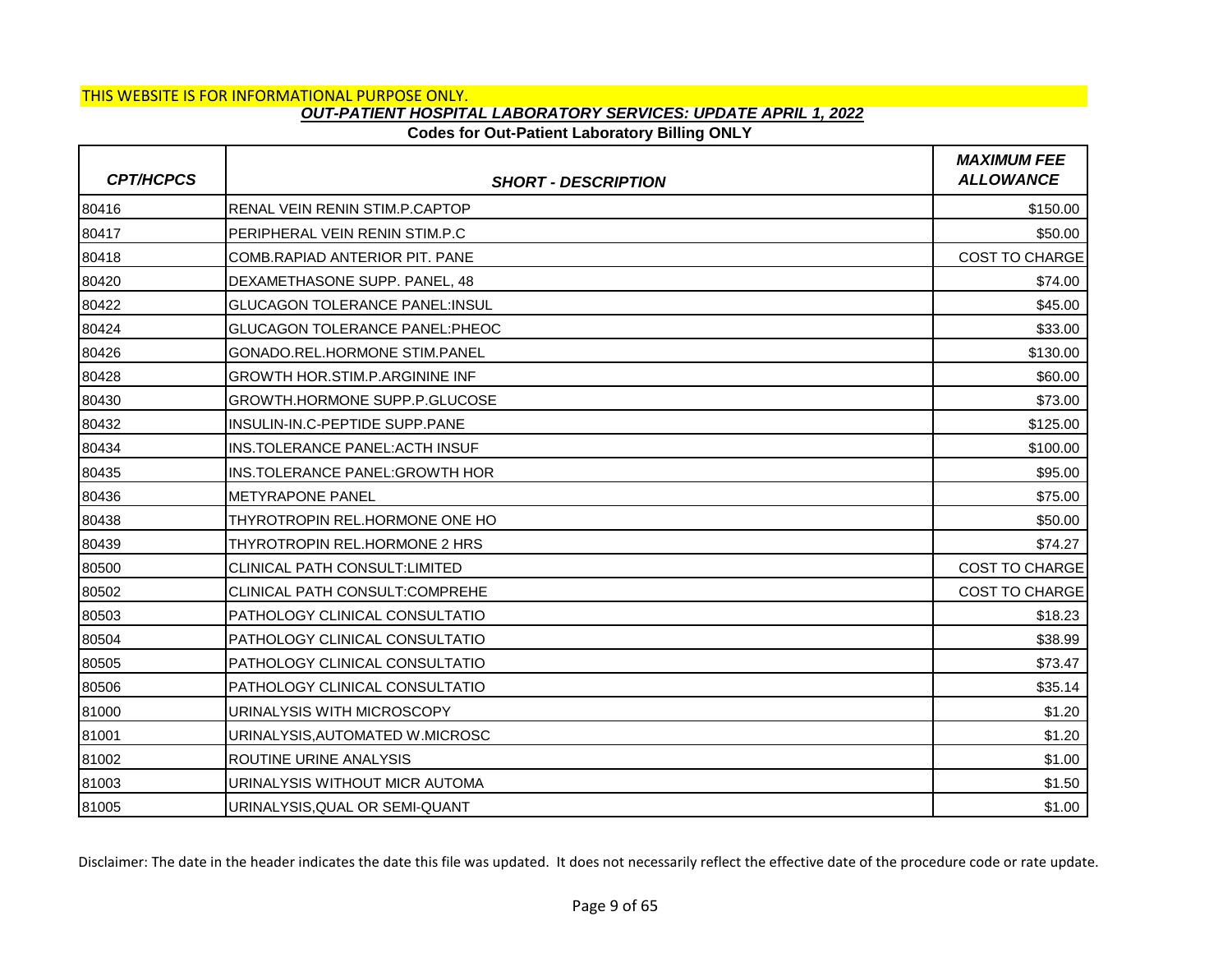## **Codes for Out-Patient Laboratory Billing ONLY**

| <b>CPT/HCPCS</b> | <b>SHORT - DESCRIPTION</b>            | <b>MAXIMUM FEE</b><br><b>ALLOWANCE</b> |
|------------------|---------------------------------------|----------------------------------------|
| 81007            | URINE BACTERIURIA SR NON-CULT         | \$2.84                                 |
| 81015            | MICROSCOPIC EXAM OF URINE             | \$0.40                                 |
| 81020            | URINALYSIS, GLASS TEST                | \$4.30                                 |
| 81025            | URINE PREG. TEST: VISUAL COLOR        | \$3.00                                 |
| 81050            | VOL.MEAS.TIMED COLLECTION, EAC        | \$3.40                                 |
| 81099            | UNLISTED URINALYSIS PROCEDURE         | <b>COST TO CHARGE</b>                  |
| 81105            | <b>GENE ANALYSIS (HUMAN PLATELET</b>  | \$97.78                                |
| 81106            | GENE ANALYSIS (HUMAN PLATELET         | \$97.78                                |
| 81107            | <b>GENE ANALYSIS (HUMAN PLATELET</b>  | \$97.78                                |
| 81108            | <b>GENE ANALYSIS (HUMAN PLATELET</b>  | \$97.78                                |
| 81109            | <b>GENE ANALYSIS (HUMAN PLATELET</b>  | \$97.78                                |
| 81110            | <b>GENE ANALYSIS (HUMAN PLATELET</b>  | \$97.78                                |
| 81111            | <b>GENE ANALYSIS (HUMAN PLATELET</b>  | \$97.78                                |
| 81112            | GENE ANALYSIS (HUMAN PLATELET         | \$97.78                                |
| 81120            | GENE ANALYSIS (ISOCITRATE DEHY        | \$154.60                               |
| 81121            | GENE ANALYSIS (ISOCITRATE DEHY        | \$236.63                               |
| 81161            | <b>GENE ANALYSIS (DYSTROPHIN)</b>     | \$223.20                               |
| 81162            | <b>GENE ANALYSIS (BREAST CANCER 1</b> | \$1,459.90                             |
| 81163            | <b>GENE ANALYSIS (BREAST CANCER 1</b> | \$374.40                               |
| 81164            | GENE ANALYSIS (BREAST CANCER 1        | \$467.38                               |
| 81165            | <b>GENE ANALYSIS (BREAST CANCER 1</b> | \$226.30                               |
| 81166            | GENE ANALYSIS (BREAST CANCER 1        | \$241.08                               |
| 81167            | GENE ANALYSIS (BREAST CANCER 2        | \$226.30                               |
| 81168            | GENE ANALYSIS (CCND1/IGH (T(11        | \$165.85                               |
| 81170            | GENE ANALYSIS (ABL PROTO-ONCOG        | \$240.00                               |
| 81171            | GENE ANALYSIS (FRAGILE X MENTA        | \$109.60                               |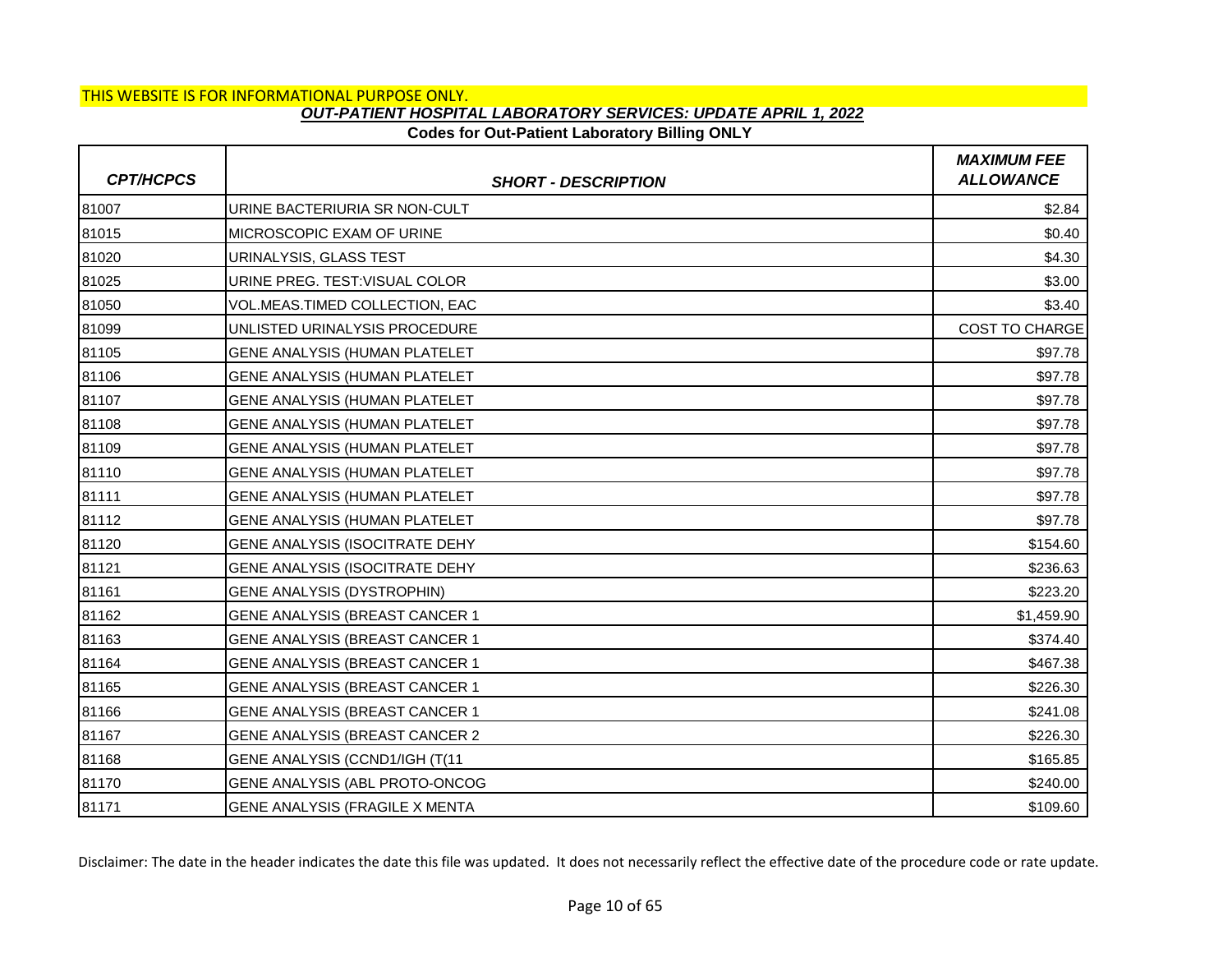## **Codes for Out-Patient Laboratory Billing ONLY**

| <b>CPT/HCPCS</b> | <b>SHORT - DESCRIPTION</b>     | <b>MAXIMUM FEE</b><br><b>ALLOWANCE</b> |
|------------------|--------------------------------|----------------------------------------|
| 81172            | GENE ANALYSIS (FRAGILE X MENTA | \$219.86                               |
| 81173            | GENE ANALYSIS (ANDROGEN RECEPT | \$241.08                               |
| 81174            | GENE ANALYSIS (ANDROGEN RECEPT | \$148.16                               |
| 81175            | GENE ANALYSIS (ADDITIONAL SEX  | \$541.20                               |
| 81176            | GENE ANALYSIS (ADDITIONAL SEX  | \$193.52                               |
| 81177            | GENE ANALYSIS (ATROPIN 1) FOR  | \$109.60                               |
| 81178            | GENE ANALYSIS (ATAXIN 1) FOR A | \$109.60                               |
| 81179            | GENE ANALYSIS (ATAXIN 2) FOR A | \$109.60                               |
| 81180            | GENE ANALYSIS (ATAXIN 3) FOR A | \$109.60                               |
| 81181            | GENE ANALYSIS (ATAXIN 7) FOR A | \$109.60                               |
| 81182            | GENE ANALYSIS (ATAXIN 8 OPPOSI | \$109.60                               |
| 81183            | GENE ANALYSIS (ATAXIN 10) FOR  | \$109.60                               |
| 81184            | GENE ANALYSIS (CALCIUM VOLTAGE | \$109.60                               |
| 81185            | GENE ANALYSIS (CALCIUM VOLTAGE | \$677.02                               |
| 81186            | GENE ANALYSIS (CALCIUM VOLTAGE | \$148.16                               |
| 81187            | GENE ANALYSIS (CCH-TYPE ZINC F | \$109.60                               |
| 81188            | GENE ANALYSIS (CYSTATIN B) FOR | \$109.60                               |
| 81189            | GENE ANALYSIS (CYSTATIN B) OF  | \$219.86                               |
| 81190            | GENE ANALYSIS (CYSTATIN B) FOR | \$148.16                               |
| 81191            | GENE ANALYSIS (NEUROTROPHIC RE | \$165.85                               |
| 81192            | GENE ANALYSIS (NEUROTROPHIC RE | \$165.85                               |
| 81193            | GENE ANALYSIS (NEUROTROPHIC RE | \$165.85                               |
| 81194            | GENE ANALYSIS (NEUROTROPHIC RE | \$414.62                               |
| 81200            | ASPA (ASPARTOACYLASE) (EG, CAN | COST TO CHARGE                         |
| 81201            | APC (ADENOMATOUS POLYPOSIS COL | <b>COST TO CHARGE</b>                  |
| 81202            | APC (ADENOMATOUS POLYPOSIS COL | <b>COST TO CHARGE</b>                  |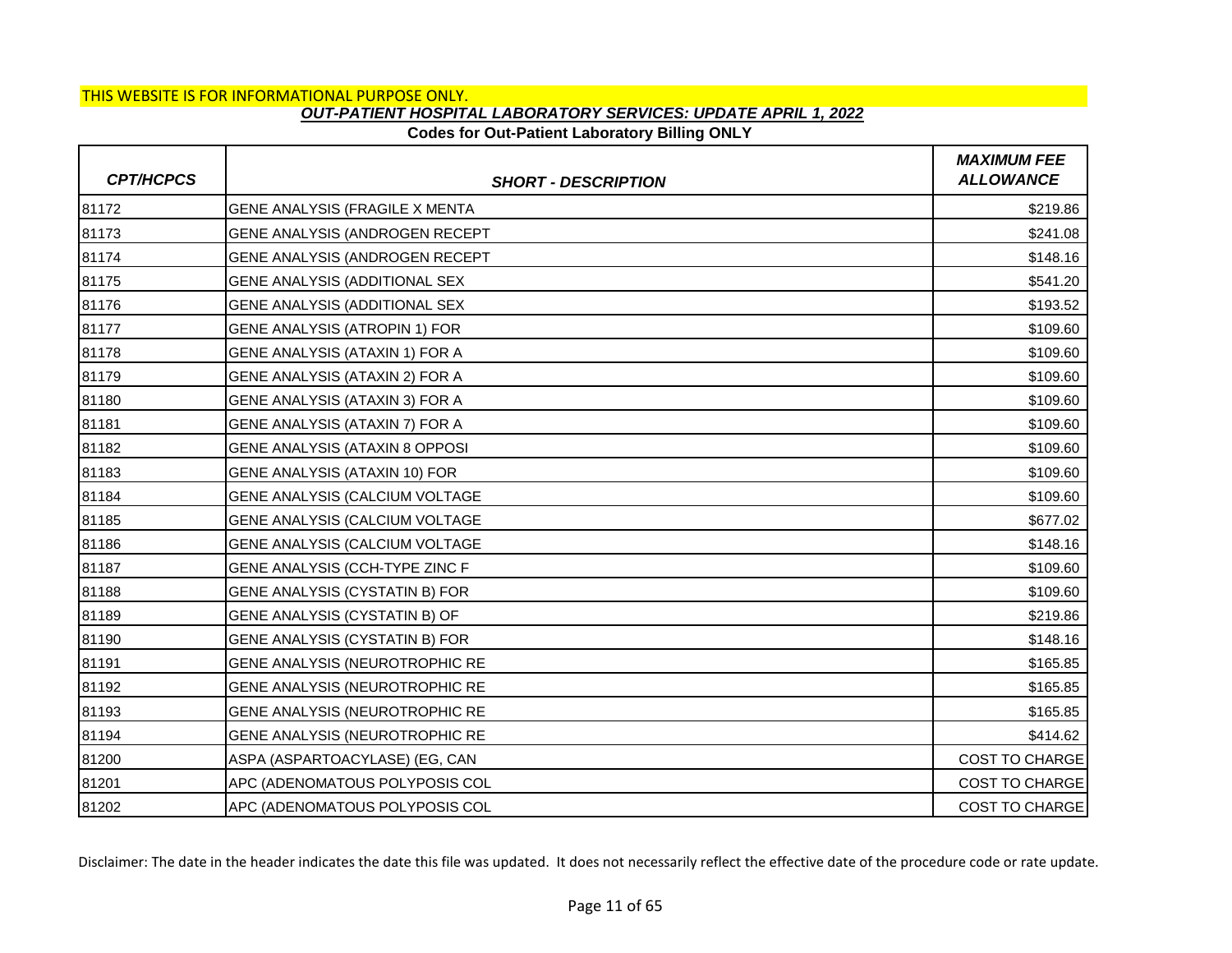### **Codes for Out-Patient Laboratory Billing ONLY**

| <b>CPT/HCPCS</b> | <b>SHORT - DESCRIPTION</b>            | <b>MAXIMUM FEE</b><br><b>ALLOWANCE</b> |
|------------------|---------------------------------------|----------------------------------------|
| 81203            | APC (ADENOMATOUS POLYPOSIS COL        | <b>COST TO CHARGE</b>                  |
| 81204            | GENE ANALYSIS (ANDROGEN RECEPT        | \$109.60                               |
| 81205            | BCKDHB (BRANCHED-CHAIN KETO AC        | <b>COST TO CHARGE</b>                  |
| 81206            | BCR/ABL1 (T(9:22)) (EG, CHRONI        | COST TO CHARGE                         |
| 81207            | BCR/ABL1 (T(9:22)) (EG, CHRONI        | <b>COST TO CHARGE</b>                  |
| 81208            | BCR/ABL1 (T(9:22)) (EG, CHRONI        | <b>COST TO CHARGE</b>                  |
| 81209            | BLM (BLOOM SYNDROME, RECQ HELI        | <b>COST TO CHARGE</b>                  |
| 81210            | BRAF (V-RAF MURINE SARCOMA VIR        | <b>COST TO CHARGE</b>                  |
| 81212            | BRCA1, BRCA2 (BREAST CANCER 1         | <b>COST TO CHARGE</b>                  |
| 81215            | BRCA1 (BREAST CANCER 1) (EG, H        | <b>COST TO CHARGE</b>                  |
| 81216            | BRCA2 (BREAST CANCER 2) (EG, H        | <b>COST TO CHARGE</b>                  |
| 81217            | BRCA2 (BREAST CANCER 2) (EG, H        | <b>COST TO CHARGE</b>                  |
| 81218            | <b>GENE ANALYSIS (CCAAT/ENHANCER</b>  | \$193.52                               |
| 81219            | GENE ANALYSIS (CALRETICULIN),         | \$97.30                                |
| 81220            | CFTR (CYSTIC FIBROSIS TRANSMEM        | <b>COST TO CHARGE</b>                  |
| 81221            | CFTR (CYSTIC FIBROSIS TRANSMEM        | <b>COST TO CHARGE</b>                  |
| 81222            | CFTR (CYSTIC FIBROSIS TRANSMEM        | <b>COST TO CHARGE</b>                  |
| 81223            | <b>CFTR (CYSTIC FIBROSIS TRANSMEM</b> | <b>COST TO CHARGE</b>                  |
| 81224            | <b>CFTR (CYSTIC FIBROSIS TRANSMEM</b> | <b>COST TO CHARGE</b>                  |
| 81225            | CYP2C19 (CYTOCHROME P450, FAMI        | <b>COST TO CHARGE</b>                  |
| 81226            | CYP2D6 (CYTOCHROME P450, FAMIL        | <b>COST TO CHARGE</b>                  |
| 81227            | CYP2C9 (CYTOCHROME P450, FAMIL        | <b>COST TO CHARGE</b>                  |
| 81228            | CYTOGENOMIC CONSTITUTIONAL (GE        | <b>COST TO CHARGE</b>                  |
| 81229            | CYTOGENOMIC CONSTITUTIONAL (GE        | <b>COST TO CHARGE</b>                  |
| 81230            | GENE ANALYSIS (CYTOCHROME P450        | \$139.85                               |
| 81231            | GENE ANALYSIS (CYTOCHROME P450        | \$139.85                               |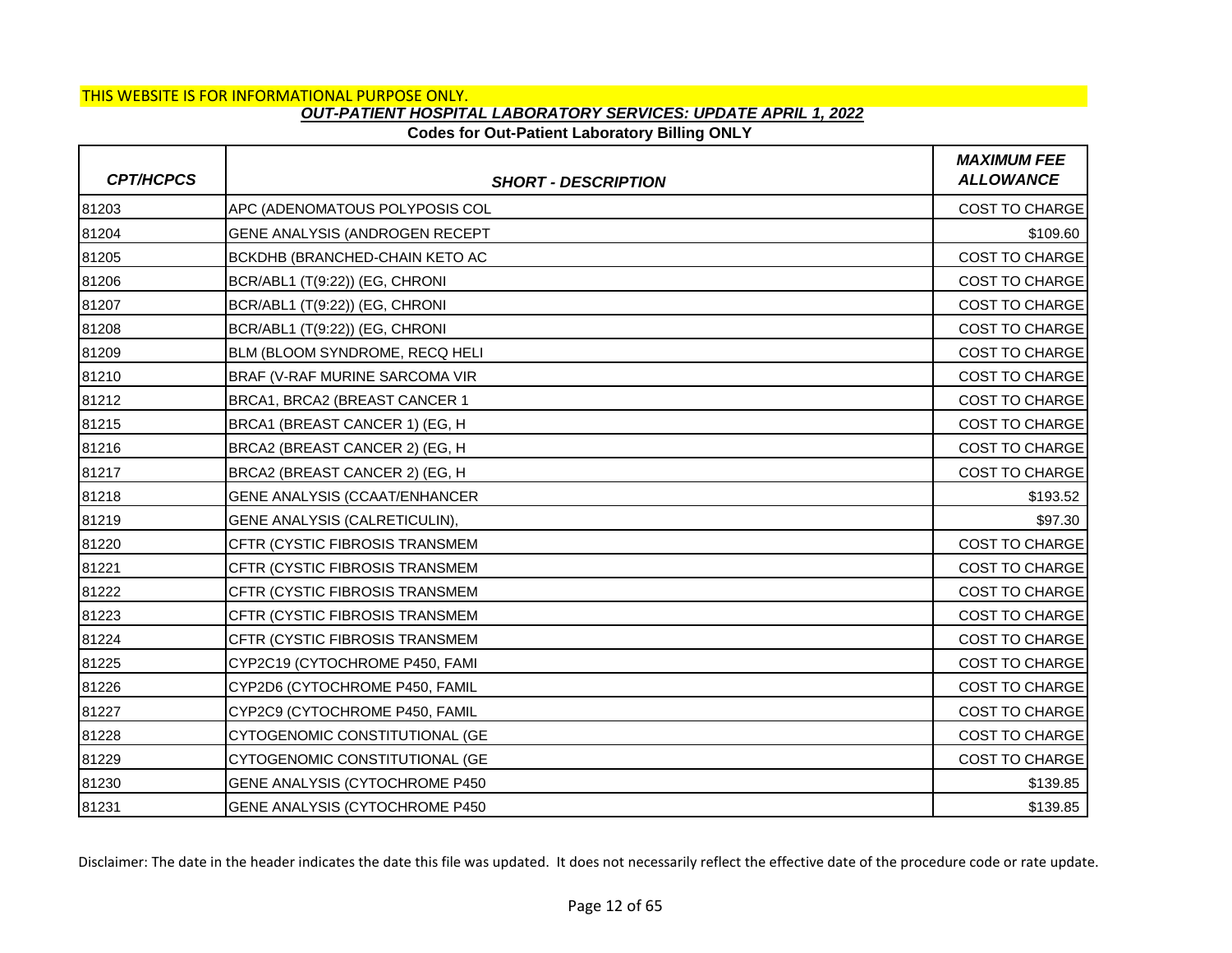## **Codes for Out-Patient Laboratory Billing ONLY**

| <b>CPT/HCPCS</b> | <b>SHORT - DESCRIPTION</b>     | <b>MAXIMUM FEE</b><br><b>ALLOWANCE</b> |
|------------------|--------------------------------|----------------------------------------|
| 81232            | GENE ANALYSIS (DIHYDROPYRIMIDI | \$139.85                               |
| 81233            | GENE ANALYSIS (BRUTON'S TYROSI | \$140.32                               |
| 81234            | GENE ANALYSIS (DM1 PROTEIN KIN | \$109.60                               |
| 81235            | EGFR (EPIDERMAL GROWTH FACTOR  | COST TO CHARGE                         |
| 81236            | GENE ANALYSIS (ENHANCER OF ZES | \$226.30                               |
| 81237            | GENE ANALYSIS (ENHANCER OF ZES | \$140.32                               |
| 81238            | GENE ANALYSIS (COAGULATION FAC | \$480.00                               |
| 81239            | GENE ANALYSIS (DM1 PROTEIN KIN | \$219.86                               |
| 81240            | F2 (PROTHROMBIN, COAGULATION F | <b>COST TO CHARGE</b>                  |
| 81241            | F5 (COAGULATION FACTOR V) (EG, | <b>COST TO CHARGE</b>                  |
| 81242            | FANCC (FANCONI ANEMIA, COMPLEM | COST TO CHARGE                         |
| 81243            | FMR1 (FRAGILE X MENTAL RETARDA | <b>COST TO CHARGE</b>                  |
| 81244            | FMR1 (FRAGILE X MENTAL RETARDA | <b>COST TO CHARGE</b>                  |
| 81245            | FLT3 (FMS-RELATED TYROSINE KIN | COST TO CHARGE                         |
| 81246            | TEST FOR DETECTING GENES ASSOC | <b>COST TO CHARGE</b>                  |
| 81247            | GENE ANALYSIS (GLUCOSE-6-PHOSP | \$139.85                               |
| 81248            | GENE ANALYSIS (GLUCOSE-6-PHOSP | \$300.20                               |
| 81249            | GENE ANALYSIS (GLUCOSE-6-PHOSP | \$480.00                               |
| 81250            | G6PC (GLUCOSE-6-PHOSPHATASE, C | <b>COST TO CHARGE</b>                  |
| 81251            | GBA (GLUCOSIDASE, BETA, ACID)  | COST TO CHARGE                         |
| 81252            | GJB2 (GAP JUNCTION PROTEIN, BE | <b>COST TO CHARGE</b>                  |
| 81253            | GJB2 (GAP JUNCTION PROTEIN, BE | <b>COST TO CHARGE</b>                  |
| 81254            | GJB6 (GAP JUNCTION PROTEIN, BE | COST TO CHARGE                         |
| 81255            | HEXA (HEXOSAMINIDASE A [ALPHA  | COST TO CHARGE                         |
| 81256            | HFE (HEMOCHROMATOSIS) (EG, HER | <b>COST TO CHARGE</b>                  |
| 81257            | HBA1/HBA2 (ALPHA GLOBIN 1 AND  | <b>COST TO CHARGE</b>                  |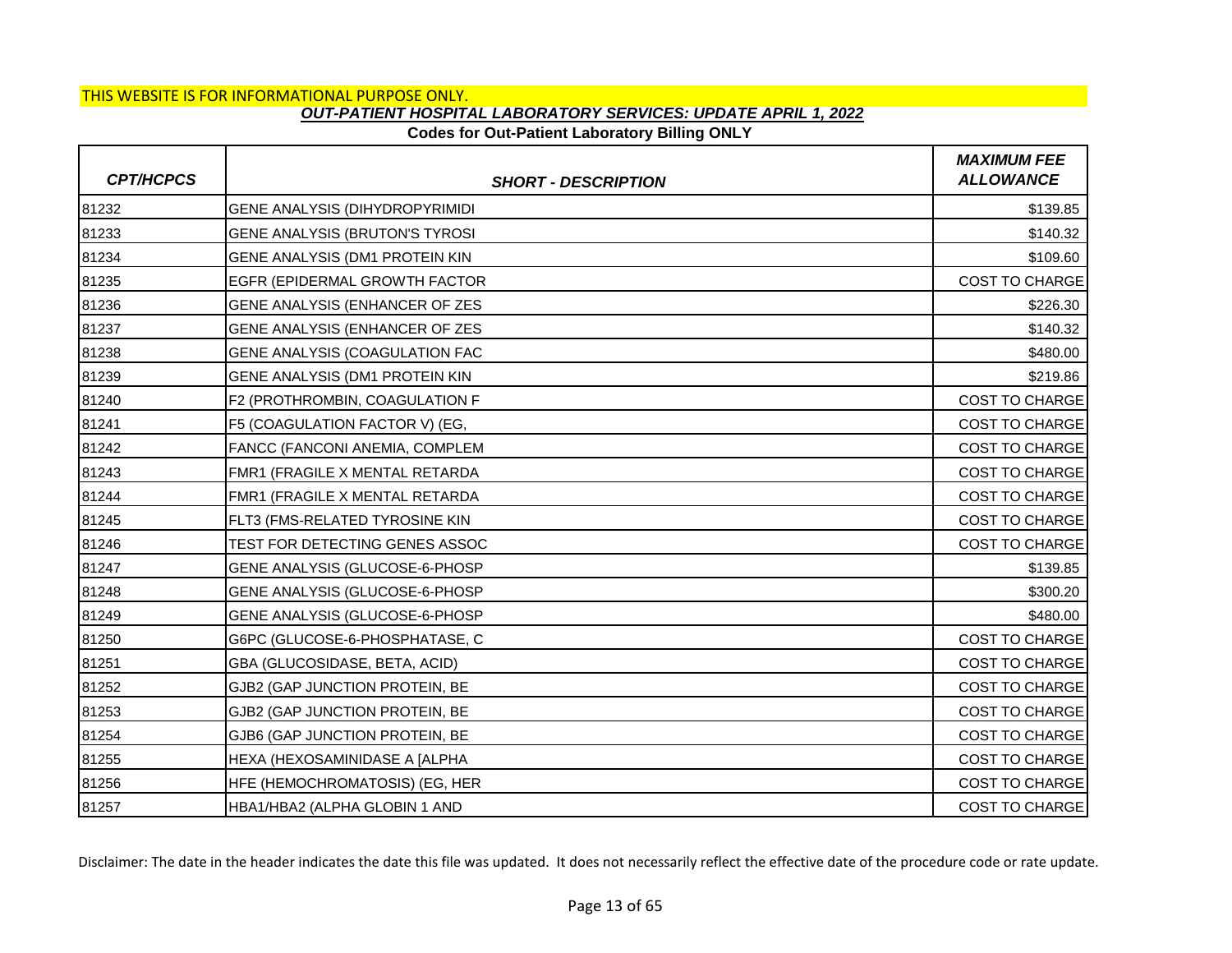## **Codes for Out-Patient Laboratory Billing ONLY**

| <b>CPT/HCPCS</b> | <b>SHORT - DESCRIPTION</b>            | <b>MAXIMUM FEE</b><br><b>ALLOWANCE</b> |
|------------------|---------------------------------------|----------------------------------------|
| 81258            | GENE ANALYSIS (ALPHA GLOBIN 1         | \$300.20                               |
| 81259            | GENE ANALYSIS (ALPHA GLOBIN 1         | \$480.00                               |
| 81260            | <b>IKBKAP (INHIBITOR OF KAPPA LIG</b> | <b>COST TO CHARGE</b>                  |
| 81261            | IGH@ (IMMUNOGLOBULIN HEAVY CHA        | <b>COST TO CHARGE</b>                  |
| 81262            | IGH@ (IMMUNOGLOBULIN HEAVY CHA        | COST TO CHARGE                         |
| 81263            | IGH@ (IMMUNOGLOBULIN HEAVY CHA        | <b>COST TO CHARGE</b>                  |
| 81264            | IGK@ (IMMUNOGLOBULIN KAPPA LIG        | <b>COST TO CHARGE</b>                  |
| 81265            | COMPARATIVE ANALYSIS USING SHO        | COST TO CHARGE                         |
| 81266            | <b>COMPARATIVE ANALYSIS USING SHO</b> | <b>COST TO CHARGE</b>                  |
| 81267            | CHIMERISM (ENGRAFTMENT) ANALYS        | <b>COST TO CHARGE</b>                  |
| 81268            | CHIMERISM (ENGRAFTMENT) ANALYS        | COST TO CHARGE                         |
| 81269            | GENE ANALYSIS (ALPHA GLOBIN 1         | \$161.92                               |
| 81270            | JAK2 (JANUS KINASE 2) (EG, MYE        | <b>COST TO CHARGE</b>                  |
| 81271            | GENE ANALYSIS (HUNTINGTIN) FOR        | \$109.60                               |
| 81272            | GENE ANALYSIS (V-KIT HARDY-ZUC        | \$263.61                               |
| 81273            | GENE ANALYSIS (V-KIT HARDY-ZUC        | \$99.90                                |
| 81274            | GENE ANALYSIS (HUNTINGTIN) FOR        | \$219.86                               |
| 81275            | KRAS (V-KI-RAS2 KIRSTEN RAT SA        | <b>COST TO CHARGE</b>                  |
| 81276            | GENE ANALYSIS (KIRSTEN RAT SAR        | \$154.60                               |
| 81277            | CANCER CYTOGENOMIC ARRAY GENE         | \$928.00                               |
| 81278            | GENE ANALYSIS (IGH@/BCL2 (T(14        | \$165.85                               |
| 81279            | GENE ANALYSIS (JANUS KINASE 2)        | \$148.16                               |
| 81283            | GENE ANALYSIS (INTERFERON, LAM        | \$58.70                                |
| 81284            | GENE ANALYSIS (FRATAXIN) FOR A        | \$109.60                               |
| 81285            | GENE ANALYSIS (FRATAXIN) FOR C        | \$219.86                               |
| 81286            | GENE ANALYSIS (FRATAXIN) OF FU        | \$219.86                               |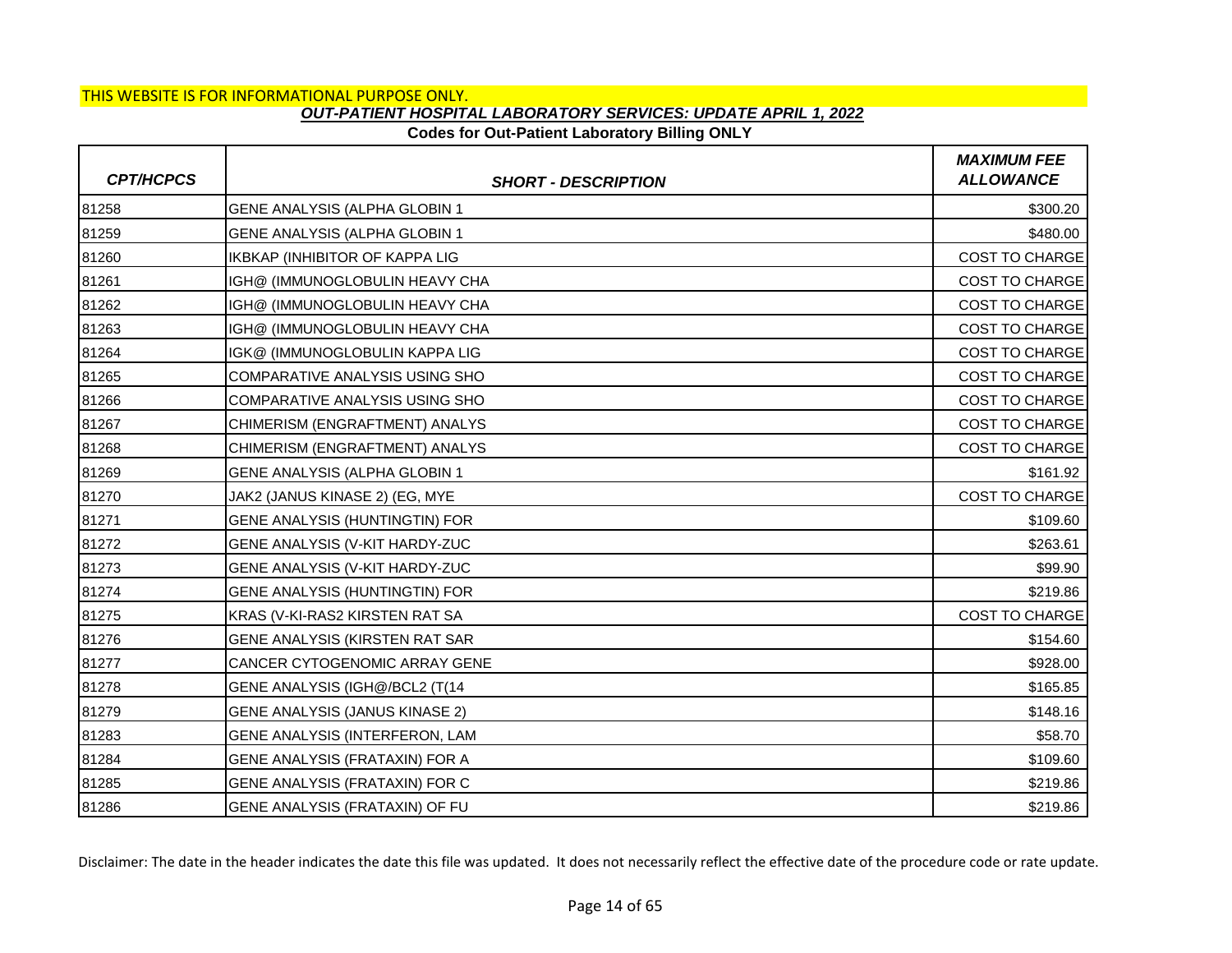### **Codes for Out-Patient Laboratory Billing ONLY**

| <b>CPT/HCPCS</b> | <b>SHORT - DESCRIPTION</b>     | <b>MAXIMUM FEE</b><br><b>ALLOWANCE</b> |
|------------------|--------------------------------|----------------------------------------|
| 81287            | MGMT (O-6-METHYLGUANINE-DNA ME | <b>COST TO CHARGE</b>                  |
| 81288            | TEST FOR DETECTING GENES ASSOC | <b>COST TO CHARGE</b>                  |
| 81289            | GENE ANALYSIS (FRATAXIN) FOR K | \$148.16                               |
| 81290            | MCOLN1 (MUCOLIPIN 1) (EG, MUCO | <b>COST TO CHARGE</b>                  |
| 81291            | MTHFR (5,10-METHYLENETETRAHYDR | COST TO CHARGE                         |
| 81292            | MLH1 (MUTL HOMOLOG 1, COLON CA | <b>COST TO CHARGE</b>                  |
| 81293            | MLH1 (MUTL HOMOLOG 1, COLON CA | <b>COST TO CHARGE</b>                  |
| 81294            | MLH1 (MUTL HOMOLOG 1, COLON CA | <b>COST TO CHARGE</b>                  |
| 81295            | MSH2 (MUTS HOMOLOG 2, COLON CA | <b>COST TO CHARGE</b>                  |
| 81296            | MSH2 (MUTS HOMOLOG 2, COLON CA | <b>COST TO CHARGE</b>                  |
| 81297            | MSH2 (MUTS HOMOLOG 2, COLON CA | COST TO CHARGE                         |
| 81298            | MSH6 (MUTS HOMOLOG 6 [E. COLI] | <b>COST TO CHARGE</b>                  |
| 81299            | MSH6 (MUTS HOMOLOG 6 [E. COLI] | <b>COST TO CHARGE</b>                  |
| 81300            | MSH6 (MUTS HOMOLOG 6 [E. COLI] | COST TO CHARGE                         |
| 81301            | MICROSATELLITE INSTABILITY ANA | <b>COST TO CHARGE</b>                  |
| 81302            | MECP2 (METHYL CPG BINDING PROT | <b>COST TO CHARGE</b>                  |
| 81303            | MECP2 (METHYL CPG BINDING PROT | COST TO CHARGE                         |
| 81304            | MECP2 (METHYL CPG BINDING PROT | <b>COST TO CHARGE</b>                  |
| 81305            | GENE ANALYSIS (MYELOID DIFFERE | \$140.32                               |
| 81306            | GENE ANALYSIS (NUDIX HYDROLASE | \$233.09                               |
| 81307            | GENE ANALYSIS (PARTNER AND LOC | \$541.20                               |
| 81308            | GENE ANALYSIS (PARTNER AND LOC | \$241.08                               |
| 81309            | GENE ANALYSIS (PARTNER AND LOC | \$219.86                               |
| 81310            | NPM1 (NUCLEOPHOSMIN) (EG, ACUT | <b>COST TO CHARGE</b>                  |
| 81311            | GENE ANALYSIS FOR CANCER (NEUR | \$236.63                               |
| 81312            | GENE ANALYSIS (POLY[A] BINDING | \$109.60                               |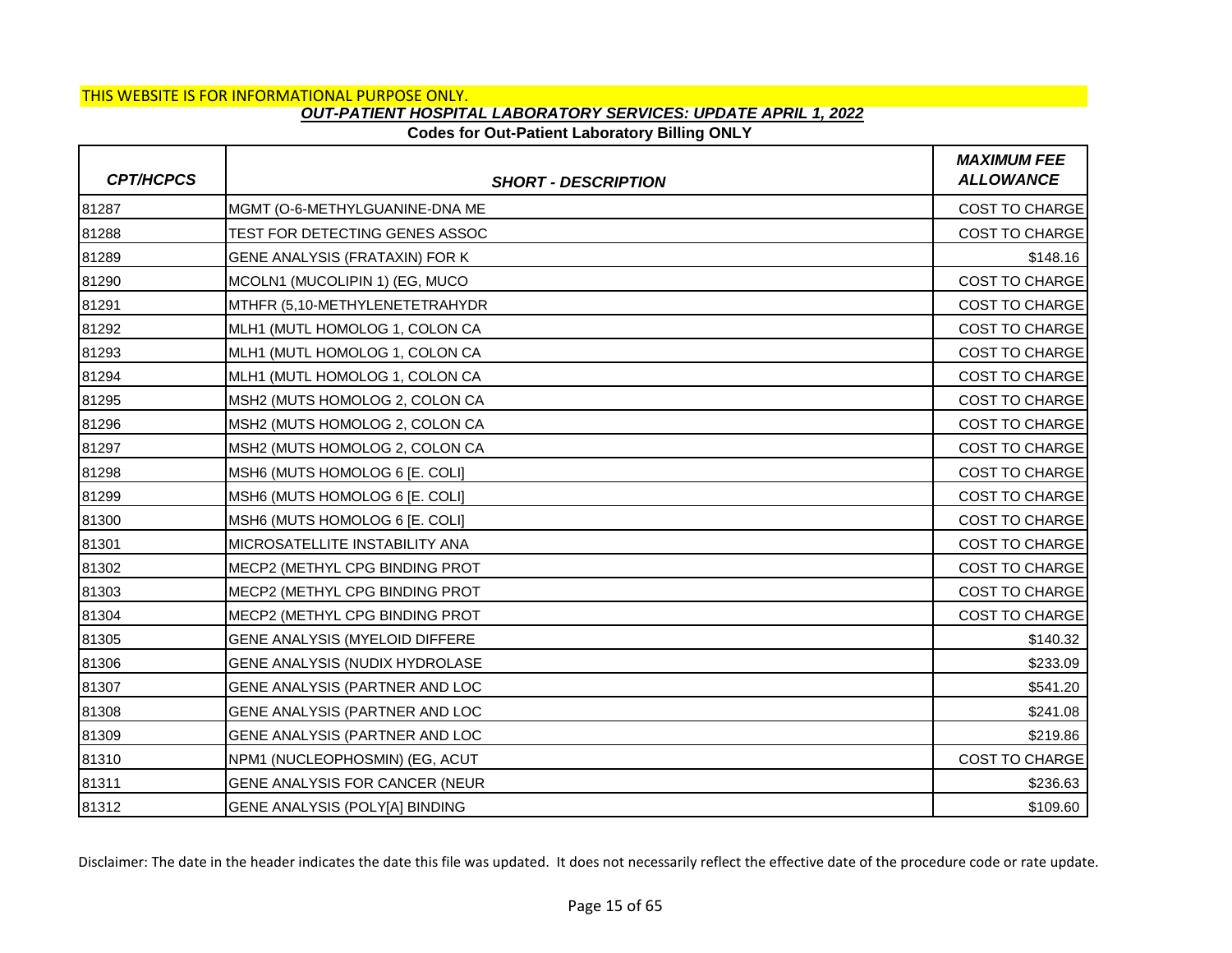### **Codes for Out-Patient Laboratory Billing ONLY**

| <b>CPT/HCPCS</b> | <b>SHORT - DESCRIPTION</b>            | <b>MAXIMUM FEE</b><br><b>ALLOWANCE</b> |
|------------------|---------------------------------------|----------------------------------------|
| 81313            | TEST FOR DETECTING GENES ASSOC        | <b>COST TO CHARGE</b>                  |
| 81314            | <b>GENE ANALYSIS ((PLATELET-DERIV</b> | \$263.61                               |
| 81315            | PML/RARALPHA, (T(15:17)), (PRO        | <b>COST TO CHARGE</b>                  |
| 81316            | PML/RARALPHA, (T(15:17)), (PRO        | COST TO CHARGE                         |
| 81317            | PMS2 (POSTMEIOTIC SEGREGATION         | <b>COST TO CHARGE</b>                  |
| 81318            | PMS2 (POSTMEIOTIC SEGREGATION         | <b>COST TO CHARGE</b>                  |
| 81319            | PMS2 (POSTMEIOTIC SEGREGATION         | <b>COST TO CHARGE</b>                  |
| 81320            | GENE ANALYSIS (PHOSPHOLIPASE C        | \$233.09                               |
| 81321            | PTEN (PHOSPHATASE AND TENSIN H        | <b>COST TO CHARGE</b>                  |
| 81322            | PTEN (PHOSPHATASE AND TENSIN H        | <b>COST TO CHARGE</b>                  |
| 81323            | PTEN (PHOSPHATASE AND TENSIN H        | COST TO CHARGE                         |
| 81324            | PMP22 (PERIPHERAL MYELIN PROTE        | <b>COST TO CHARGE</b>                  |
| 81325            | PMP22 (PERIPHERAL MYELIN PROTE        | <b>COST TO CHARGE</b>                  |
| 81326            | PMP22 (PERIPHERAL MYELIN PROTE        | COST TO CHARGE                         |
| 81327            | <b>METHYLATION ANALYSIS (SEPTIN9)</b> | \$153.60                               |
| 81328            | GENE ANALYSIS (SOLUTE CARRIER         | \$139.85                               |
| 81329            | GENE ANALYSIS (SURVIVAL OF MOT        | \$109.60                               |
| 81330            | SMPD1(SPHINGOMYELIN PHOSPHODIE        | <b>COST TO CHARGE</b>                  |
| 81331            | SNRPN/UBE3A (SMALL NUCLEAR RIB        | <b>COST TO CHARGE</b>                  |
| 81332            | SERPINA1 (SERPIN PEPTIDASE INH        | COST TO CHARGE                         |
| 81333            | <b>GENE ANALYSIS (TRANSFORMING GR</b> | \$109.60                               |
| 81334            | GENE ANALYSIS (RUNT RELATED TR        | \$263.61                               |
| 81335            | GENE ANALYSIS (THIOPURINE S-ME        | \$139.85                               |
| 81336            | GENE ANALYSIS (SURVIVAL OF MOT        | \$241.08                               |
| 81337            | GENE ANALYSIS (SURVIVAL OF MOT        | \$148.16                               |
| 81338            | GENE ANALYSIS (MPL PROTO-ONCOG        | \$120.26                               |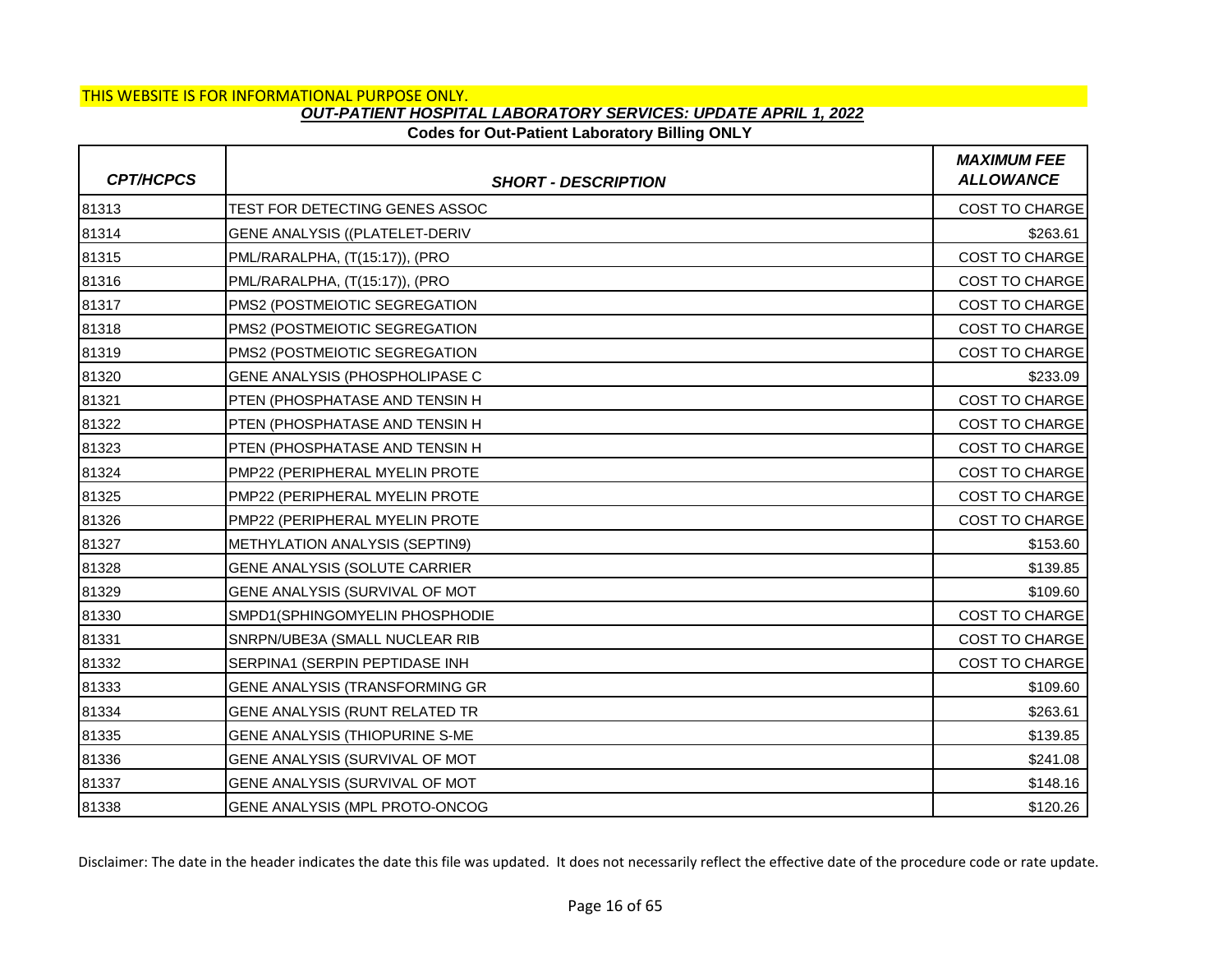## **Codes for Out-Patient Laboratory Billing ONLY**

| <b>CPT/HCPCS</b> | <b>SHORT - DESCRIPTION</b>            | <b>MAXIMUM FEE</b><br><b>ALLOWANCE</b> |
|------------------|---------------------------------------|----------------------------------------|
| 81339            | GENE ANALYSIS (MPL PROTO-ONCOG        | \$148.16                               |
| 81340            | TRB@ (T CELL ANTIGEN RECEPTOR,        | COST TO CHARGE                         |
| 81341            | TRB@ (T CELL ANTIGEN RECEPTOR,        | <b>COST TO CHARGE</b>                  |
| 81342            | TRG@ (T CELL ANTIGEN RECEPTOR,        | <b>COST TO CHARGE</b>                  |
| 81343            | GENE ANALYSIS (PROTEIN PHOSPHA        | \$109.60                               |
| 81344            | GENE ANALYSIS (TATA BOX BINDIN        | \$109.60                               |
| 81345            | GENE ANALYSIS (TELOMERASE REVE        | \$148.16                               |
| 81346            | GENE ANALYSIS (THYMIDYLATE SYN        | \$139.85                               |
| 81347            | <b>GENE ANALYSIS (SPLICING FACTOR</b> | \$154.60                               |
| 81348            | GENE ANALYSIS (SERINE AND ARGI        | \$140.32                               |
| 81350            | UGT1A1 (UDP GLUCURONOSYLTRANSF        | COST TO CHARGE                         |
| 81351            | <b>GENE ANALYSIS (TUMOR PROTEIN 5</b> | \$513.48                               |
| 81352            | <b>GENE ANALYSIS (TUMOR PROTEIN 5</b> | \$263.61                               |
| 81353            | GENE ANALYSIS (TUMOR PROTEIN 5        | \$246.40                               |
| 81355            | VKORC1 (VITAMIN K EPOXIDE REDU        | <b>COST TO CHARGE</b>                  |
| 81357            | GENE ANALYSIS (U2 SMALL NUCLEA        | \$154.60                               |
| 81360            | GENE ANALYSIS (ZINC FINGER CCC        | \$154.60                               |
| 81361            | GENE ANALYSIS (HEMOGLOBIN, SUB        | \$139.85                               |
| 81362            | GENE ANALYSIS (HEMOGLOBIN, SUB        | \$300.20                               |
| 81363            | GENE ANALYSIS (HEMOGLOBIN, SUB        | \$161.92                               |
| 81364            | GENE ANALYSIS (HEMOGLOBIN, SUB        | \$259.66                               |
| 81370            | HLA CLASS I AND II TYPING, LOW        | COST TO CHARGE                         |
| 81371            | HLA CLASS I AND II TYPING, LOW        | <b>COST TO CHARGE</b>                  |
| 81372            | HLA CLASS I TYPING, LOW RESOLU        | <b>COST TO CHARGE</b>                  |
| 81373            | HLA CLASS I TYPING, LOW RESOLU        | <b>COST TO CHARGE</b>                  |
| 81374            | HLA CLASS I TYPING, LOW RESOLU        | <b>COST TO CHARGE</b>                  |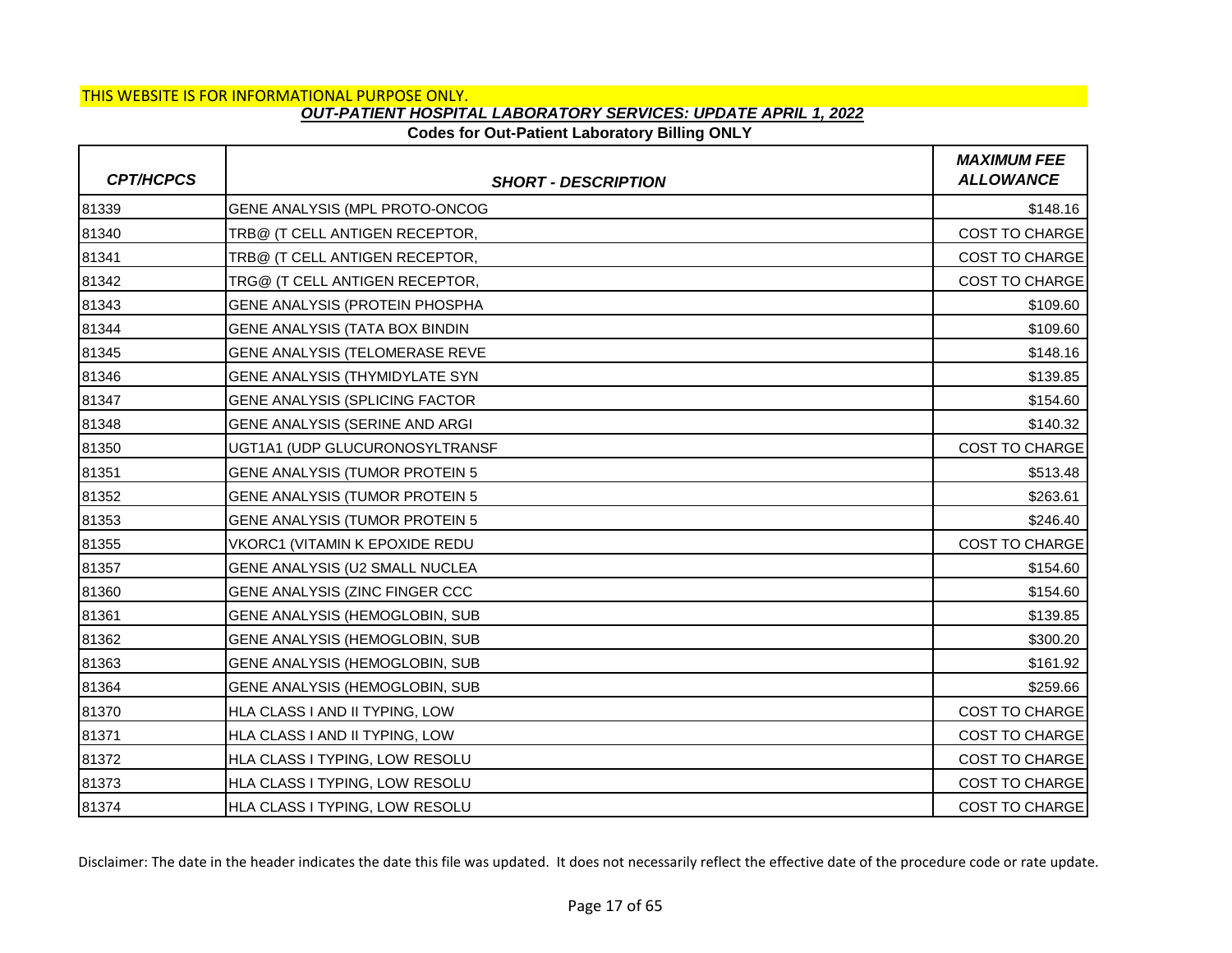## **Codes for Out-Patient Laboratory Billing ONLY**

| <b>CPT/HCPCS</b> | <b>SHORT - DESCRIPTION</b>            | <b>MAXIMUM FEE</b><br><b>ALLOWANCE</b> |
|------------------|---------------------------------------|----------------------------------------|
| 81375            | HLA CLASS II TYPING, LOW RESOL        | COST TO CHARGE                         |
| 81376            | HLA CLASS II TYPING, LOW RESOL        | <b>COST TO CHARGE</b>                  |
| 81377            | HLA CLASS II TYPING, LOW RESOL        | COST TO CHARGE                         |
| 81378            | HLA CLASS I AND II TYPING, HIG        | COST TO CHARGE                         |
| 81379            | HLA CLASS I TYPING, HIGH RESOL        | <b>COST TO CHARGE</b>                  |
| 81380            | HLA CLASS I TYPING, HIGH RESOL        | <b>COST TO CHARGE</b>                  |
| 81381            | HLA CLASS I TYPING, HIGH RESOL        | COST TO CHARGE                         |
| 81382            | HLA CLASS II TYPING, HIGH RESO        | COST TO CHARGE                         |
| 81383            | HLA CLASS II TYPING, HIGH RESO        | <b>COST TO CHARGE</b>                  |
| 81400            | MOLECULAR PATHOLOGY PROCEDURE,        | COST TO CHARGE                         |
| 81401            | MOLECULAR PATHOLOGY PROCEDURE,        | <b>COST TO CHARGE</b>                  |
| 81402            | MOLECULAR PATHOLOGY PROCEDURE,        | <b>COST TO CHARGE</b>                  |
| 81403            | MOLECULAR PATHOLOGY PROCEDURE,        | COST TO CHARGE                         |
| 81404            | MOLECULAR PATHOLOGY PROCEDURE,        | COST TO CHARGE                         |
| 81405            | IMOLECULAR PATHOLOGY PROCEDURE.       | <b>COST TO CHARGE</b>                  |
| 81406            | MOLECULAR PATHOLOGY PROCEDURE,        | COST TO CHARGE                         |
| 81407            | MOLECULAR PATHOLOGY PROCEDURE,        | COST TO CHARGE                         |
| 81408            | MOLECULAR PATHOLOGY PROCEDURE,        | <b>COST TO CHARGE</b>                  |
| 81410            | TEST FOR DETECTING GENES ASSOC        | COST TO CHARGE                         |
| 81411            | TEST FOR DETECTING GENES ASSOC        | COST TO CHARGE                         |
| 81412            | TEST FOR DETECTING GENES FOR D        | <b>COST TO CHARGE</b>                  |
| 81413            | TEST FOR DETECTING GENES ASSOC        | \$467.92                               |
| 81414            | TEST FOR DETECTING GENES ASSOC        | \$467.92                               |
| 81415            | TEST FOR DETECTING GENES ASSOC        | <b>COST TO CHARGE</b>                  |
| 81416            | TEST FOR DETECTING GENES ASSOC        | <b>COST TO CHARGE</b>                  |
| 81417            | <b>REEVALUATION TEST FOR DETECTIN</b> | <b>COST TO CHARGE</b>                  |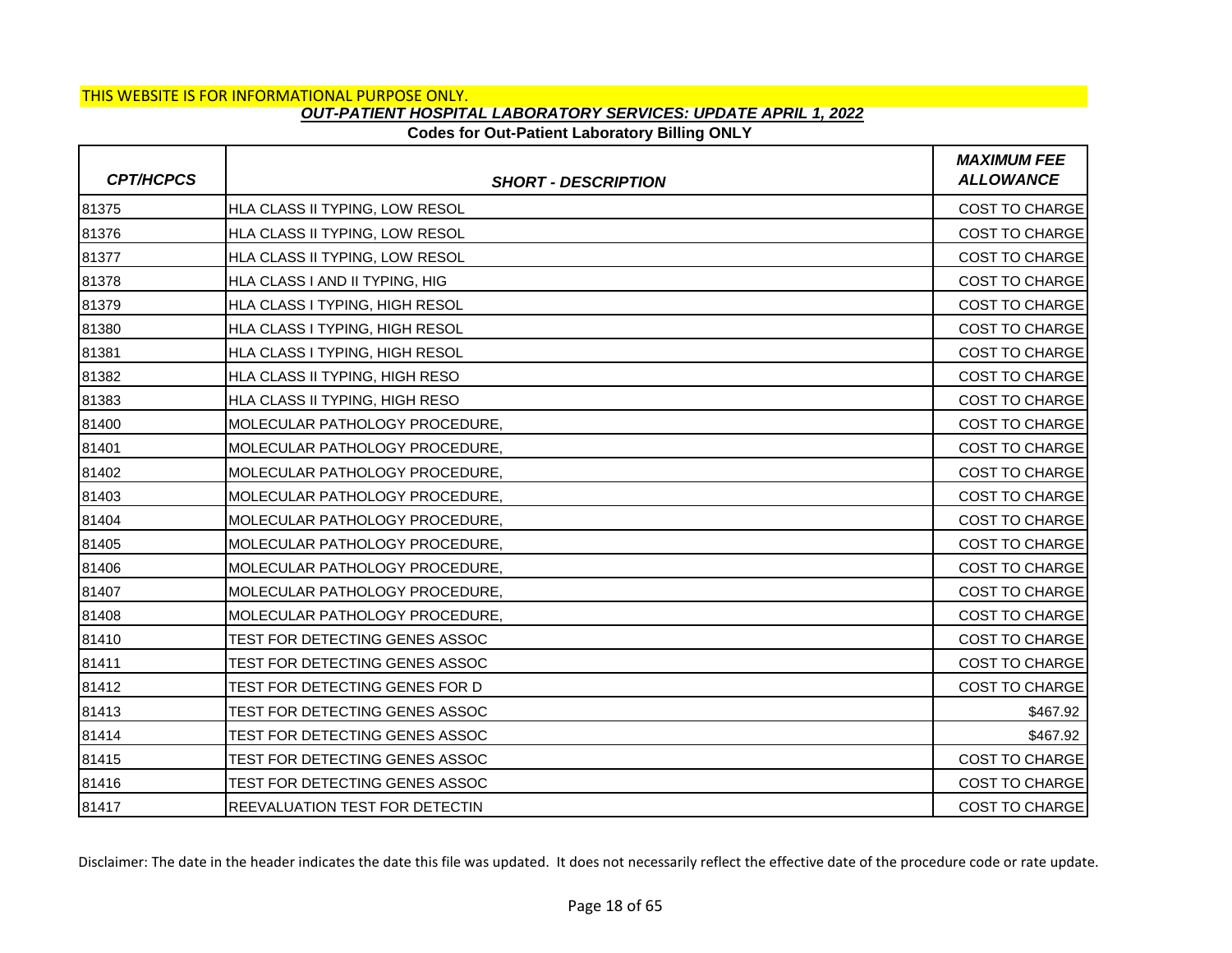## **Codes for Out-Patient Laboratory Billing ONLY**

| <b>CPT/HCPCS</b> | <b>SHORT - DESCRIPTION</b>            | <b>MAXIMUM FEE</b><br><b>ALLOWANCE</b> |
|------------------|---------------------------------------|----------------------------------------|
| 81419            | GENE ANALYSIS PANEL FOR EVALUA        | \$1,958.85                             |
| 81420            | TEST FOR DETECTING GENES ASSOC        | COST TO CHARGE                         |
| 81422            | TEST FOR DETECTING GENES ASSOC        | \$607.24                               |
| 81425            | TEST FOR DETECTING GENES ASSOC        | COST TO CHARGE                         |
| 81426            | TEST FOR DETECTING GENES ASSOC        | <b>COST TO CHARGE</b>                  |
| 81427            | <b>REEVALUATION TEST FOR DETECTIN</b> | <b>COST TO CHARGE</b>                  |
| 81430            | TEST FOR DETECTING GENES CAUSI        | <b>COST TO CHARGE</b>                  |
| 81431            | TEST FOR DETECTING GENES CAUSI        | <b>COST TO CHARGE</b>                  |
| 81432            | GENE ANALYSIS (BREAST AND RELA        | <b>COST TO CHARGE</b>                  |
| 81433            | GENE ANALYSIS (BREAST AND RELA        | <b>COST TO CHARGE</b>                  |
| 81434            | GENE ANALYSIS (RETINAL DISORDE        | <b>COST TO CHARGE</b>                  |
| 81435            | TEST FOR DETECTING GENES ASSOC        | <b>COST TO CHARGE</b>                  |
| 81436            | TEST FOR DETECTING GENES ASSOC        | COST TO CHARGE                         |
| 81437            | GENE ANALYSIS (NEUROENDOCRINE         | <b>COST TO CHARGE</b>                  |
| 81438            | GENE ANALYSIS (NEUROENDOCRINE         | COST TO CHARGE                         |
| 81439            | TEST FOR DETECTING GENES ASSOC        | \$467.92                               |
| 81440            | TEST FOR DETECTING GENES              | <b>COST TO CHARGE</b>                  |
| 81442            | GENE ANALYSIS (NOONAN SYNDROME        | <b>COST TO CHARGE</b>                  |
| 81443            | <b>GENOMIC SEQUENCE ANALYSIS PANE</b> | \$1,958.85                             |
| 81445            | TEST FOR DETECTING GENES ASSOC        | COST TO CHARGE                         |
| 81448            | GENE ANALYSIS PANEL FOR HEREDI        | \$467.92                               |
| 81450            | TEST FOR DETECTING GENES ASSOC        | COST TO CHARGE                         |
| 81455            | TEST FOR DETECTING GENES ASSOC        | COST TO CHARGE                         |
| 81460            | TEST FOR DETECTING GENES ASSOC        | <b>COST TO CHARGE</b>                  |
| 81465            | TEST FOR DETECTING GENES ASSOC        | <b>COST TO CHARGE</b>                  |
| 81470            | TEST FOR DETECTING GENES ASSOC        | <b>COST TO CHARGE</b>                  |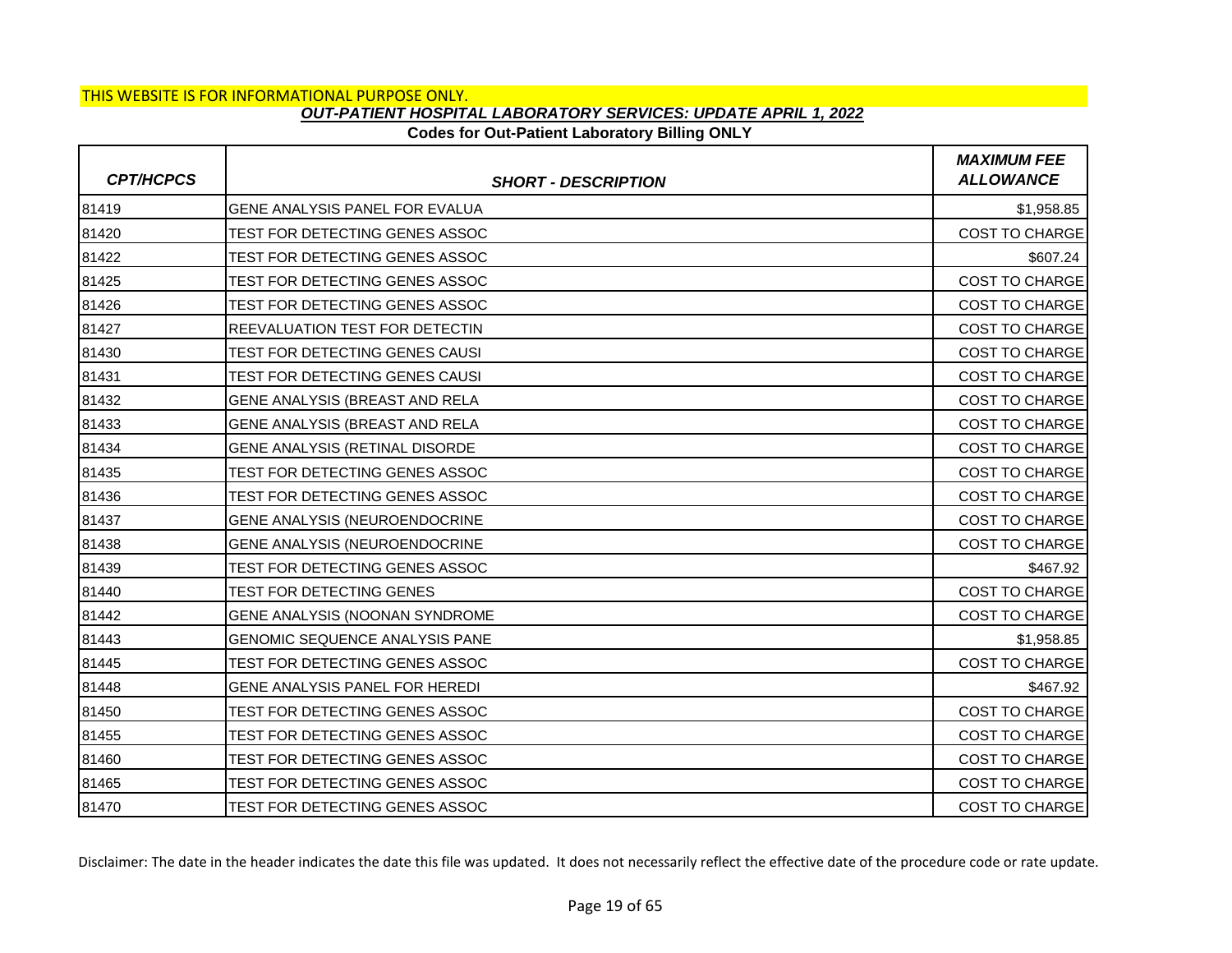## **Codes for Out-Patient Laboratory Billing ONLY**

| <b>CPT/HCPCS</b> | <b>SHORT - DESCRIPTION</b>     | <b>MAXIMUM FEE</b><br><b>ALLOWANCE</b> |
|------------------|--------------------------------|----------------------------------------|
| 81471            | TEST FOR DETECTING GENES ASSOC | COST TO CHARGE                         |
| 81479            | UNLISTED MOLECULAR PATHOLOGY P | <b>COST TO CHARGE</b>                  |
| 81490            | TEST FOR DETECTING GENES ASSOC | <b>COST TO CHARGE</b>                  |
| 81493            | TEST FOR DETECTING GENES ASSOC | <b>COST TO CHARGE</b>                  |
| 81500            | ONCOLOGY (OVARIAN), BIOCHEMICA | <b>COST TO CHARGE</b>                  |
| 81503            | ONCOLOGY (OVARIAN), BIOCHEMICA | <b>COST TO CHARGE</b>                  |
| 81504            | GENETIC PROFILING ON ONCOLOGY  | <b>COST TO CHARGE</b>                  |
| 81506            | ENDOCRINOLOGY (TYPE 2 DIABETES | COST TO CHARGE                         |
| 81507            | DNA ANALYSIS USING MATERNAL PL | <b>COST TO CHARGE</b>                  |
| 81508            | FETAL CONGENITAL ABNORMALITIES | <b>COST TO CHARGE</b>                  |
| 81509            | FETAL CONGENITAL ABNORMALITIES | COST TO CHARGE                         |
| 81510            | FETAL CONGENITAL ABNORMALITIES | <b>COST TO CHARGE</b>                  |
| 81511            | FETAL CONGENITAL ABNORMALITIES | <b>COST TO CHARGE</b>                  |
| 81512            | FETAL CONGENITAL ABNORMALITIES | COST TO CHARGE                         |
| 81513            | MEASUREMENT OF RNA OF BACTERIA | \$114.10                               |
| 81514            | MEASUREMENT OF DNA OF BACTERIA | \$210.39                               |
| 81518            | MRNA GENE ANALYSIS OF 11 GENES | \$3,098.40                             |
| 81519            | TEST FOR DETECTING GENES ASSOC | <b>COST TO CHARGE</b>                  |
| 81520            | GENE ANALYSIS OF BREAST TUMOR  | \$2,008.17                             |
| 81521            | GENE ANALYSIS OF BREAST TUMOR  | \$3,098.40                             |
| 81522            | MRNA GENE EXPRESSION ANALYSIS  | \$3,098.40                             |
| 81523            | NEXT-GENERATION SEQUENCING OF  | \$3,098.40                             |
| 81525            | GENE ANALYSIS (COLON RELATED C | COST TO CHARGE                         |
| 81528            | GENE ANALYSIS (COLORECTAL CANC | \$407.10                               |
| 81529            | MRNA GENE ANALYSIS OF 13 GENES | \$5,754.40                             |
| 81535            | CULTURE OF LIVE TUMOR CELLS AN | \$463.57                               |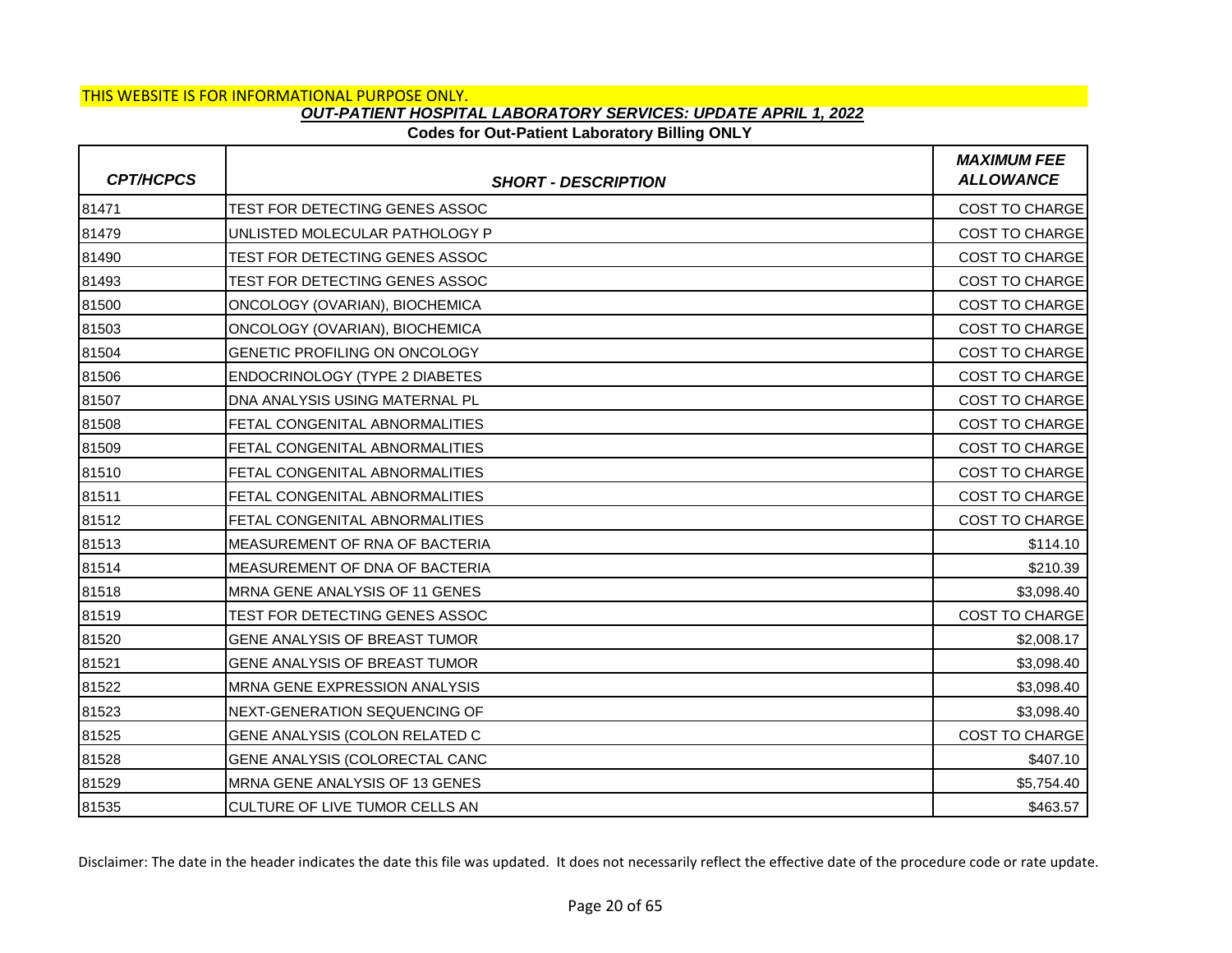## **Codes for Out-Patient Laboratory Billing ONLY**

| <b>CPT/HCPCS</b> | <b>SHORT - DESCRIPTION</b>            | <b>MAXIMUM FEE</b><br><b>ALLOWANCE</b> |
|------------------|---------------------------------------|----------------------------------------|
| 81536            | CULTURE OF LIVE TUMOR CELLS AN        | \$142.05                               |
| 81538            | TESTING OF LUNG TUMOR CELLS FO        | <b>COST TO CHARGE</b>                  |
| 81539            | MEASUREMENT OF PROTEINS ASSOCI        | \$608.00                               |
| 81540            | <b>GENE ANALYSIS (CANCER)</b>         | <b>COST TO CHARGE</b>                  |
| 81541            | GENE ANALYSIS OF PROSTATE TUMO        | \$3,098.40                             |
| 81542            | <b>MRNA GENE EXPRESSION ANALYSIS</b>  | <b>COST TO CHARGE</b>                  |
| 81545            | <b>GENE ANALYSIS (THYROID CANCER)</b> | <b>COST TO CHARGE</b>                  |
| 81546            | MRNA GENE ANALYSIS OF 10,196 G        | \$2,880.00                             |
| 81551            | <b>GENE ANALYSIS OF PROSTATE TUMO</b> | \$1,624.00                             |
| 81552            | <b>MRNA GENE EXPRESSION ANALYSIS</b>  | <b>COST TO CHARGE</b>                  |
| 81554            | MRNA GENE ANALYSIS OF 190 GENE        | \$4,400.00                             |
| 81595            | TEST FOR DETECTING GENES ASSOC        | <b>COST TO CHARGE</b>                  |
| 81596            | <b>BIOCHEMICAL ASSAYS FOR EVALUAT</b> | \$57.75                                |
| 81599            | UNLISTED MULTIANALYTE ASSAY WI        | <b>COST TO CHARGE</b>                  |
| 82009            | ACETONE OR OTHER KETONE BODIES        | \$5.00                                 |
| 82010            | ACETONE OR OTHER KETONE SERUM         | \$9.90                                 |
| 82013            | ACETYLCHOLINESTERASE ASSAY            | \$14.00                                |
| 82016            | ACYLCARNTINES: QUAL EACH SPEC         | \$12.90                                |
| 82017            | ACYLCARNITINES: QUANT EACH SPEC       | \$18.60                                |
| 82024            | <b>ACTH RADIOIMMUNE ASSAY</b>         | \$30.00                                |
| 82030            | RIA ASSAY, BLOOD ADP & AMP            | \$34.00                                |
| 82040            | ASSAY SERUM ALBUMIN                   | \$1.80                                 |
| 82042            | ALBUMIN, URINE QUANT.                 | \$2.43                                 |
| 82043            | ALBUMIN: URINE MIRCO QUANTITATI       | \$4.30                                 |
| 82044            | ALBUMIN: URINE MICRO SEMIQUANTI       | \$1.00                                 |
| 82045            | ALBUMIN:ISCHEMIA MODIFIED             | \$27.15                                |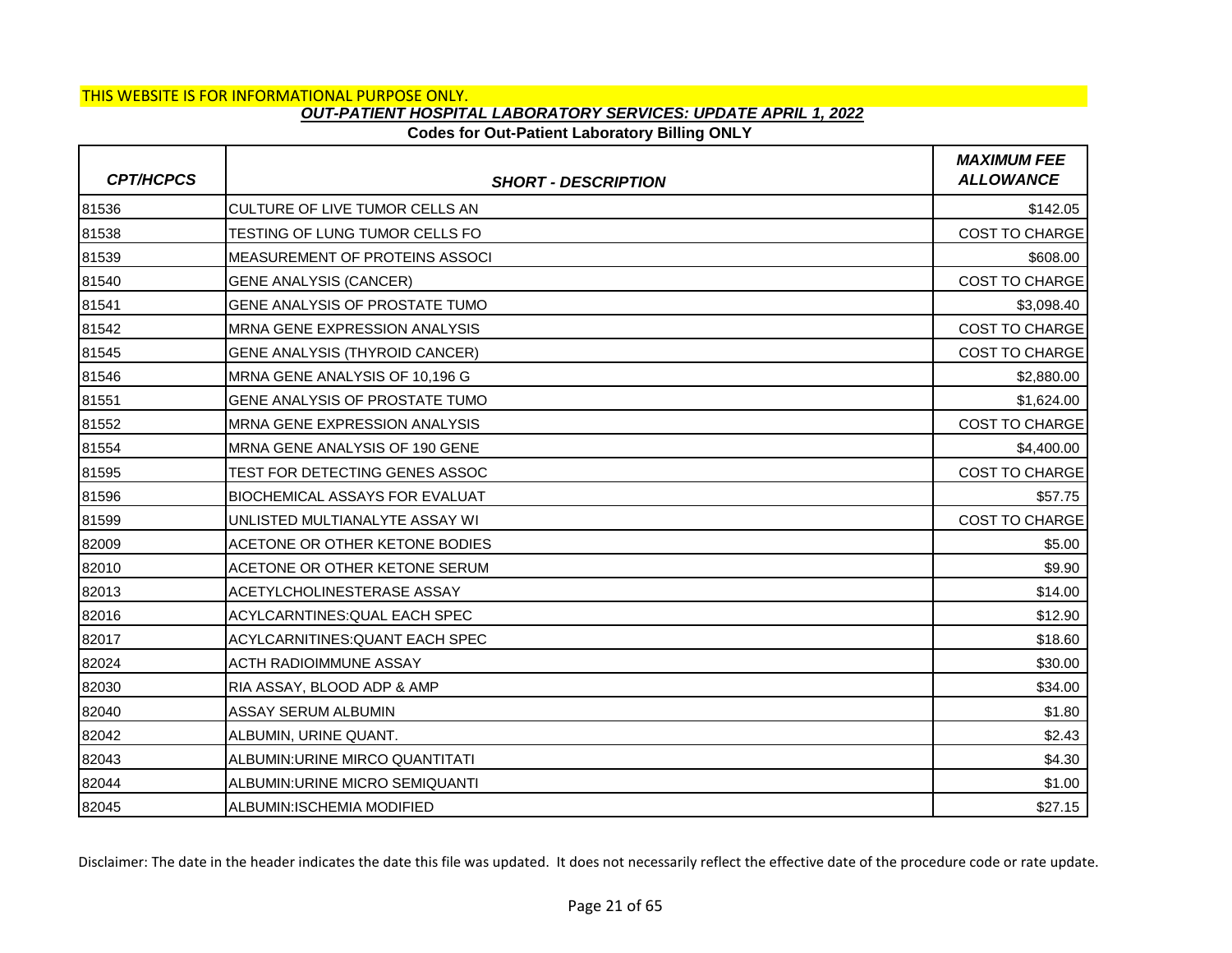# THIS WEBSITE IS FOR INFORMATIONAL PURPOSE ONLY.

### *OUT-PATIENT HOSPITAL LABORATORY SERVICES: UPDATE APRIL 1, 2022*

### **Codes for Out-Patient Laboratory Billing ONLY**

| <b>CPT/HCPCS</b> | <b>SHORT - DESCRIPTION</b>     | <b>MAXIMUM FEE</b><br><b>ALLOWANCE</b> |
|------------------|--------------------------------|----------------------------------------|
| 82075            | <b>ASSAY BREATH ETHANOL</b>    | \$8.80                                 |
| 82077            | MEASUREMENT OF ALCOHOL LEVEL I | \$13.82                                |
| 82085            | <b>ALDOLASE</b>                | \$11.00                                |
| 82088            | <b>ALDOSTERONE</b>             | \$40.00                                |
| 82103            | ALPHA-1-ANTITRYPSIN: TOTAL     | \$7.80                                 |
| 82104            | ALPHA-1-ANTITRYPSIN: PHENOTYPE | \$7.80                                 |
| 82105            | ALPHA-FETOPROTEIN: SERUM       | \$10.20                                |
| 82106            | ALPHA-FETOPROTEIN: AMNIOTIC FL | \$10.20                                |
| 82107            | ALPHA-FETOPROTEIN (AFP):AFP-L3 | \$51.53                                |
| 82108            | ALUMINUM,                      | \$28.17                                |
| 82120            | AMINES VAG FLUID, QUAL         | <b>COST TO CHARGE</b>                  |
| 82127            | AMINO ACIDS:SINGLE, QUAL. EACH | \$12.90                                |
| 82128            | TEST FOR AMINO ACIDS           | \$12.90                                |
| 82131            | AMINO ACIDS FRACT & QUANT EACH | \$18.64                                |
| 82135            | ASSAY, AMINOLEVULINIC ACID     | \$20.00                                |
| 82136            | AMINO ACIDS 2TO5 QUANT. EACH S | \$18.64                                |
| 82139            | AMINO ACIDS 6 OR MORE QUANT EA | \$18.64                                |
| 82140            | <b>AMMONIA</b>                 | \$6.00                                 |
| 82143            | AMNIOTIC FLUID SCAN            | \$4.20                                 |
| 82150            | <b>AMYLASE</b>                 | \$4.50                                 |
| 82154            | ANDROSTANEDIOL GLUCURONIED     | \$31.88                                |
| 82157            | <b>ANDROSTENDIONE</b>          | \$29.00                                |
| 82160            | ANDROSTERONE:                  | \$27.65                                |
| 82163            | <b>ANGIOTENSIN II</b>          | \$21.00                                |
| 82164            | ANGIOTENSIN-CONVERTING ENZYME  | \$20.00                                |
| 82172            | APOLIPOPROTEIN, EACH           | \$20.00                                |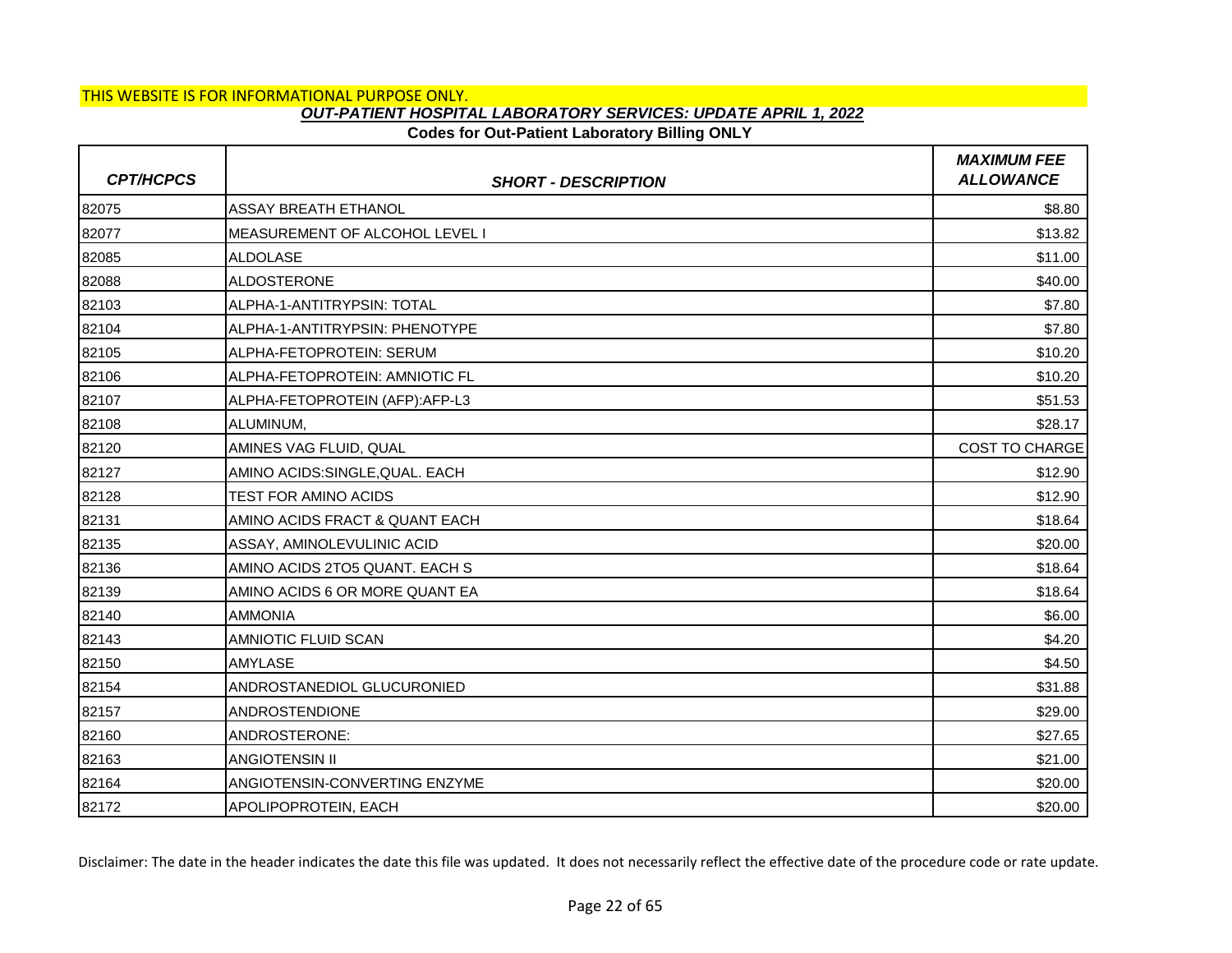## **Codes for Out-Patient Laboratory Billing ONLY**

| <b>CPT/HCPCS</b> | <b>SHORT - DESCRIPTION</b>            | <b>MAXIMUM FEE</b><br><b>ALLOWANCE</b> |
|------------------|---------------------------------------|----------------------------------------|
| 82173            | ARGININE TOLERANCE TEST               | \$11.20                                |
| 82175            | <b>ARSENIC</b>                        | \$7.20                                 |
| 82180            | ASSAY OF ASCORBIC ACID                | \$3.60                                 |
| 82190            | ATOMIC ABSORPTION SPECTR., EACH       | <b>COST TO CHARGE</b>                  |
| 82232            | BETA-2 MICROGLOBULIN,                 | \$17.80                                |
| 82239            | <b>BILE ACIDS, TOTAL</b>              | \$20.00                                |
| 82240            | <b>CHOLYLGLYCINE</b>                  | \$5.69                                 |
| 82247            | <b>BILIRUBIN: TOTAL</b>               | \$3.00                                 |
| 82248            | <b>BILIRUBIN:DIRECT</b>               | \$4.50                                 |
| 82252            | FECAL BILIRUBIN TEST                  | \$2.50                                 |
| 82261            | <b>BIOTINIDASE EACH SPEC</b>          | \$18.64                                |
| 82270            | TEST FECES FOR BLOOD                  | \$3.63                                 |
| 82271            | BLOOD OCCULT: OTHER SOURCE            | \$4.26                                 |
| 82272            | BLLD OCCULT QUAL.DIGITA EXAM          | \$3.38                                 |
| 82274            | <b>BLOOD OCCULT HGB DETERMINATION</b> | \$3.70                                 |
| 82286            | ASSAY OF BRADYKININ                   | \$7.60                                 |
| 82300            | CADMIUM                               | \$28.00                                |
| 82306            | CALCIFEDIOL, (25-OH VIT D-3)          | \$30.00                                |
| 82308            | <b>CALCTONIN</b>                      | \$34.00                                |
| 82310            | ASSAY CALCIUM IN BLOOD, TOTAL         | \$3.00                                 |
| 82330            | ASSAY CALCIUM IN BLOOD                | \$14.70                                |
| 82331            | ASSAY CALCIUM IN BLD:AFT CAL I        | \$5.72                                 |
| 82340            | CALCIUM, URINE, QUANT. TIMED          | \$3.60                                 |
| 82355            | CALCULUS (STONE) ANALYSIS, QUAL       | \$9.00                                 |
| 82360            | CALCULUS (STONE) ASSAY, QUANT         | \$12.00                                |
| 82365            | CALCULUS (STONE) INFRARED SPEC        | \$9.00                                 |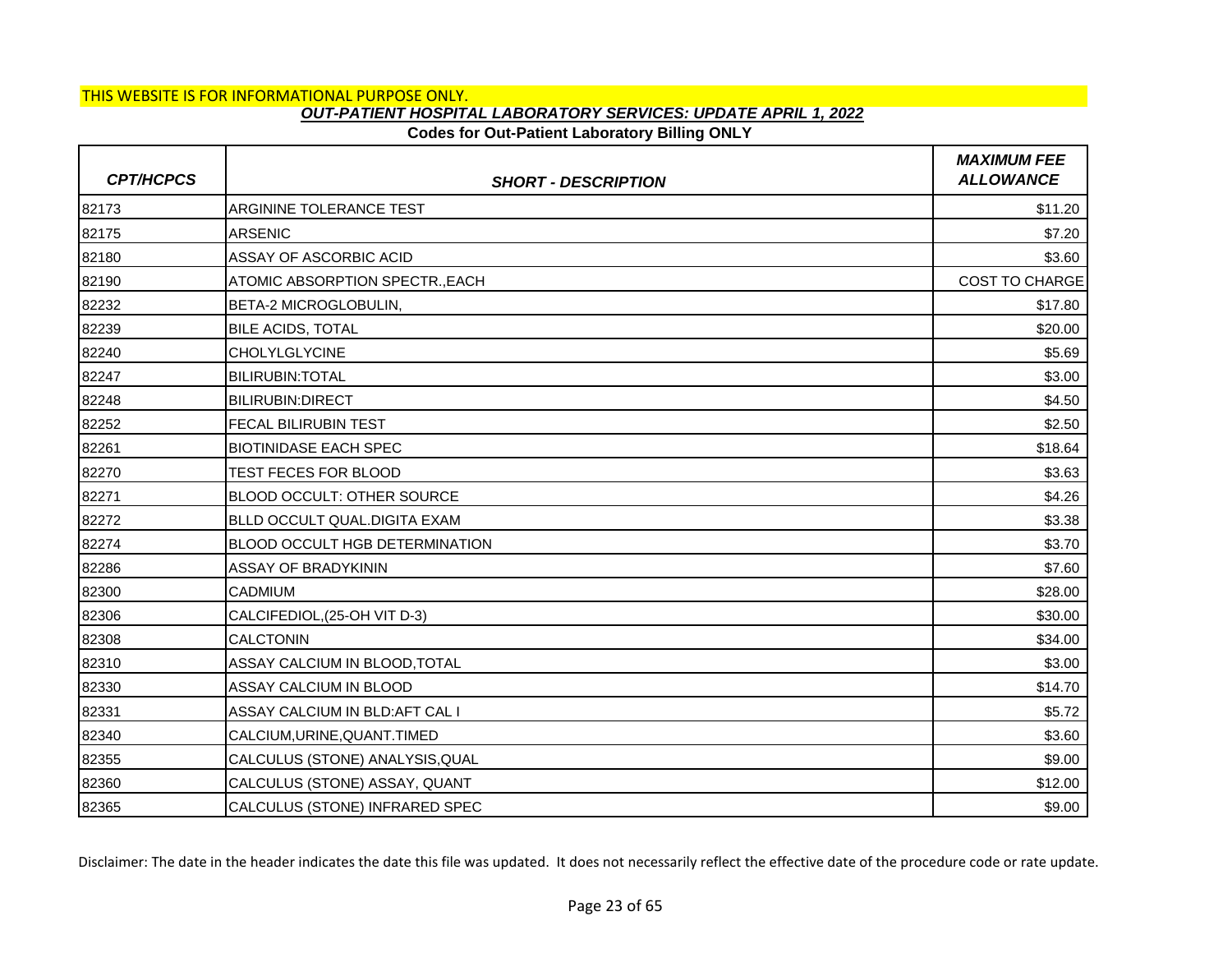## **Codes for Out-Patient Laboratory Billing ONLY**

| <b>CPT/HCPCS</b> | <b>SHORT - DESCRIPTION</b>       | <b>MAXIMUM FEE</b><br><b>ALLOWANCE</b> |
|------------------|----------------------------------|----------------------------------------|
| 82370            | X-RAY ASSAY, CALCULUS (STONE)    | \$9.00                                 |
| 82373            | CARBOHYDRATE DEFICIENT TRANSFE   | \$7.95                                 |
| 82374            | CARBON DIOXIDE (BICARBONATE)     | \$3.30                                 |
| 82375            | ASSAY BLOOD CARBON MONOXIDE      | \$6.00                                 |
| 82376            | TEST FOR CARBON MONOXIDE QUAL.   | \$3.00                                 |
| 82378            | CARCINOEMBRYONIC ANTIGEN (CEA)   | \$22.40                                |
| 82379            | CARNITINE T/F EACH SPEC          | \$18.64                                |
| 82380            | CAROTENE                         | \$6.00                                 |
| 82382            | URINE CATECHOLAMINES, TO         | \$12.00                                |
| 82383            | ASSAY BLOOD CATECHOLAMINES       | \$12.00                                |
| 82384            | ASSAY THREE CATECHOLAMINES       | \$18.00                                |
| 82387            | <b>CATHEPSIN-D</b>               | \$24.00                                |
| 82390            | <b>BLOOD CERULOPLASMIN</b>       | \$6.00                                 |
| 82397            | CHEMILUMINESCENT ASSAY           | \$15.42                                |
| 82415            | <b>BLOOD CHLORAMPHENICOL</b>     | \$15.00                                |
| 82435            | CHLORIDES, BLOOD                 | \$3.00                                 |
| 82436            | CHLORIDES, URINE                 | \$3.00                                 |
| 82438            | ASSAY SPINAL FLUID CHLORIDES     | \$3.00                                 |
| 82441            | TEST FOR CHLOROHYDROCARBONS      | \$8.00                                 |
| 82443            | <b>ASSAY OF THIAZIDE</b>         | \$22.00                                |
| 82465            | ASSAY SERUM CHOLESTEROL          | \$3.00                                 |
| 82480            | ASSAY SERUM CHOLINESTERASE       | \$4.50                                 |
| 82482            | ASSAY RBC CHOLINESTERASE         | \$10.00                                |
| 82485            | <b>ASSAY CHONDROITIN SULFATE</b> | \$28.00                                |
| 82486            | GAS/LIQUID CHROMATOGRAPHY        | \$4.40                                 |
| 82487            | PAPER CHROMATOGRAPHY             | \$4.00                                 |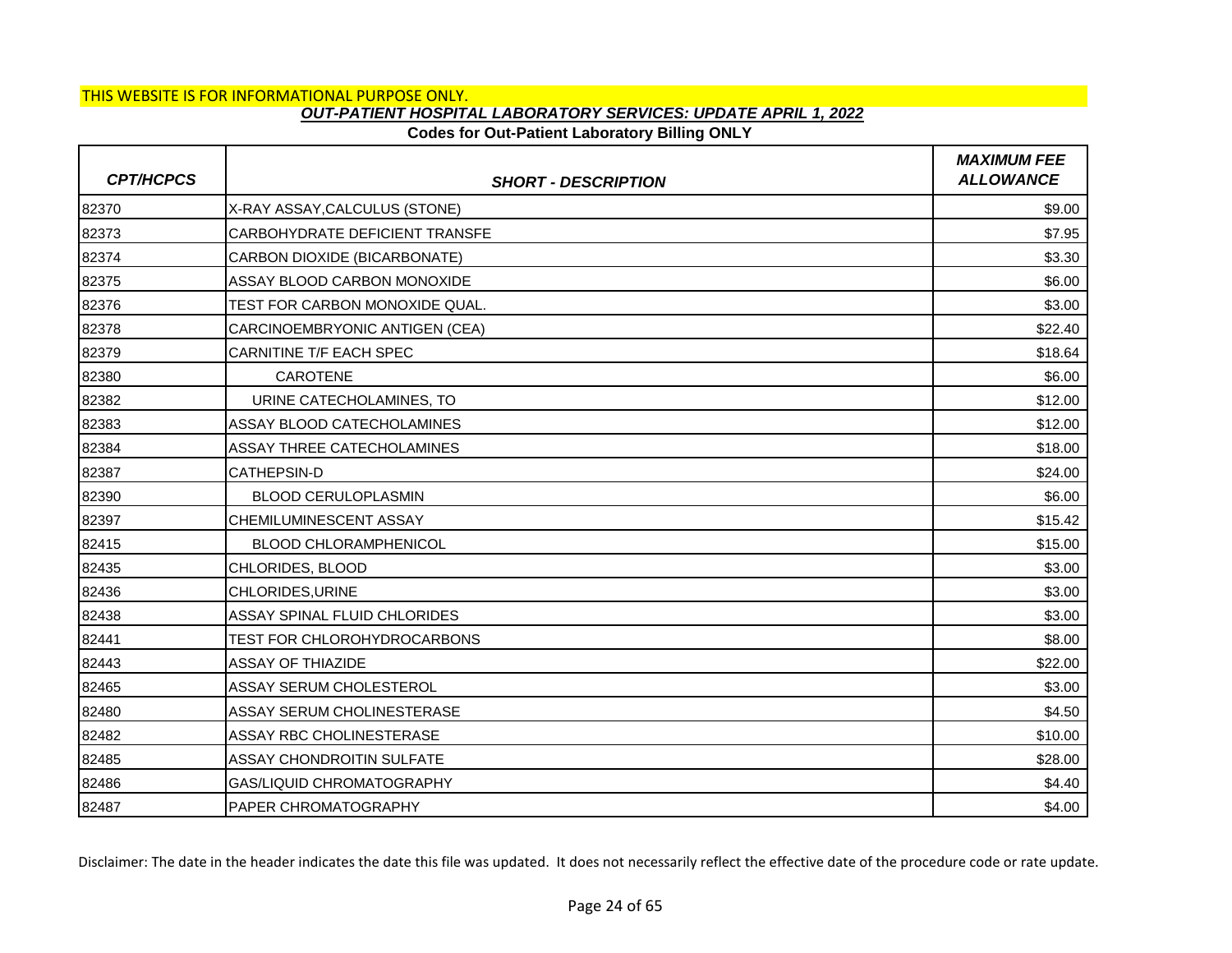## **Codes for Out-Patient Laboratory Billing ONLY**

| <b>CPT/HCPCS</b> | <b>SHORT - DESCRIPTION</b>           | <b>MAXIMUM FEE</b><br><b>ALLOWANCE</b> |
|------------------|--------------------------------------|----------------------------------------|
| 82488            | <b>PAPER CHROMATOGRAPHY</b>          | \$15.00                                |
| 82489            | THIN LAYER CHROMATOGRAPHY            | \$15.00                                |
| 82491            | CHROM.QUANT.COLUMN ANALYTE NOT       | \$21.50                                |
| 82492            | CHROMATOGRAPHY, OUANT COL MULTI      | \$21.50                                |
| 82495            | <b>CHROMIUM</b>                      | \$9.66                                 |
| 82507            | <b>ASSAY CITRIC ACID</b>             | \$37.00                                |
| 82523            | <b>COLLAGEN CROSSLINK ANY METHOD</b> | \$11.86                                |
| 82525            | <b>COPPER</b>                        | \$9.00                                 |
| 82528            | <b>CORTICOSTERONE</b>                | \$19.70                                |
| 82530            | <b>CORTISOL: FREE</b>                | \$17.00                                |
| 82533            | CORTISOL, TOTAL                      | \$17.00                                |
| 82540            | <b>BLOOD</b>                         | \$3.00                                 |
| 82541            | COL CHROM/MASS/SPEC/EG/GC/MS O       | \$4.40                                 |
| 82542            | COL/CHROM/MASS/SPEC SINGL/S MP       | \$21.50                                |
| 82543            | STABLE ISOTOPE/DIL/SINGLE/ANAL       | \$21.50                                |
| 82544            | STABLE/ISO/DIL/MUTIPLE/ANA/QUA       | \$21.50                                |
| 82550            | CREATINE KINASE (CK), (CPK), TOT     | \$4.80                                 |
| 82552            | <b>ISOENZYMES</b>                    | \$7.80                                 |
| 82553            | CREATINE KINASE MB FRACTION ON       | \$7.50                                 |
| 82554            | <b>CREATINE KINASE ISOFORMS</b>      | \$16.00                                |
| 82565            | <b>CREATININE</b>                    | \$3.00                                 |
| 82570            | <b>ASSAY URINE CREATININE</b>        | \$3.00                                 |
| 82575            | <b>CREATININE CLEARANCE TEST</b>     | \$4.50                                 |
| 82585            | ASSAY BLOOD CRYOFIBRINOGEN           | \$6.30                                 |
| 82595            | <b>CRYOGLOBULIN</b>                  | \$1.50                                 |
| 82600            | <b>CYANIDE</b>                       | \$25.00                                |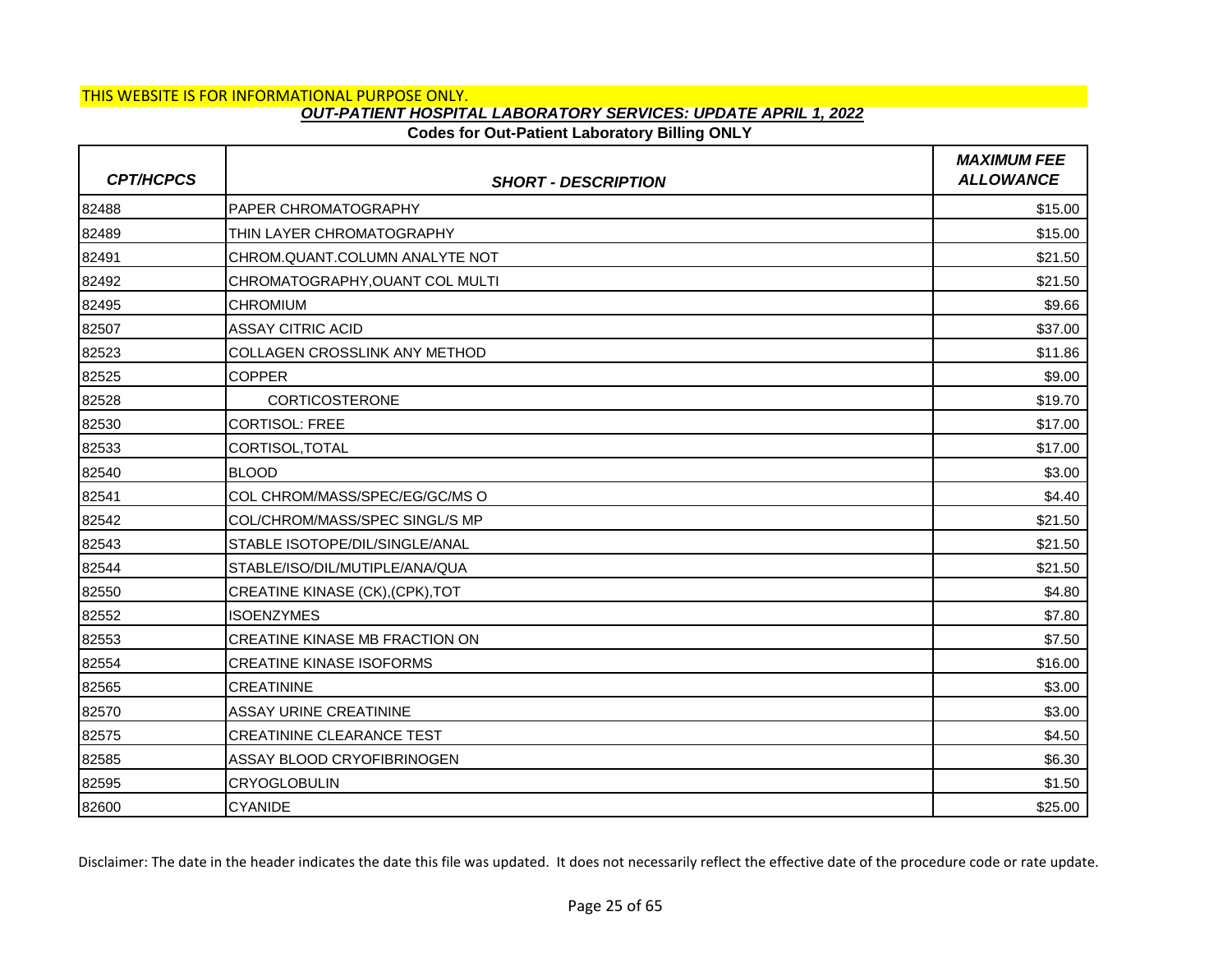## **Codes for Out-Patient Laboratory Billing ONLY**

| <b>CPT/HCPCS</b> | <b>SHORT - DESCRIPTION</b>             | <b>MAXIMUM FEE</b><br><b>ALLOWANCE</b> |
|------------------|----------------------------------------|----------------------------------------|
| 82607            | CYANCOBALAMIN (VITAMIN B-12)           | \$15.00                                |
| 82608            | CYANOCOBALAMIN: UNSAT. BIND CAPA       | \$15.00                                |
| 82610            | <b>CYSTATIN C</b>                      | \$14.82                                |
| 82615            | TEST FOR URINE CYSTINES                | \$11.00                                |
| 82626            | DEHYDROEPIANDROSTERONE, (DHEA)         | \$29.60                                |
| 82627            | DEHYDROEPIANDROSTERONE-SULFATE         | \$29.00                                |
| 82633            | DESOXYCORTICOSTERONE, RIA              | \$38.52                                |
| 82634            | DESOXYCORTISOL, 11-                    | \$25.72                                |
| 82638            | <b>DIBUCAINE NUMBER</b>                | \$15.20                                |
| 82642            | MEASUREMENT OF DIHYDROTESTOSTE         | \$23.42                                |
| 82652            | DIHYDROXYVITAMIN D, 1,25-              | \$47.87                                |
| 82653            | <b>IMEASUREMENT OF PANCREATIC ELAS</b> | \$18.38                                |
| 82656            | ELASTASE,PANCREATIC FECAL QUAL         | \$9.22                                 |
| 82657            | ENZYME, ACTIVITY N/R E/SPEC C/T        | \$21.50                                |
| 82658            | <b>ENZYME ACT BL/C RADIO/EACH SPE</b>  | \$21.50                                |
| 82664            | ELECTROPHORETIC TEST                   | \$13.60                                |
| 82668            | <b>ERYTHROPOIETIN</b>                  | \$17.50                                |
| 82670            | <b>ESTRADIOL</b>                       | \$25.00                                |
| 82671            | <b>ESTROGENS ASSAY</b>                 | \$41.00                                |
| 82672            | <b>ESTROGEN ASSAY</b>                  | \$25.00                                |
| 82677            | <b>RIA ASSAY OF ESTRIOL</b>            | \$28.00                                |
| 82679            | RIA ASSAY OF ESTRONE                   | \$25.00                                |
| 82681            | DIRECT MEASUREMENT OF FREE EST         | \$22.35                                |
| 82693            | <b>ETHYLENE GLYCOL</b>                 | \$12.50                                |
| 82696            | ASSAY OF ETIOCHOLANOLONE, RIA          | \$22.00                                |
| 82705            | <b>FATS/LIPIDS,FECES,SCREENING</b>     | \$0.70                                 |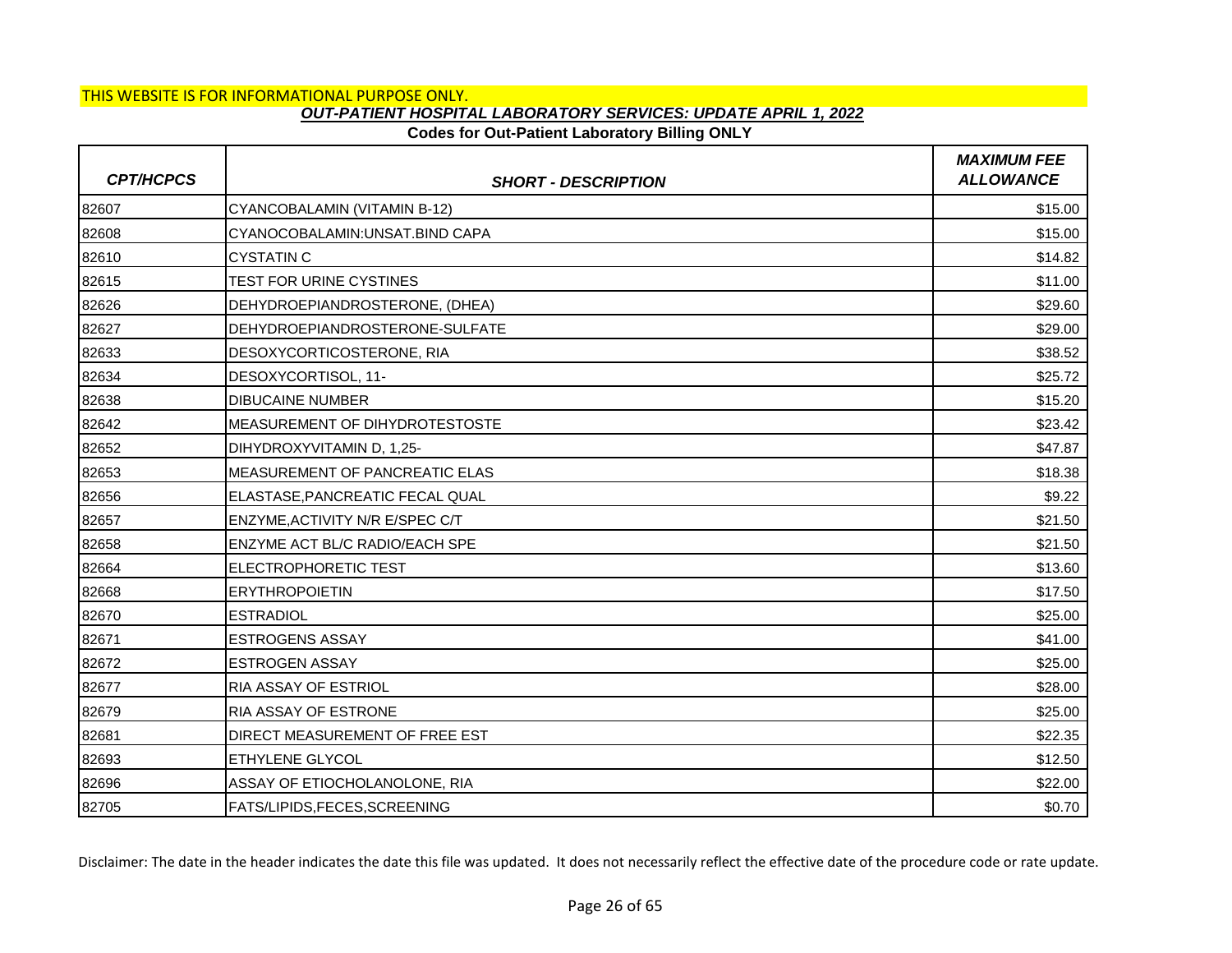#### **Codes for Out-Patient Laboratory Billing ONLY**

| <b>CPT/HCPCS</b> | <b>SHORT - DESCRIPTION</b>         | <b>MAXIMUM FEE</b><br><b>ALLOWANCE</b> |
|------------------|------------------------------------|----------------------------------------|
| 82710            | FATS/LIPIDS, FECES, QUANT.         | \$7.80                                 |
| 82715            | FECAL FAT DIFF. QUANT.             | \$7.80                                 |
| 82725            | <b>ASSAY BLOOD FATTY ACIDS</b>     | \$15.50                                |
| 82726            | <b>VERY LONG CHAIN FATTY ACIDS</b> | \$21.50                                |
| 82728            | FERRITIN,                          | \$16.00                                |
| 82731            | FETAL FIBRONECTIN / C/V SEC, S/    | \$71.20                                |
| 82735            | <b>ASSAY BLOOD FLUROIDE</b>        | \$24.00                                |
| 82746            | FOLIC ACID, SCREEN                 | \$10.50                                |
| 82747            | <b>FOLIC ACID: RBC</b>             | \$18.00                                |
| 82757            | <b>ASSAY SEMEN FRUCTOSE</b>        | \$22.50                                |
| 82759            | RBC GALACTOKINASE ASSAY            | \$11.50                                |
| 82760            | <b>BLOOD GALACTOSE</b>             | \$15.00                                |
| 82775            | ASSAY GALACTOSE TRANSFERASE        | \$3.74                                 |
| 82776            | GALACTOSE TRANSFERASE TEST QUA     | \$8.90                                 |
| 82777            | GALECTIN-3                         | \$35.40                                |
| 82784            | GAMMAGLOB.A,D,G,M,EACH             | \$11.30                                |
| 82785            | RIA ASSAY GAMMAGLOBULIN E          | \$16.00                                |
| 82787            | GAMM IMM SUBCLASSES (LGG1 2 3      | \$8.82                                 |
| 82800            | BLOOD PH, BLOOD GASES              | \$5.20                                 |
| 82803            | BLOOD GASES: PH, PO2 & PCO2        | \$16.50                                |
| 82805            | GASES BL.COMBO OF PH, PC02, P02,   | \$8.00                                 |
| 82810            | GASES BLD 02 SAT.ONLY BY DIR M     | \$10.00                                |
| 82820            | HEMOGLOBIN-OXYGEN AFFINITY         | \$10.98                                |
| 82930            | GASTRIC ACID ANALYSIS, INCLUDE     | \$5.37                                 |
| 82938            | GASTRIN (SERUM) AFTER SECRETIN     | \$22.00                                |
| 82941            | <b>GASTRIN</b>                     | \$16.00                                |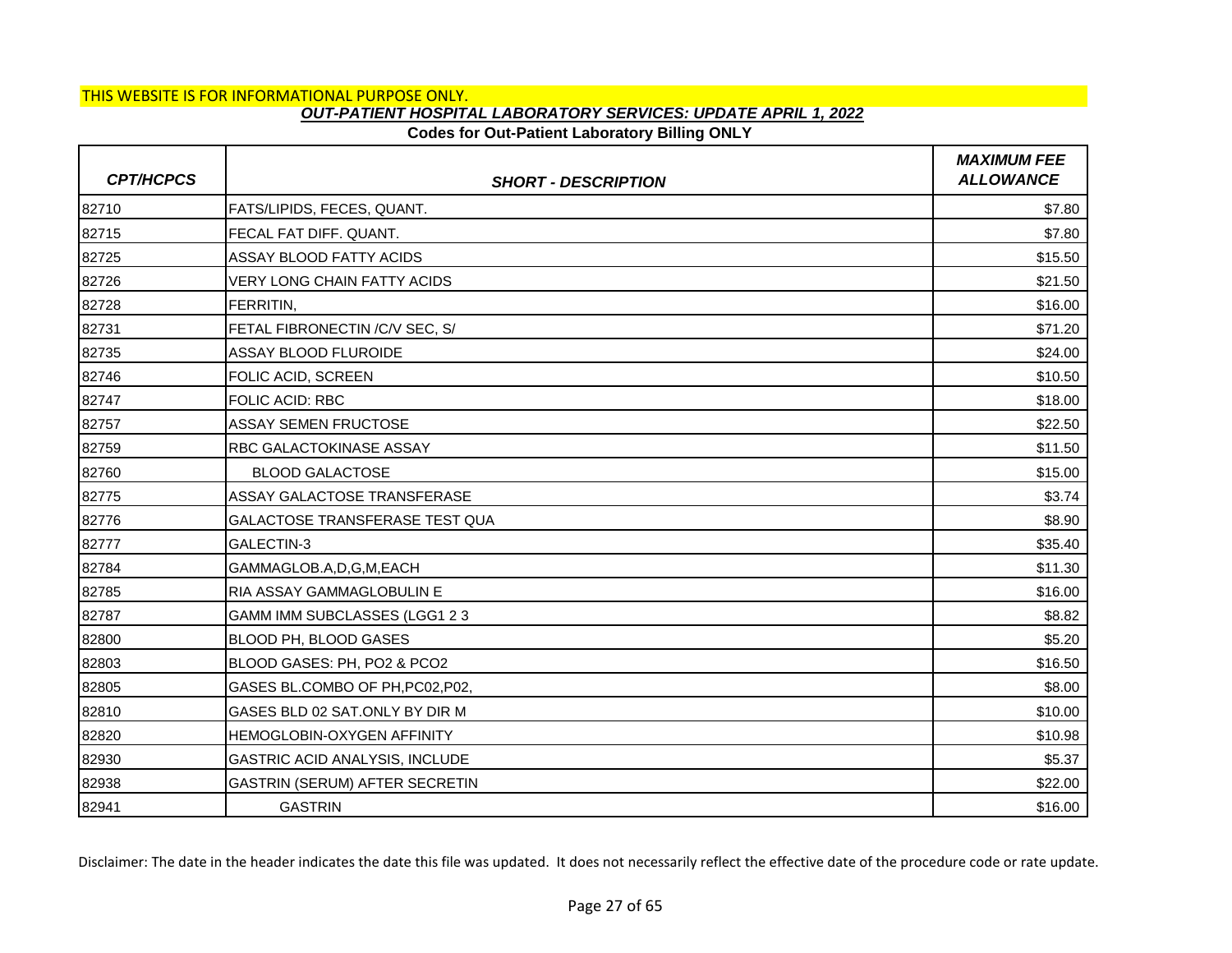## **Codes for Out-Patient Laboratory Billing ONLY**

| <b>CPT/HCPCS</b> | <b>SHORT - DESCRIPTION</b>            | <b>MAXIMUM FEE</b><br><b>ALLOWANCE</b> |
|------------------|---------------------------------------|----------------------------------------|
| 82943            | <b>GLUCAGON</b>                       | \$19.00                                |
| 82945            | GLUCOSE BODY FLUIDS OTHER BLOO        | \$4.34                                 |
| 82946            | <b>GLUCAGON TOLERANCE TEST</b>        | \$13.00                                |
| 82947            | <b>GLUCOSE</b>                        | \$4.34                                 |
| 82948            | STICK ASSAY OF BLOOD GLUCOSE          | \$1.50                                 |
| 82950            | GLUCOSE TEST, POST GLUC.              | \$3.00                                 |
| 82951            | <b>GLUCOSE TOLERANCE TEST (GTT),3</b> | \$5.00                                 |
| 82952            | GTT-ADDED SAMPLES, EACH               | \$1.00                                 |
| 82955            | <b>ASSAY G6PD ENZYME</b>              | \$6.00                                 |
| 82960            | TEST FOR G6PD ENZYME,SCREEN           | \$7.00                                 |
| 82962            | GLUCOSE BLOOD MON. DEVICES HOM        | \$2.60                                 |
| 82963            | GLUCOSIDASE, BETA                     | \$26.50                                |
| 82965            | <b>GLUTAMATE DEHYDROGENASE</b>        | \$6.30                                 |
| 82977            | <b>GGT ENZYME, GAMMA</b>              | \$4.80                                 |
| 82978            | <b>GLUTATHIONE ASSAY</b>              | \$12.00                                |
| 82979            | ASSAY RBC GLUTATHIONE ENZYME          | \$9.00                                 |
| 82985            | <b>GLYCATED PROTEIN</b>               | \$6.60                                 |
| 83001            | GONADOTROPIN, FOLLICLE STIM.HOR       | \$17.00                                |
| 83002            | PITUITARY GONADOTROPINS RIA           | \$17.00                                |
| 83003            | <b>RIA ASSAY GROWTH HORMONE</b>       | \$16.00                                |
| 83004            | <b>GROWTH HORMONE, HUMAN (HIGH)</b>   | \$16.00                                |
| 83006            | TEST FOR DETECTING GENES ASSOC        | \$60.48                                |
| 83009            | HELICOBACTER, BLOOD PYLORI, BLAN      | \$53.89                                |
| 83010            | HAPTOGLOBIN, QUANTITATIVE             | \$12.00                                |
| 83012            | HAPTOGLOBINS, PHENOTYPES              | \$12.00                                |
| 83013            | <b>HELICOBACTER</b>                   | \$48.00                                |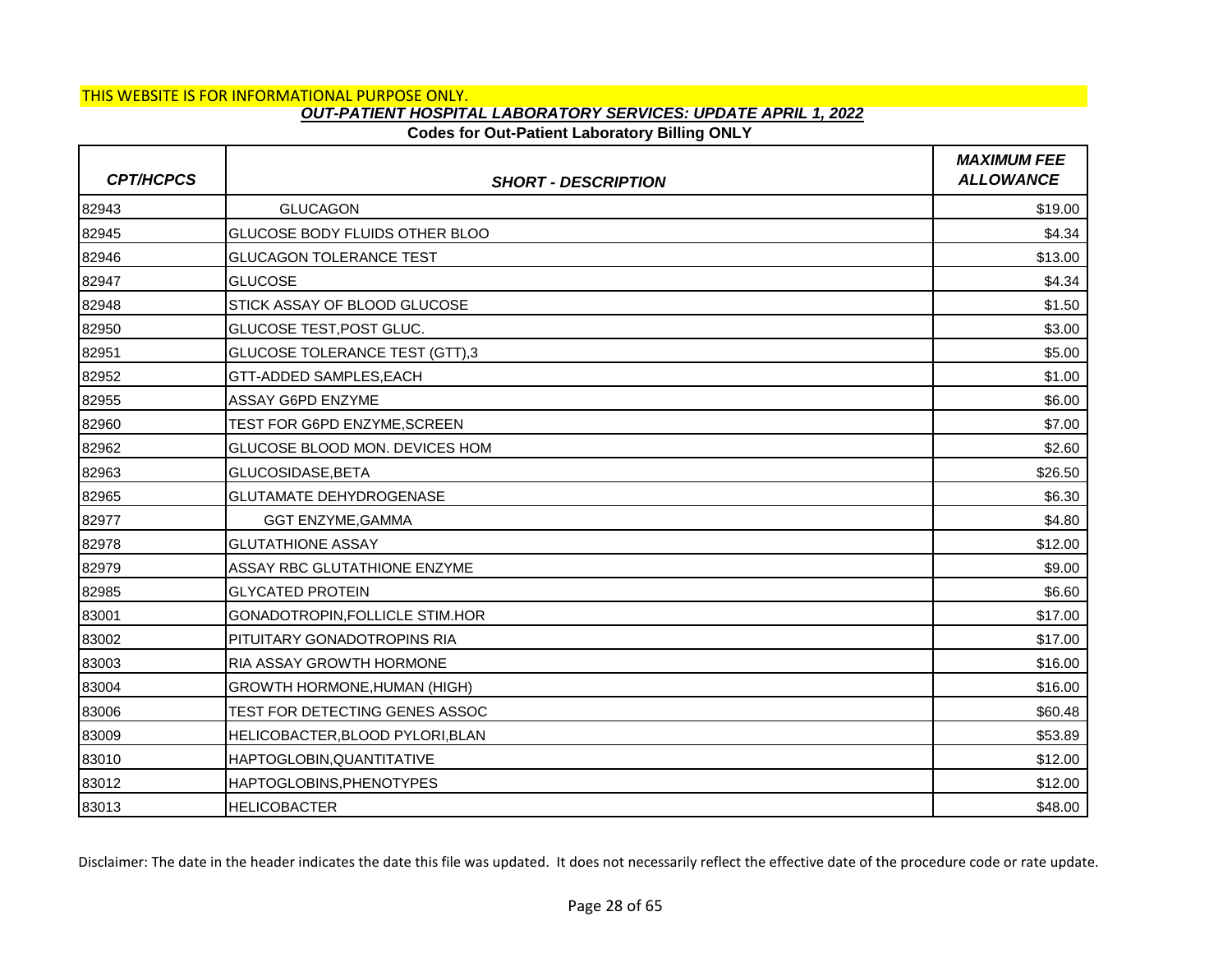### **Codes for Out-Patient Laboratory Billing ONLY**

| <b>CPT/HCPCS</b> | <b>SHORT - DESCRIPTION</b>          | <b>MAXIMUM FEE</b><br><b>ALLOWANCE</b> |
|------------------|-------------------------------------|----------------------------------------|
| 83014            | HELICOBACTER PYLORI DRUG ADMIN      | \$9.00                                 |
| 83015            | <b>HEAVY METAL SCREENING</b>        | \$10.20                                |
| 83018            | HEAVY, METALS: QUANTITATIVE         | \$25.00                                |
| 83020            | HEMOGLOBIN ELECT. (EG.A2,S,C)       | \$6.00                                 |
| 83021            | HGB FRACT/QUANT CHROM/EG, A2, S,    | \$21.50                                |
| 83026            | HEMOGLOBIN COPPER SULF METH.NO      | \$2.00                                 |
| 83030            | FETAL HEMOGLOBIN CHEMICAL           | \$10.00                                |
| 83033            | FETAL FECAL HEMOGLOBIN QUAL.        | \$7.00                                 |
| 83036            | <b>GLYCOSYLATED</b>                 | \$6.60                                 |
| 83037            |                                     | \$7.77                                 |
| 83045            | BLOOD METHEMOGLOBIN QUAL.           | \$1.50                                 |
| 83050            | <b>BLOOD METHEMOGLOBIN ASSAY</b>    | \$3.00                                 |
| 83051            | <b>PLASMA</b>                       | \$1.20                                 |
| 83060            | <b>BLOOD SULFHEMOGLOBIN ASSAY</b>   | \$3.00                                 |
| 83065            | <b>HEMOGLOBIN HEAT ASSAY</b>        | \$3.00                                 |
| 83068            | <b>HEMOGLOBIN STABILITY SCREEN</b>  | \$3.00                                 |
| 83069            | ASSAY URINE HEMOGLOBIN              | \$3.00                                 |
| 83070            | <b>HEMOSIDERIN QUALITATIVE</b>      | \$6.00                                 |
| 83080            | <b>B-HEXOSAMINIDASE, EACH ASSAY</b> | \$19.20                                |
| 83088            | <b>ASSAY HISTAMINE</b>              | \$40.00                                |
| 83090            | <b>HOMEYSTINE</b>                   | \$18.65                                |
| 83150            | <b>HVA</b>                          | \$12.00                                |
| 83491            | HYDROXYCORTICOSTEROIDS,17-RIA       | \$12.60                                |
| 83497            | <b>ASSAY URINE 5-HIAA</b>           | \$6.00                                 |
| 83498            | HYDROXYPROGESTERONE, 17-D           | \$30.50                                |
| 83500            | HYDROXYPROLINE, FREE                | \$30.00                                |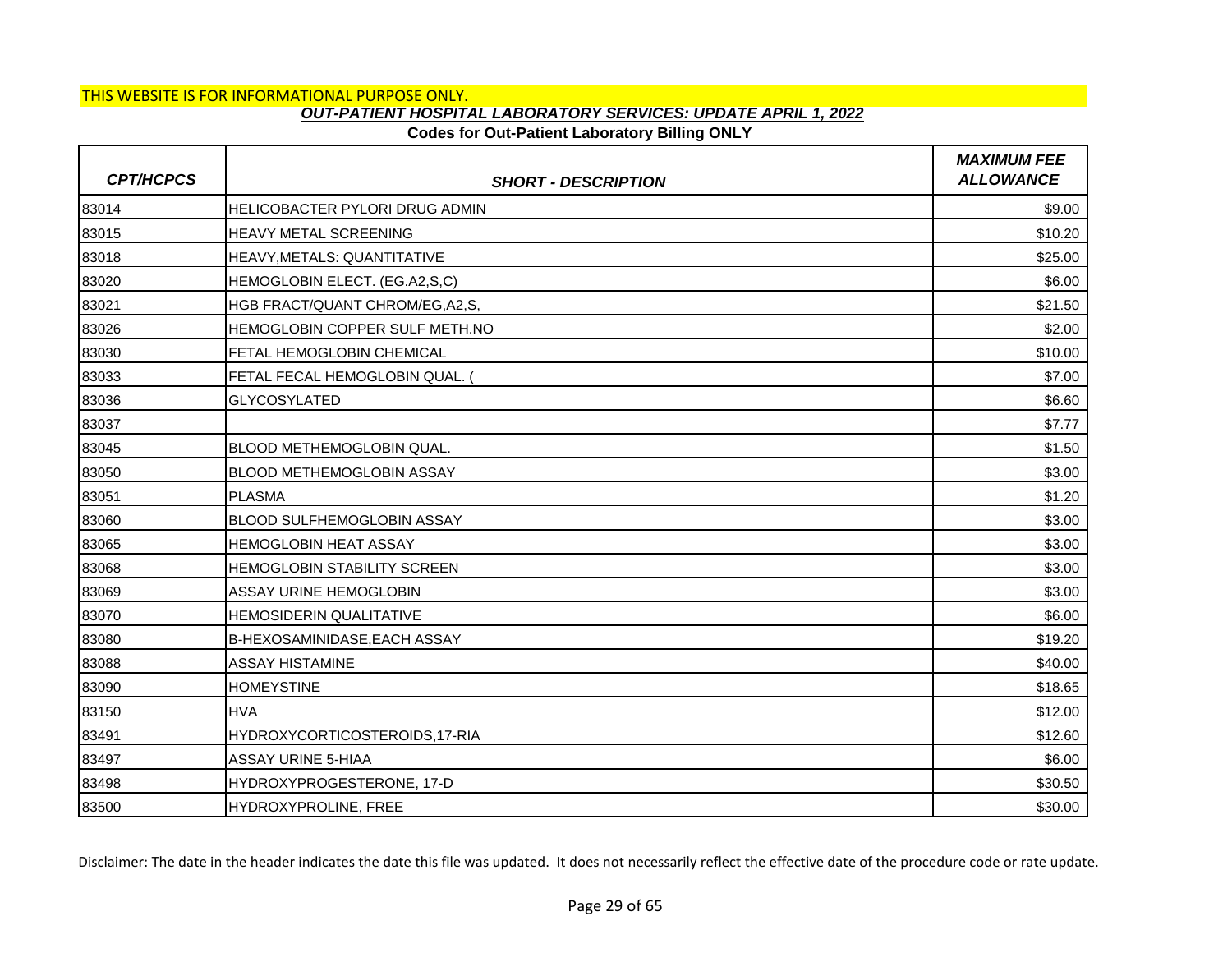## **Codes for Out-Patient Laboratory Billing ONLY**

| <b>CPT/HCPCS</b> | <b>SHORT - DESCRIPTION</b>            | <b>MAXIMUM FEE</b><br><b>ALLOWANCE</b> |
|------------------|---------------------------------------|----------------------------------------|
| 83505            | HYDROXYPROLINE, TOTAL                 | \$30.00                                |
| 83516            | IMMUNOASSAY QUAL/SEMIQUAL FOR         | \$9.00                                 |
| 83518            | IMM.ANALYTE ANTIBODY QUAL.SEMI        | \$8.00                                 |
| 83519            | <b>IMMUNO.ANALYTE BY RIA</b>          | \$15.00                                |
| 83520            | IMM.ANALYTE:NOT OTHERWISE SPEC        | <b>COST TO CHARGE</b>                  |
| 83521            | <b>IMEASUREMENT OF IMMUNOGLOBULIN</b> | \$13.82                                |
| 83525            | RIA ASSAY OF INSULIN                  | \$12.00                                |
| 83526            | <b>1NSULIN TOLERANCE TEST</b>         | \$10.00                                |
| 83527            | <b>INSULIN:FREE</b>                   | \$16.11                                |
| 83528            | <b>INTRINSIC FACTOR LEVEL</b>         | \$20.00                                |
| 83529            | MEASUREMENT OF INTERLEUKIN-6          | \$13.82                                |
| 83540            | <b>ASSAY SERUM IRON</b>               | \$4.50                                 |
| 83550            | <b>SERUM IRON BINDING TEST</b>        | \$7.20                                 |
| 83570            | UV-ASSAY BLOOD IDH ENZYME             | \$6.00                                 |
| 83582            | ASSAY URINE 17-KGS                    | \$6.00                                 |
| 83586            | ASSAY BLOOD 17-KETOSTEROIDS           | \$7.50                                 |
| 83593            | <b>CHROMATOGRAPH KETOSTEROIDS</b>     | \$6.00                                 |
| 83605            | <b>LACTIC ACID ASSAY</b>              | \$13.50                                |
| 83615            | UV-ASSAY BLOOD LDH ENZYME             | \$4.20                                 |
| 83625            | ASSAY BLOOD LDH ENZYMES               | \$9.00                                 |
| 83630            | LACTOFERRIN, FECAL, QUAL              | \$15.76                                |
| 83631            | LACTOFERRIN, FECAL: QUANTITATIVE      | \$15.70                                |
| 83632            | RIA PLACENTAL LACTOGEN                | \$16.00                                |
| 83633            | TEST URINE FOR LACTOSE                | \$6.30                                 |
| 83655            | LEAD                                  | \$9.00                                 |
| 83661            | L/S RATIO                             | \$10.50                                |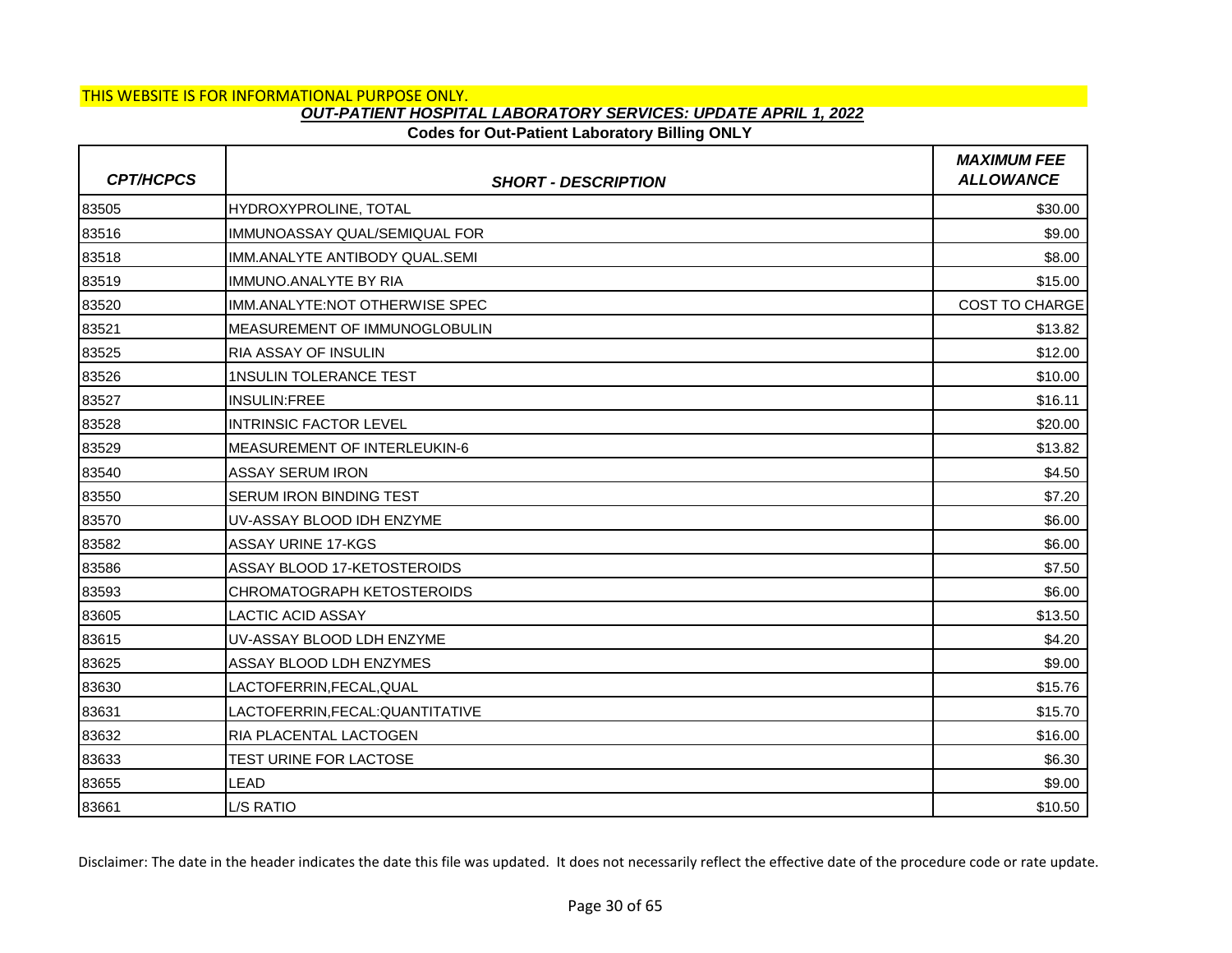## **Codes for Out-Patient Laboratory Billing ONLY**

| <b>CPT/HCPCS</b> | <b>SHORT - DESCRIPTION</b>        | <b>MAXIMUM FEE</b><br><b>ALLOWANCE</b> |
|------------------|-----------------------------------|----------------------------------------|
| 83662            | L/S RATIO:FOAM STABILITY TEST     | \$5.00                                 |
| 83663            | FETAL LUNG FLUORESENCE POLARIZ    | \$10.46                                |
| 83664            | FETAL LVNG: FOAMSTABILITY TEST    | \$5.23                                 |
| 83670            | UV-ASSAY BLOOD LAP ENZYME         | \$2.10                                 |
| 83690            | ASSAY BLOOD LIPASE                | \$4.50                                 |
| 83695            | LIPOPROTEIN (A)                   | \$11.46                                |
| 83698            | LIPOPROTEIN-ASSOCIATED PHOSPHO    | \$37.05                                |
| 83700            | LIPOPROTEIN, BLOOD: ELECT SEP AN  | \$9.01                                 |
| 83701            | LIPOPROTEIN, BL, HIGH RESO QUANT  | \$27.09                                |
| 83704            | LIPOPROTEIN, QUANT PART NUM AND   | \$27.35                                |
| 83718            | <b>BLOOD LIPOPROTEIN ASSAY</b>    | \$8.00                                 |
| 83719            | LIPOPROTEIN, VLDL CHOLESTEROL     | \$15.50                                |
| 83721            | LIPOPROTEIN.DIRECT MEAS.LDL CH    | \$10.66                                |
| 83722            | MEASUREMENT OF SMALL DENSE LOW    | \$27.35                                |
| 83727            | LUTEINIZING RELEASING FACTOR,     | \$17.00                                |
| 83735            | ASSAY BLOOD MAGNESIUM             | \$4.50                                 |
| 83775            | UV-ASSAY OF MD ENZYME             | \$5.90                                 |
| 83785            | ASSAY OF MANGANESE                | \$12.99                                |
| 83788            | MASS/SPEC ANALYTE, QUAL, EA, SPEC | \$4.40                                 |
| 83789            | MASS/SPECTRO, ANALYTE QUANT EAC   | \$4.40                                 |
| 83825            | ASSAY BLOOD MERCURY               | \$8.40                                 |
| 83835            | <b>ASSAY URINE METANEPHRINES</b>  | \$10.20                                |
| 83857            | ASSAY METHEMALBUMIN               | \$12.00                                |
| 83861            | MICROFLUIDIC ANALYSIS W/INTEG     | \$17.98                                |
| 83864            | BLOOD MUCOPOLYSACCHARIDES         | \$13.00                                |
| 83872            | ASSAY SYNOVIAL FLUID MUCIN        | \$3.20                                 |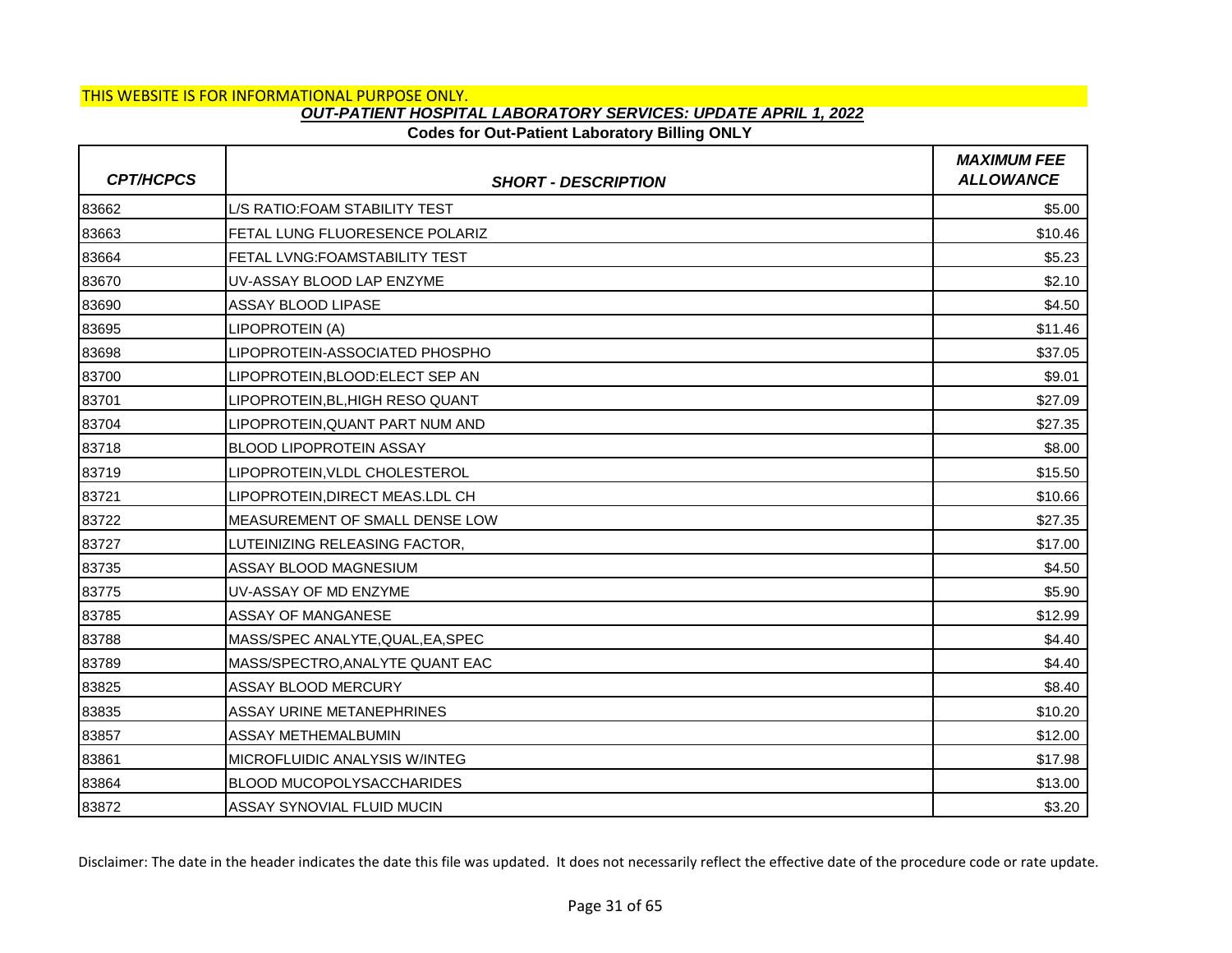### **Codes for Out-Patient Laboratory Billing ONLY**

| <b>CPT/HCPCS</b> | <b>SHORT - DESCRIPTION</b>            | <b>MAXIMUM FEE</b><br><b>ALLOWANCE</b> |
|------------------|---------------------------------------|----------------------------------------|
| 83873            | <b>MYELIN BASIC PROTEIN, CSF, RIA</b> | \$20.00                                |
| 83874            | <b>MYOGLOBIN ELECTROPHORESIS</b>      | \$12.00                                |
| 83876            | <b>MYELOPEROXIDASE (MPO)</b>          | \$40.69                                |
| 83880            | NATRIURETIC PEPTIDE                   | \$37.94                                |
| 83883            | NEPHELOMETRY, EACH ANALYTE NOT        | <b>COST TO CHARGE</b>                  |
| 83885            | <b>ASSAY URINE FOR NICKEL</b>         | \$19.00                                |
| 83915            | <b>ASSAY NUCLEOTIDASE</b>             | \$6.00                                 |
| 83916            | OLIGOCLONAL IMMUNE GLOBULIN,CS        | \$20.00                                |
| 83918            | ASSAY ORGANIC ACIDS                   | \$19.00                                |
| 83919            | ORGANIC ACID:QUAL, EACH SPEC          | \$19.00                                |
| 83921            | ORGANIC ACID, SINGLE, QUANT.          | \$19.00                                |
| 83930            | ASSAY BLOOD OSMOLALITY                | \$9.00                                 |
| 83935            | ASSAY URINE OSMOLALITY                | \$9.00                                 |
| 83937            | <b>OSTEOCALCIN</b>                    | \$40.00                                |
| 83945            | <b>ASSAY URINE OXALATE</b>            | \$17.00                                |
| 83950            | ONCOPROTEIN HER-2/NEU                 | \$71.20                                |
| 83951            | ONCOPROTEIN: DES-GAMMA-CARBOXY        | \$51.53                                |
| 83970            | <b>RIA ASSAY OF PARATHORMONE</b>      | \$54.00                                |
| 83986            | ASSAY BODY FLUID ACIDITY              | \$4.30                                 |
| 83987            | PH: EXHALED BREATH CONDENSATE         | \$2.86                                 |
| 83992            | PHENCYCLIDINE (PCP)                   | \$18.00                                |
| 83993            | CALPROTECTIN, FECAL                   | \$15.70                                |
| 84030            | PKU, BLOOD                            | \$6.00                                 |
| 84035            | PHENLKETONES, QUAL.                   | \$4.90                                 |
| 84060            | PHOSPHATASE, ACID: TOTAL              | \$3.60                                 |
| 84066            | PHOSPHATASE, ACID: PROSTATIC          | \$12.60                                |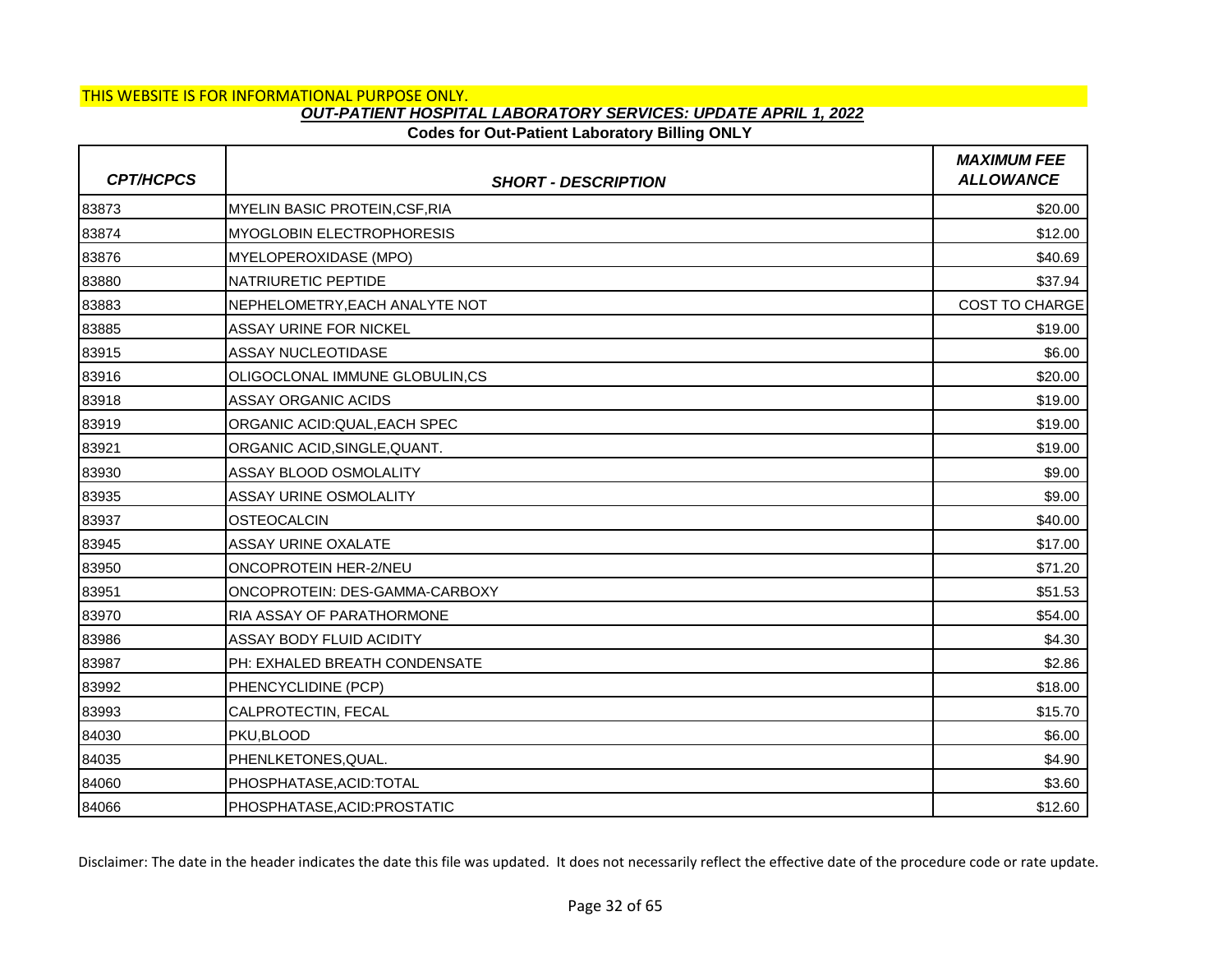## **Codes for Out-Patient Laboratory Billing ONLY**

| <b>CPT/HCPCS</b> | <b>SHORT - DESCRIPTION</b>           | <b>MAXIMUM FEE</b><br><b>ALLOWANCE</b> |
|------------------|--------------------------------------|----------------------------------------|
| 84075            | ASSAY ALKALINE PHOSPHATASE           | \$3.60                                 |
| 84078            | ASSAY ALKALINE PHOSPHATASE           | \$3.60                                 |
| 84080            | PHOSPHATASES, ALKALINE, ISOENZYM     | \$3.60                                 |
| 84081            | PHOSPHATYDYLGLYCEROL                 | \$20.00                                |
| 84085            | ASSAY RBC PG6D ENZYME                | \$7.90                                 |
| 84087            | ASSAY PHOSPHOHEXOSE ENZYMES          | \$13.50                                |
| 84100            | ASSAY BLOOD PHOSPHORUS               | \$3.00                                 |
| 84105            | <b>ASSAY URINE PHOSPHORUS</b>        | \$3.00                                 |
| 84106            | PORPHOBILINOGEN, URINE, QUAL.        | \$1.80                                 |
| 84110            | PORPHOBILINOGEN, QUANT.              | \$7.50                                 |
| 84112            | PLACENTAL ALPHA MICROGLOBULIN        | \$78.49                                |
| 84119            | PORPHYRINS: URINE: QUANT.NS          | \$3.00                                 |
| 84120            | PORPHYRINS, URINE: QUANT. AND FR     | \$7.50                                 |
| 84126            | FECES PORPHYRINS, QUANT.             | \$34.50                                |
| 84132            | ASSAY BLOOD POTASSIUM                | \$3.90                                 |
| 84133            | ASSAY URINE POTASSIUM                | \$3.90                                 |
| 84134            | <b>PREALBUMIN</b>                    | \$15.91                                |
| 84135            | <b>PREGNANEDIOL: RIA</b>             | \$12.00                                |
| 84138            | PREGNANETRIOL:RIA                    | \$12.00                                |
| 84140            | <b>PREGNENOLONE</b>                  | \$27.50                                |
| 84143            | 17-HYDROXYPREGNECLONE                | \$30.00                                |
| 84144            | <b>ASSAY PROGESTERONE</b>            | \$20.00                                |
| 84145            | PROCALCITONIN (PCT)                  | \$21.78                                |
| 84146            | <b>RIA ASSAY FOR PROLACTIN</b>       | \$20.00                                |
| 84150            | PROSTAGLANDIN, EACH                  | \$30.00                                |
| 84152            | <b>PROSTATE SPECIFIC ANTIGEN PSA</b> | \$24.50                                |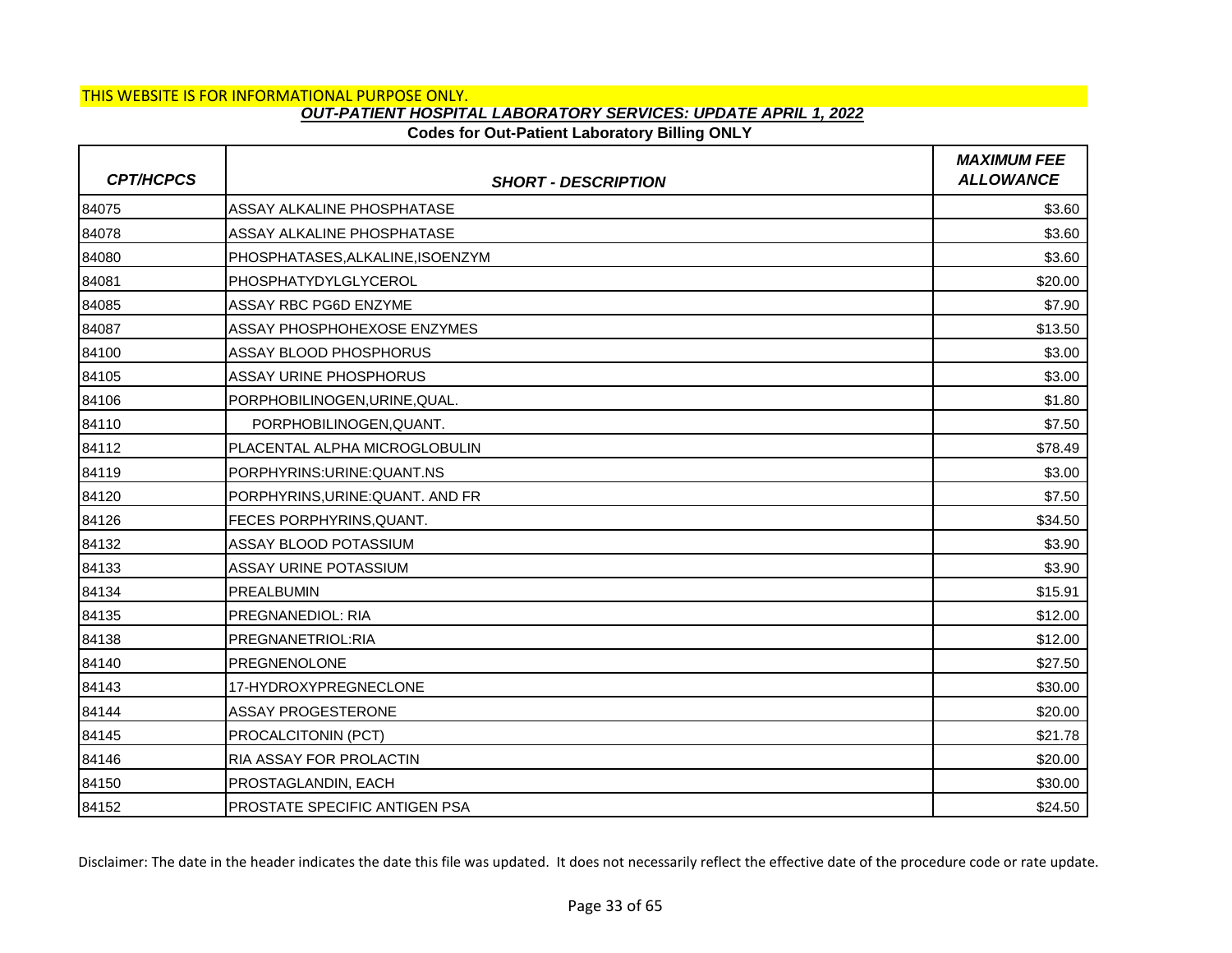## **Codes for Out-Patient Laboratory Billing ONLY**

| <b>CPT/HCPCS</b> | <b>SHORT - DESCRIPTION</b>          | <b>MAXIMUM FEE</b><br><b>ALLOWANCE</b> |
|------------------|-------------------------------------|----------------------------------------|
| 84153            | PROSTATE SPECIFIC ANTIGEN (PSA      | \$24.50                                |
| 84154            | PROSTATE SPECFIC ANTIGEN(PSA)F      | \$24.50                                |
| 84155            | PROTEIN: TOTAL, EXCEPT REF.         | \$1.80                                 |
| 84156            | PROTEIN: TOTAL EXCEPT REFRACTOM     | \$1.80                                 |
| 84157            | PROTEIN TOTAL OTHER (EG SYN FL      | \$1.80                                 |
| 84160            | PROTEIN: TOTAL, REFRACT.            | \$1.80                                 |
| 84163            | PREG-ASS.PLASMA PROTEIN PAPP-A      | \$12.04                                |
| 84165            | <b>ASSAY SERUM PROTEINS</b>         | \$6.00                                 |
| 84166            | PROTEIN, ELECT. FRACT. AND, QUAT, O | \$14.26                                |
| 84181            | PROTEIN:WEST.BLOT INT.&REP.BLO      | \$20.00                                |
| 84182            | PROTEIN: WEST.BLOT IMM. PROBE BA    | \$23.50                                |
| 84202            | <b>ASSAY RBC PROTOPORPHYRIN</b>     | \$10.40                                |
| 84203            | TEST RBC PROTOPORPHYRIN             | \$3.00                                 |
| 84206            | <b>PROINSULIN</b>                   | \$19.00                                |
| 84207            | (VITAMIN B-6) PYRIDOXAL PHOS.       | \$32.00                                |
| 84210            | ASSAY BLOOD PYRUVATE                | \$12.80                                |
| 84220            | PYRUVIC KINASE                      | \$10.30                                |
| 84228            | <b>QUININE</b>                      | \$13.60                                |
| 84233            | RECEPTOR ASSAY: ESTROGEN(ESTRA      | \$16.00                                |
| 84234            | RECEPTOR ASSAY: PROGESTERONE        | \$20.00                                |
| 84235            | RECEPTOR ASSAY: ENDOCRINE: OTHER    | \$63.20                                |
| 84238            | RECEPTOR ASSAY, NON-ENDO            | \$43.00                                |
| 84244            | RIA ASSAY OF RENIN                  | \$25.00                                |
| 84252            | <b>ASSAY VITAMIN B-2</b>            | \$24.00                                |
| 84255            | <b>SELENIUM</b>                     | \$29.60                                |
| 84260            | <b>ASSAY BLOOD SEROTONIN</b>        | \$35.20                                |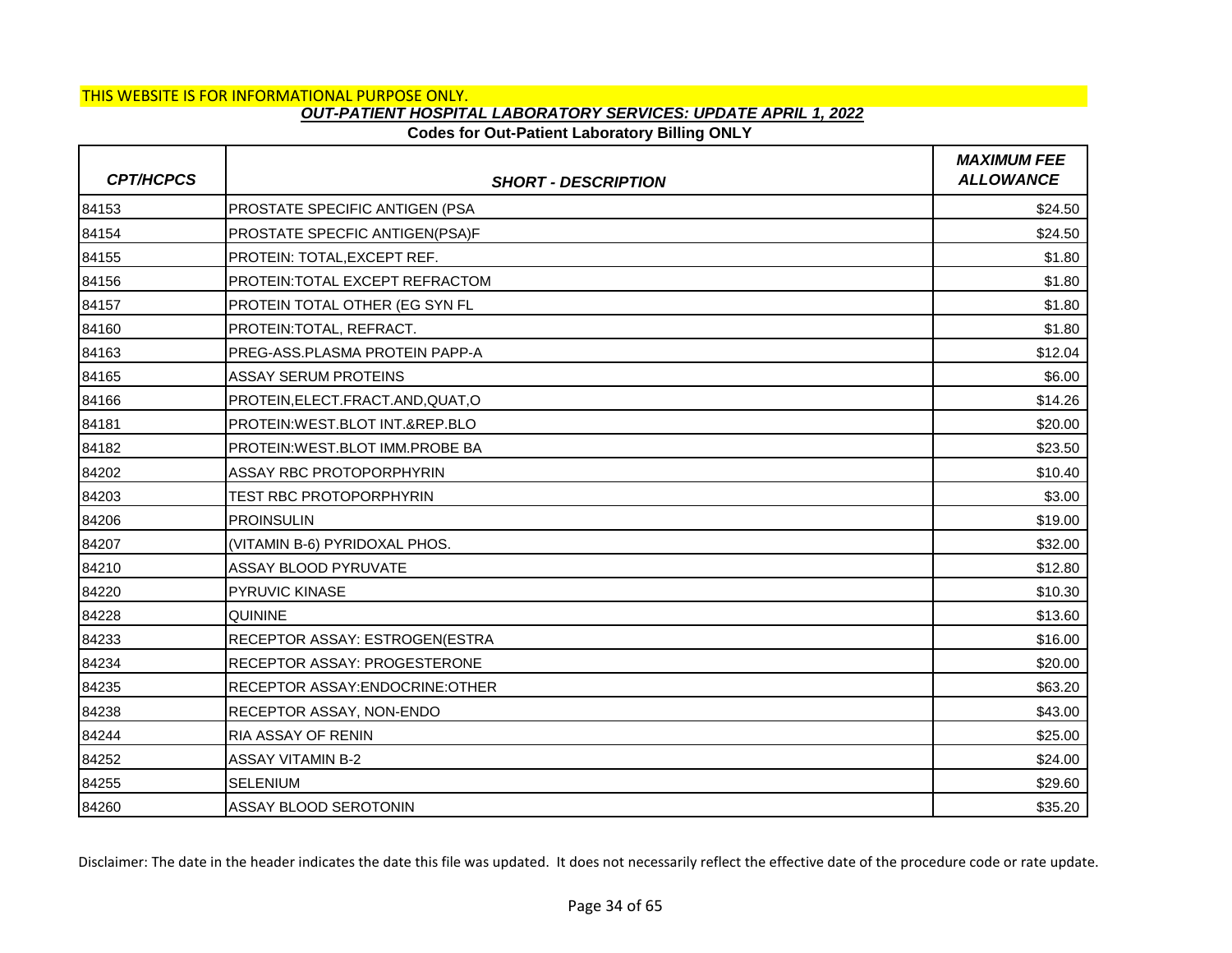### **Codes for Out-Patient Laboratory Billing ONLY**

| <b>CPT/HCPCS</b> | <b>SHORT - DESCRIPTION</b>         | <b>MAXIMUM FEE</b><br><b>ALLOWANCE</b> |
|------------------|------------------------------------|----------------------------------------|
| 84270            | SEX HORMONE BINDING GLOBULIN (     | \$25.00                                |
| 84275            | ASSAY BLOOD SIALIC ACID            | \$16.00                                |
| 84285            | <b>ASSAY SILICA</b>                | \$28.80                                |
| 84295            | ASSAY BLOOD SODIUM                 | \$3.90                                 |
| 84300            | <b>ASSAY URINE SODIUM</b>          | \$3.90                                 |
| 84302            | SODIUM: OTHER SOURCE               | \$3.90                                 |
| 84305            | SOMATOMEDIN                        | \$16.00                                |
| 84307            | SOMATOSTATIN                       | \$16.00                                |
| 84311            | SPECTR.ANALYTE NOT ELSEW.SPECI     | \$7.50                                 |
| 84315            | <b>BODY FLUID SPECIFIC GRAVITY</b> | \$3.00                                 |
| 84375            | CHROMATOGRAM ASSAY, SUGARS         | \$23.20                                |
| 84376            | SUGARS (MON-DI, OLI /: SIN-QUALT E | \$7.00                                 |
| 84377            | SUGAR/MON-DI/OLIGOSACC/M/QUAL      | \$7.00                                 |
| 84378            | SUG/OLIGOSACCHARIDES S/QUANT/E     | \$14.00                                |
| 84379            | SUGARS/OLIGOSACCHARIOES/MULT/Q     | \$14.00                                |
| 84392            | SULFATE, URINE                     | \$5.60                                 |
| 84402            | <b>TESTOSTERONE: FREE</b>          | \$30.40                                |
| 84403            | RIA ASSAY BLOOD TESTOSTERONE       | \$32.00                                |
| 84410            | <b>TESTASTERONE LEVEL</b>          | \$41.02                                |
| 84425            | <b>ASSAY VITAMIN B-1</b>           | \$29.00                                |
| 84430            | <b>THIOCYANATE</b>                 | \$3.60                                 |
| 84431            | THRONBOXANE METABOLITE(S), INC     | \$28.09                                |
| 84432            | <b>THYROGLOBULIN</b>               | \$13.00                                |
| 84436            | THYROXINE, TRUE, RIA               | \$6.00                                 |
| 84437            | THYROXINE, NEONATAL                | \$6.00                                 |
| 84439            | <b>THYROID PANEL</b>               | \$10.00                                |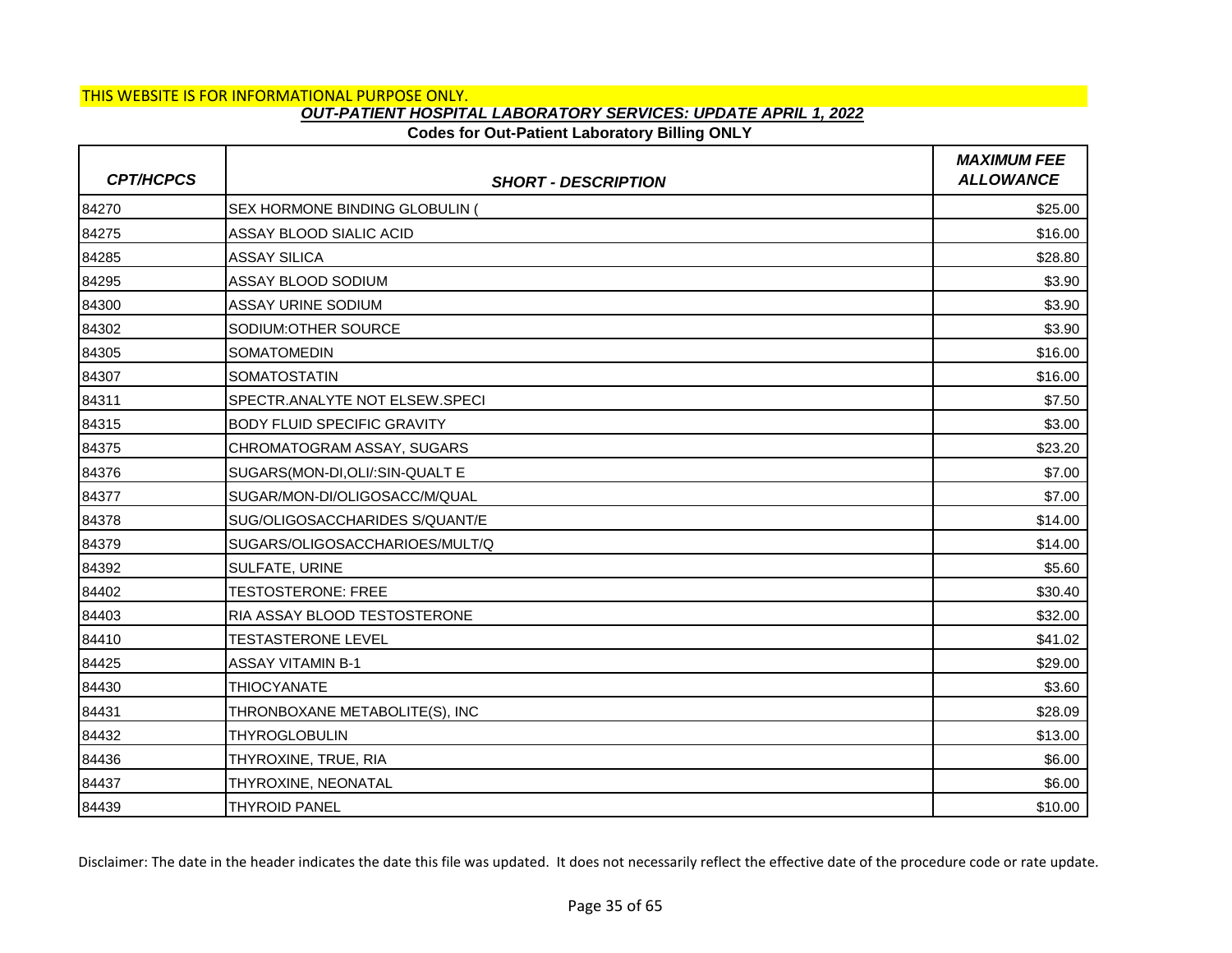## **Codes for Out-Patient Laboratory Billing ONLY**

| <b>CPT/HCPCS</b> | <b>SHORT - DESCRIPTION</b>       | <b>MAXIMUM FEE</b><br><b>ALLOWANCE</b> |
|------------------|----------------------------------|----------------------------------------|
| 84442            | THYROID ACTIVITY (TBG) ASSAY     | \$12.00                                |
| 84443            | RIA ASSAY OF TS HORMONE          | \$23.00                                |
| 84445            | RIA THYROTROPIN FACTOR           | \$27.80                                |
| 84446            | <b>ASSAY VITAMIN E</b>           | \$16.80                                |
| 84449            | <b>TRANSCORTIN</b>               | \$24.00                                |
| 84450            | UV-ASSAY TRANSAMINASE (SGOT)     | \$3.00                                 |
| 84460            | UV-ASSAY TRANSAMINASE (SGPT)     | \$3.00                                 |
| 84466            | <b>TRANSFERRIN</b>               | \$15.20                                |
| 84478            | <b>ASSAY BLOOD TRIGLYCERIDES</b> | \$7.30                                 |
| 84479            | TRIIODOTHYRONINE, RESIN UPTAKE   | \$6.00                                 |
| 84480            | RIA ASSAY, T-3                   | \$15.00                                |
| 84481            | TRIIODOTHYRONINE, FREE RIA       | \$15.00                                |
| 84482            | TRIDOTHYRONINE(T-3):REVERSE      | \$15.00                                |
| 84484            | <b>TROPONIN</b>                  | \$9.51                                 |
| 84485            | ASSAY DUODENAL FLUID TRYPSIN     | \$3.30                                 |
| 84488            | TEST FECES FOR TRYPSIN           | \$3.30                                 |
| 84490            | ASSAY FECES FOR TRYPSIN          | \$3.30                                 |
| 84510            | ASSAY BLOOD TYROSINE             | \$12.70                                |
| 84512            | TROPNIN-QUAL                     | <b>COST TO CHARGE</b>                  |
| 84520            | <b>ASSAY BUN</b>                 | \$3.00                                 |
| 84525            | <b>STICK-ASSAY BUN</b>           | \$3.00                                 |
| 84540            | ASSAY URINE UREA-N               | \$3.00                                 |
| 84545            | <b>UREA-N CLEARANCE TEST</b>     | \$6.00                                 |
| 84550            | ASSAY BLOOD URIC ACID            | \$3.00                                 |
| 84560            | <b>ASSAY URINE URIC ACID</b>     | \$3.00                                 |
| 84577            | UROBILINOGEN, FECES: QUANT.      | \$6.00                                 |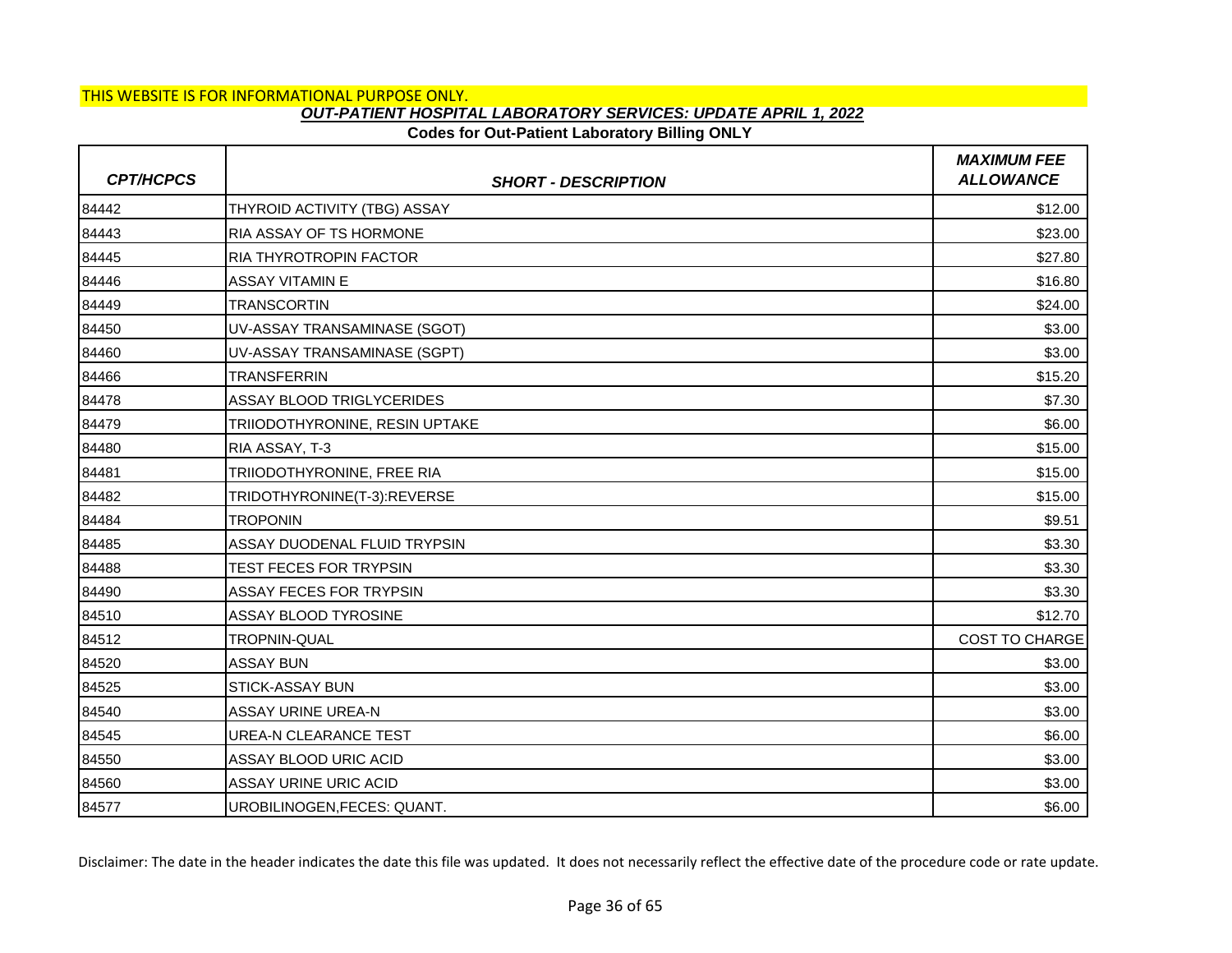## **Codes for Out-Patient Laboratory Billing ONLY**

| <b>CPT/HCPCS</b> | <b>SHORT - DESCRIPTION</b>       | <b>MAXIMUM FEE</b><br><b>ALLOWANCE</b> |
|------------------|----------------------------------|----------------------------------------|
| 84578            | TEST URINE UROBILINOGEN          | \$0.40                                 |
| 84580            | UROBILINOGEN, URINE: QUANT.      | \$2.10                                 |
| 84583            | UROBILINOGEN, URINE: SEMIQUANT.  | \$2.10                                 |
| 84585            | <b>ASSAY URINE VMA</b>           | \$12.00                                |
| 84586            | VASOACTIVE INTEST. PEPTIDE(VIP   | \$48.00                                |
| 84588            | RIA ASSAY VASOPRESSIN            | \$45.00                                |
| 84590            | ASSAY BLOOD VITAMIN-A            | \$6.00                                 |
| 84591            | VITAMIN, NOT OTHERWISE SPEC.     | \$12.82                                |
| 84597            | <b>ASSAY VITAMIN-K</b>           | \$18.00                                |
| 84600            | VOLATILES                        | \$18.00                                |
| 84620            | XYLOSE TOLERANCE TEST, BLOOD     | \$16.00                                |
| 84630            | ASSAY BLOOD ZINC                 | \$15.00                                |
| 84681            | C-PEPTIDE, ANY METHOD            | \$22.00                                |
| 84702            | GONADOTROPIN, CHORIONIC: QUANTIT | \$11.39                                |
| 84703            | GONADOTROPIN, CHORIONIC: QUALITA | \$3.00                                 |
| 84704            | GONADOTROPIN, CHORIONIC (HCG):   | \$12.23                                |
| 84830            | OVUL.TESTS, VISUAL COLOR COMP.M  | \$3.00                                 |
| 84999            | UNLISTED CHEMISTRY/TOXICOLOGY    | <b>COST TO CHARGE</b>                  |
| 85002            | <b>BLEEDING TIME TEST</b>        | \$1.20                                 |
| 85004            | SODIUM: OTHER SOURCE             | \$7.20                                 |
| 85007            | DIFFERENTIAL WBC COUNT           | \$2.40                                 |
| 85008            | BLOOD COUNT:MAN.SMEAR EX.WITHO   | \$1.20                                 |
| 85009            | DIFFERENTIAL WBC COUNT           | \$1.20                                 |
| 85013            | BLOOD COUNT:SPUN MICROHEMATOCR   | \$1.50                                 |
| 85014            | <b>HEMATOCRIT</b>                | \$1.50                                 |
| 85018            | HEMOGLOBIN, COLORIMETRIC         | \$1.20                                 |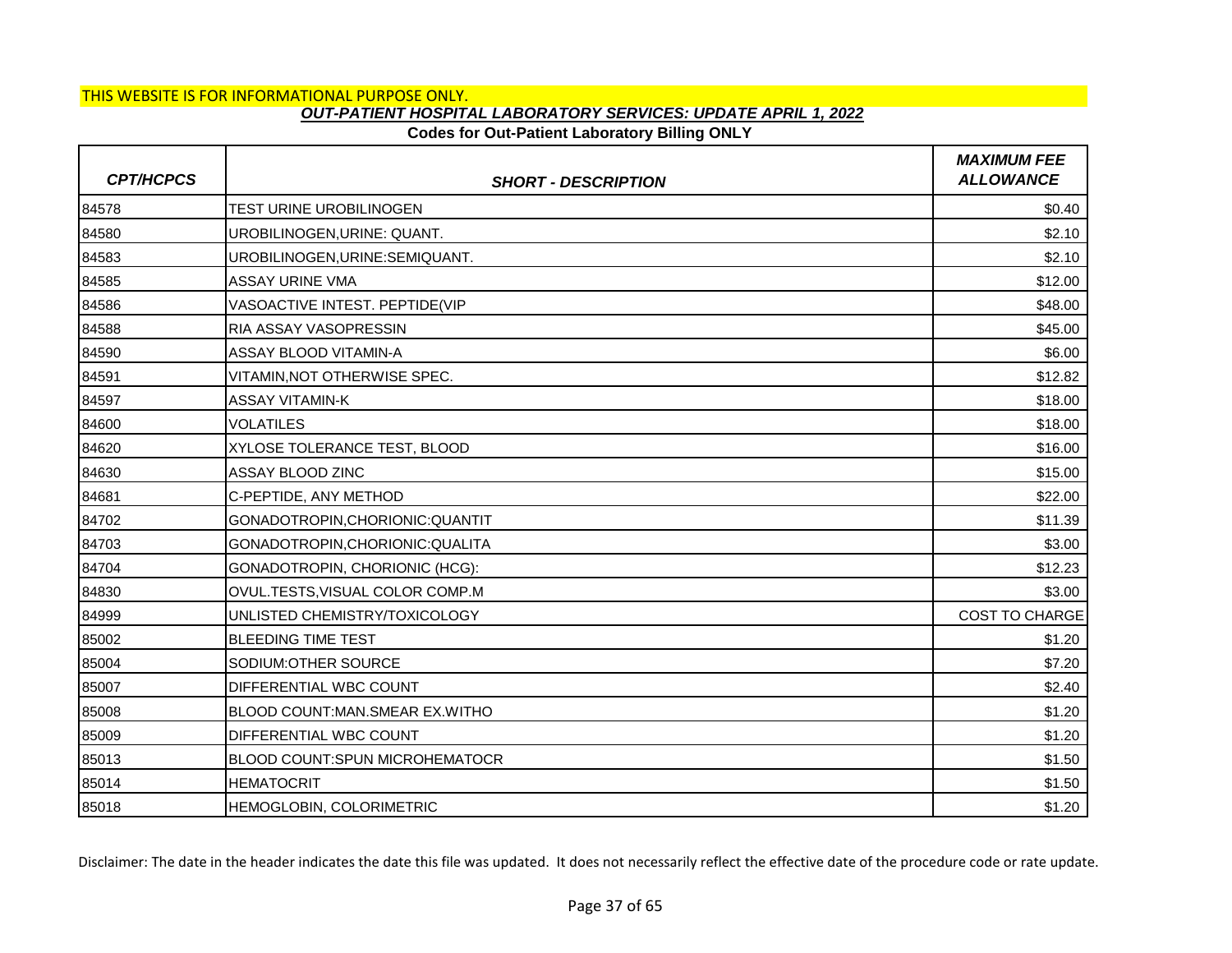## **Codes for Out-Patient Laboratory Billing ONLY**

| <b>CPT/HCPCS</b> | <b>SHORT - DESCRIPTION</b>            | <b>MAXIMUM FEE</b><br><b>ALLOWANCE</b> |
|------------------|---------------------------------------|----------------------------------------|
| 85025            | BLOOD COUNT:HEMO.PLAT.COUNT.AU        | <b>COST TO CHARGE</b>                  |
| 85027            | HEMOGRAM, AUTOMATED W/PLATELET        | \$4.80                                 |
| 85032            | BLOOD:COUNT, MAN.ERY:LEUK: PLATE      | \$3.00                                 |
| 85041            | RED BLOOD CELL (RBC) COUNT            | \$1.20                                 |
| 85044            | RETICULOCYTE COUNT                    | \$3.00                                 |
| 85045            | BLOOD RETIC COUNT FLOW CYTOMET        | \$4.00                                 |
| 85046            | BL/CT:RETIC,HGB CONCENTRATION         | \$2.75                                 |
| 85048            | WHITE BLOOD CELL (WBC) COUNT          | \$1.20                                 |
| 85049            | BLOOD COUNT:PLATELET:AUTO             | \$5.00                                 |
| 85055            | RETICULATED PLATELET ASSAY            | \$29.93                                |
| 85060            | BLOOD SMEAR, PERIPHERAL, INTER        | COST TO CHARGE                         |
| 85097            | <b>BONE MARROW SMEAR INTERPRET</b>    | <b>COST TO CHARGE</b>                  |
| 85130            | CHROMOGENIC SUBSTRATE ASSAY           | <b>COST TO CHARGE</b>                  |
| 85170            | <b>BLOOD CLOT RETRACTION SCREEN</b>   | \$0.60                                 |
| 85175            | <b>BLOOD CLOT LYSIS TIME</b>          | \$3.90                                 |
| 85210            | <b>BLOOD CLOT FACTOR II TEST</b>      | \$3.00                                 |
| 85220            | <b>BLOOD CLOT FACTOR V TEST</b>       | \$24.00                                |
| 85230            | <b>BLOOD CLOT FACTOR VII TEST</b>     | \$24.00                                |
| 85240            | <b>BLOOD CLOT FACTOR VIII TEST</b>    | \$24.00                                |
| 85244            | FACTOR VIII RELATED ANTIGEN QU        | \$22.28                                |
| 85245            | CLOTTING:FACTOR VIII, VW RIST.C       | \$10.00                                |
| 85246            | CLOTTING:FACTOR VIII, VW ANTIGE       | \$10.00                                |
| 85247            | CLOTTING:FACTOR VIII VON WILLE        | \$10.00                                |
| 85250            | <b>BLOOD CLOT FACTOR IX TEST(PTC/</b> | \$26.00                                |
| 85260            | BLOOD CLOT FACTOR X TEST(STUAR        | \$24.00                                |
| 85270            | <b>BLOOD CLOT FACTOR XI TEST (PTA</b> | \$24.00                                |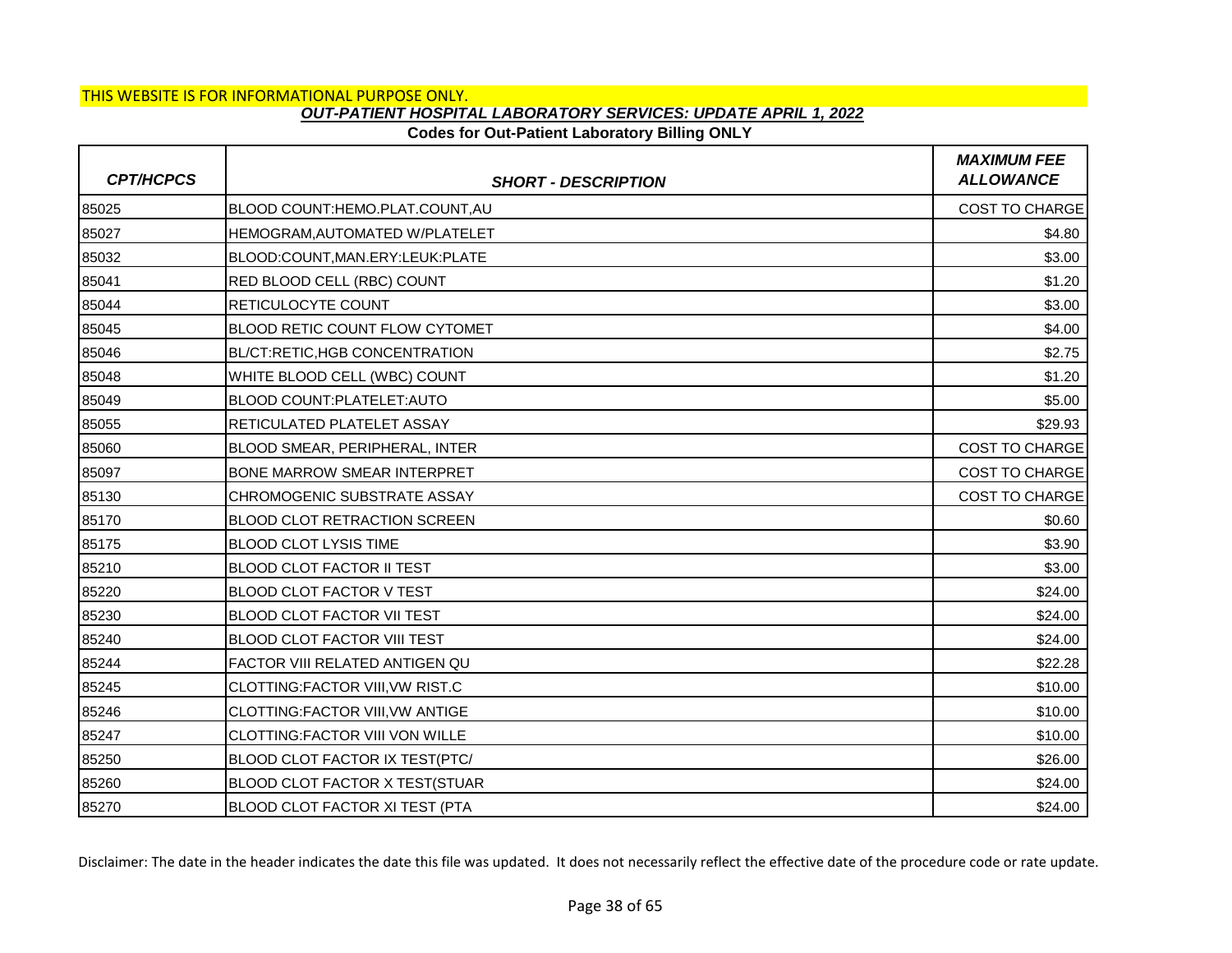## **Codes for Out-Patient Laboratory Billing ONLY**

| <b>CPT/HCPCS</b> | <b>SHORT - DESCRIPTION</b>            | <b>MAXIMUM FEE</b><br><b>ALLOWANCE</b> |
|------------------|---------------------------------------|----------------------------------------|
| 85280            | <b>BLOOD CLOT FACTOR XII TEST</b>     | \$26.00                                |
| 85290            | <b>BLOOD CLOT FACTOR XIII TEST</b>    | \$8.00                                 |
| 85291            | <b>BLOOD CLOT FACTOR XIII TEST</b>    | \$7.00                                 |
| 85292            | <b>CLOTTING: PREKALLIKRIEW ASSAY</b>  | \$20.67                                |
| 85293            | CLOTTING:H-M-W KINNINOGEN ASSA        | \$20.67                                |
| 85300            | <b>ANTITHROMBIN III TEST ACTIVITY</b> | \$15.00                                |
| 85301            | CLOT. INHIB/ANTICOAG/ANTITHROM        | \$14.00                                |
| 85302            | CLOT INHIBIT/ANTICOAC/PROTEIN         | \$16.00                                |
| 85303            | CLOTTING INH.OR ANTIC.PROT.C,A        | \$18.00                                |
| 85305            | <b>CLOTTING INHIBITORS PROTEIN S</b>  | \$12.66                                |
| 85306            | CLOTTING INH.OR ANT: PROT.S FRE       | \$18.00                                |
| 85307            | <b>ACTIVATED PROTEIN C(APC) RESIS</b> | \$18.00                                |
| 85335            | <b>FACTOR INHIBITOR TEST</b>          | \$10.00                                |
| 85337            | THROMBOMODULIN                        | \$10.00                                |
| 85345            | <b>COAGULATION TIME</b>               | \$1.80                                 |
| 85347            | COAGULATION TIME, ACTIVATED           | \$3.00                                 |
| 85348            | COAGULATION TIME, OTHER METHOD        | \$1.20                                 |
| 85360            | <b>EUGLOBULIN LYSIS</b>               | \$11.00                                |
| 85362            | FIBRIN DEGRADATION PRODUCTS, AG       | \$3.00                                 |
| 85366            | FDP FSP: PARACOAGULATION              | \$8.00                                 |
| 85370            | FDP FSP: QUANTITATIVE                 | \$3.57                                 |
| 85378            | FIBRIN DEGR.PRODUCTS,D-DIMER:S        | \$5.00                                 |
| 85379            | FIBRIN DEGR.PRODUCTS, D-DIMER: Q      | \$5.00                                 |
| 85380            | FIBRIN DE: VENOUS THROM: QUAL: OR     | \$5.00                                 |
| 85384            | FIBRINOGEN: ACTIVITY                  | \$9.60                                 |
| 85385            | <b>FIBRINOGEN: ANTIGEN</b>            | \$9.60                                 |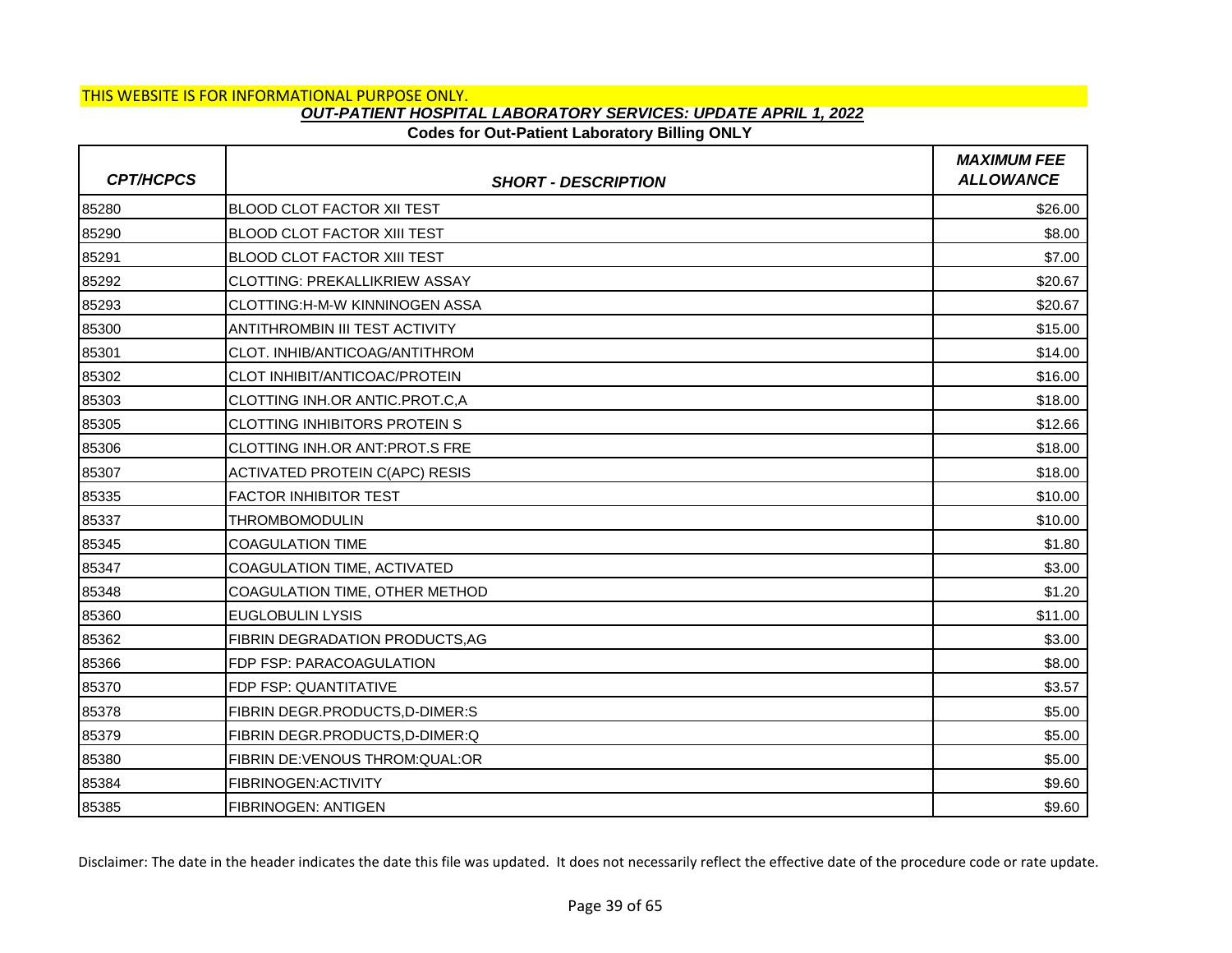## **Codes for Out-Patient Laboratory Billing ONLY**

| <b>CPT/HCPCS</b> | <b>SHORT - DESCRIPTION</b>                | <b>MAXIMUM FEE</b><br><b>ALLOWANCE</b> |
|------------------|-------------------------------------------|----------------------------------------|
| 85390            | <b>FIBRINOLYSINS SCREEN</b>               | \$7.00                                 |
| 85396            | COAGULATION/FIBRINOLYSIS ASSAY            | \$11.63                                |
| 85397            | <b>COAGULATION &amp; FIBRINOLYSIS FUN</b> | \$24.69                                |
| 85400            | <b>FIBRINOLYTIC FACTORS: PLASMIN</b>      | \$9.00                                 |
| 85410            | FIBRINOLYTIC ANTIPLASMIN-ALPHA            | \$9.00                                 |
| 85415            | FIBR.FACTORS&INH.PLASM.ACTIVAT            | \$10.00                                |
| 85420            | FIBRINOLYTIC PLASMINOGEN                  | \$7.14                                 |
| 85421            | FIBRO MECH:PLASM.ANTIGENIC ASS            | \$12.12                                |
| 85441            | <b>HEINZ BODIES: DIRECT</b>               | \$5.00                                 |
| 85445            | <b>HEINZ BODIES: INDUCED</b>              | \$5.00                                 |
| 85460            | HEMOGLOBIN, FETAL                         | \$9.40                                 |
| 85461            | <b>HGB/RBC ROSETTE</b>                    | \$9.00                                 |
| 85475            | <b>HEMOLYSIN: ACID</b>                    | \$10.00                                |
| 85520            | <b>HEPARIN ASSAY</b>                      | \$7.97                                 |
| 85525            | <b>HEPARIN NEUTRALIZATION</b>             | \$16.00                                |
| 85530            | HEPARIN-PROTAMINE TOLERANCE               | \$16.00                                |
| 85536            | IRON STAIN, PERIPHERAL BLOOD              | \$5.00                                 |
| 85540            | <b>WBC ALKALINE PHOSPHATASE</b>           | \$8.90                                 |
| 85547            | <b>RBC MECHANICAL FRAGILITY</b>           | \$10.50                                |
| 85549            | SERUM MURAMIDASE                          | \$25.00                                |
| 85555            | <b>RBC OSMOTIC FRAGILITY</b>              | \$4.80                                 |
| 85557            | RBC OSMOTIC FRAGILITY, INCUBAT            | \$4.80                                 |
| 85576            | PLATELET: AGGREGATION (IN VITRO           | \$24.01                                |
| 85597            | PLATELET NEUTRALIZATION                   | \$20.00                                |
| 85598            | PHOSPHOLIPID NEUTRALIZATION: H            | \$14.38                                |
| 85610            | <b>PROTHROMBIN TIME</b>                   | \$3.00                                 |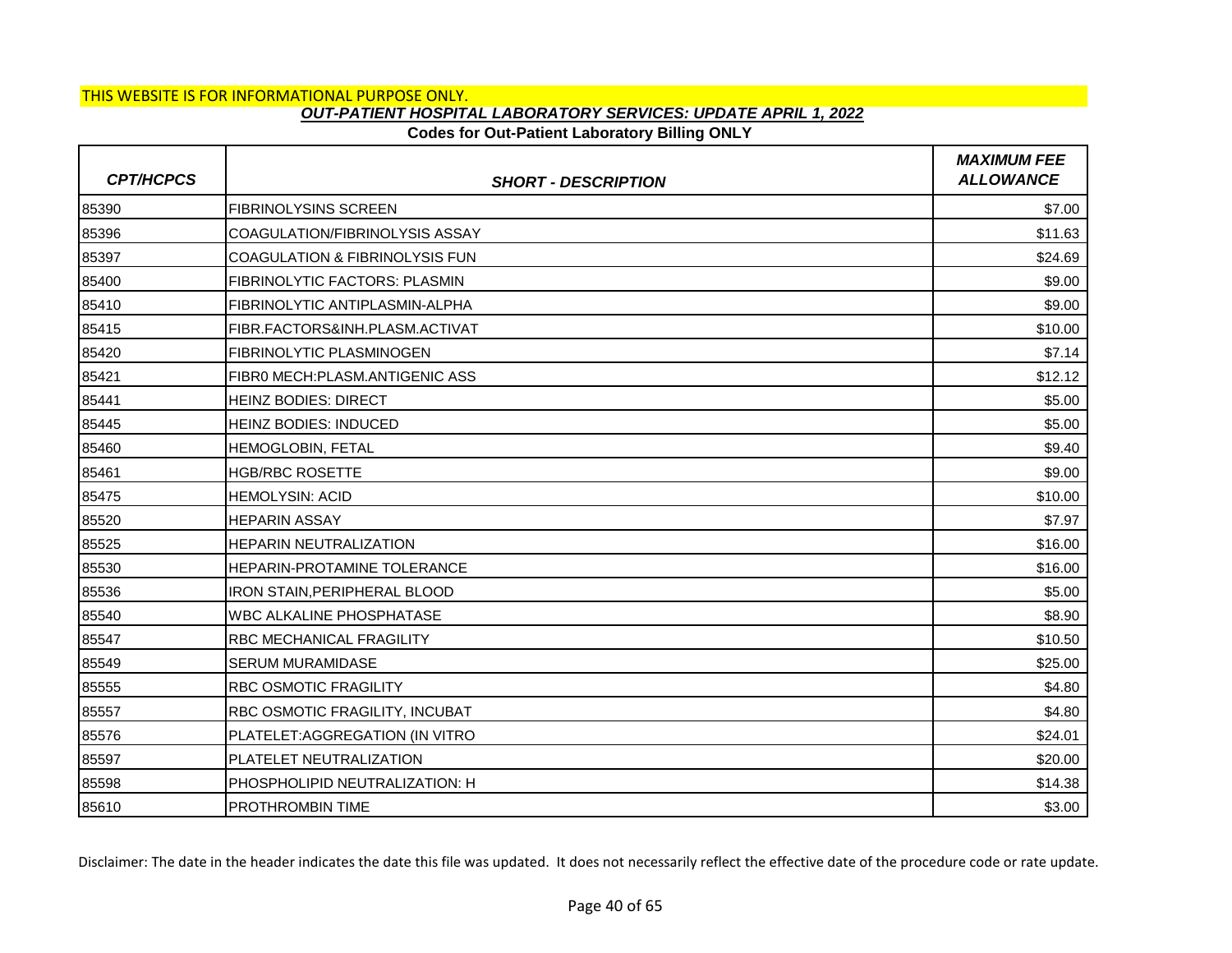## **Codes for Out-Patient Laboratory Billing ONLY**

| <b>CPT/HCPCS</b> | <b>SHORT - DESCRIPTION</b>            | <b>MAXIMUM FEE</b><br><b>ALLOWANCE</b> |
|------------------|---------------------------------------|----------------------------------------|
| 85611            | PROTH.TIME:SUBST.PLASMA FRACT.        | \$4.50                                 |
| 85612            | <b>VIPER VENOM PROTHROMBIN TIME</b>   | \$13.00                                |
| 85613            | <b>RUSSELL VIPER VENOM TIME: DILU</b> | \$10.00                                |
| 85635            | <b>REPTILASE TEST</b>                 | \$8.40                                 |
| 85651            | RBC SEDIMENTATION RATE, NON AU        | \$1.50                                 |
| 85652            | <b>SED RATE AUTOMATED</b>             | \$1.50                                 |
| 85660            | <b>RBC SICKLE CELL TEST</b>           | \$3.00                                 |
| 85670            | THROMBIN TIME: PLASMA                 | \$8.00                                 |
| 85675            | <b>THROMBIN TIME: TITER</b>           | \$6.00                                 |
| 85705            | THROMBOPLASTIN INHIBITION: TIS        | \$7.90                                 |
| 85730            | THROMBOPLASTIN TIME, PARTIAL          | \$3.00                                 |
| 85732            | THROMBOPLASTIN TIME, SUB PLASM        | \$3.00                                 |
| 85810            | <b>BLOOD VISCOSITY EXAMINATION</b>    | \$15.00                                |
| 85999            | UNLISTED HEMATOLOGY PROCEDURE         | COST TO CHARGE                         |
| 86000            | AGGLUTININS: FEBRILE, EACH ANT        | \$0.96                                 |
| 86001            | ALLERGEN SPECIFIC IGG QUANT EA        | \$4.00                                 |
| 86003            | ALLERGEN SPEC.IGE: QUANT.TO 12        | \$4.00                                 |
| 86005            | ALLERGEN SPEC IGE: QUAL MULT S        | \$3.24                                 |
| 86008            | MEASURMENT OF ANTIBODY (IGE) T        | \$14.34                                |
| 86015            | MEASUREMENT OF ACTIN (SMOOTH M        | \$9.22                                 |
| 86021            | <b>WBC ANTIBODY IDENTIFICATION</b>    | \$9.00                                 |
| 86022            | PLATELET ANTIBODIES                   | \$9.00                                 |
| 86023            | ANTIBODY ID, PLAT.ASS. IMMUNOBL       | \$15.00                                |
| 86036            | SCREENING TEST FOR ANTINEUTROP        | \$9.64                                 |
| 86037            | ANTINEUTROPHIL CYTOPLASMIC ANT        | \$9.64                                 |
| 86038            | ANTINUCLEAR ANTIBODIES (ANA),         | \$7.80                                 |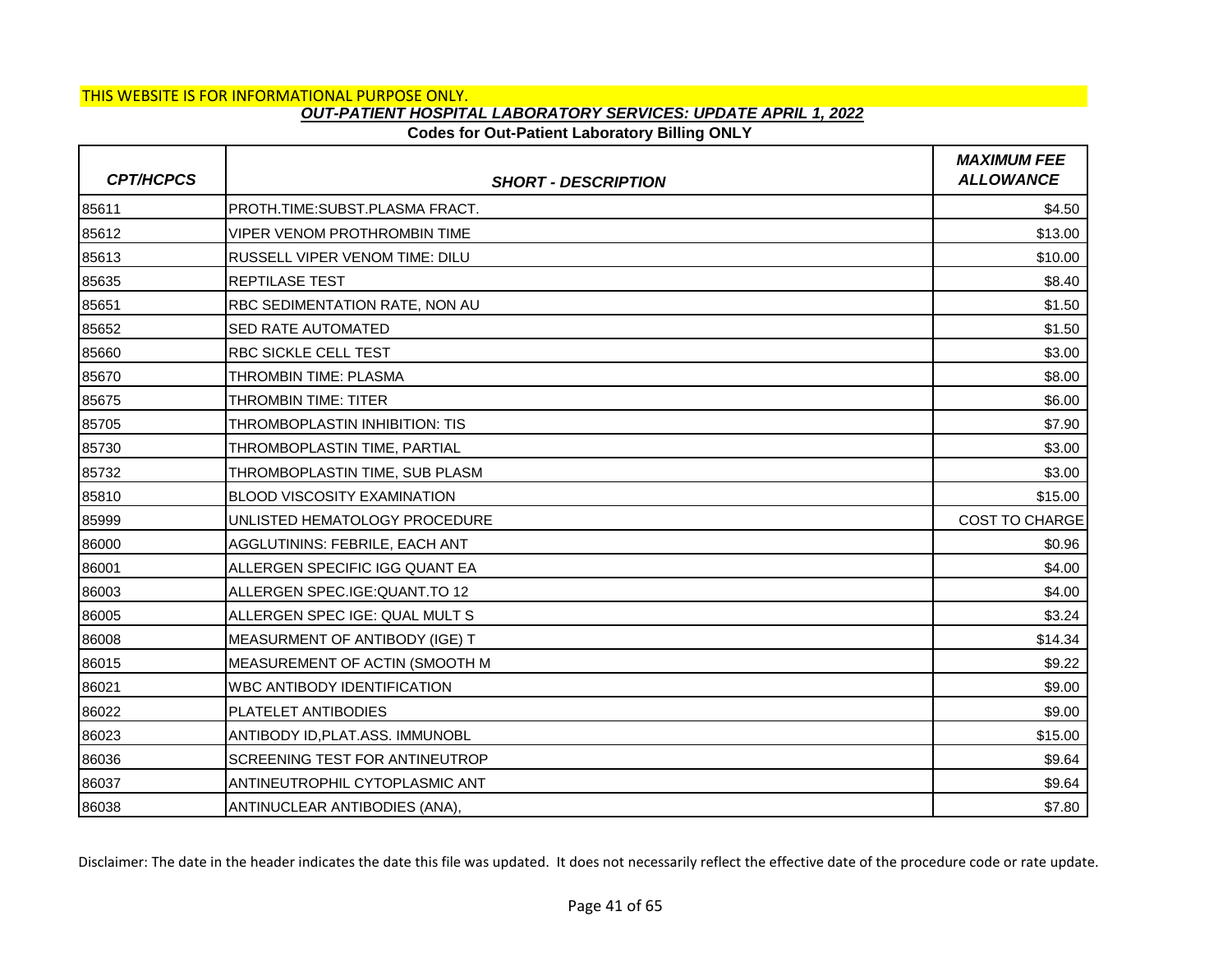## **Codes for Out-Patient Laboratory Billing ONLY**

| <b>CPT/HCPCS</b> | <b>SHORT - DESCRIPTION</b>            | <b>MAXIMUM FEE</b><br><b>ALLOWANCE</b> |
|------------------|---------------------------------------|----------------------------------------|
| 86039            | ANTINUCLEAR ANTIBODIES, ANA: TIT      | \$15.00                                |
| 86051            | ELISA DETECTION OF AQUAPORIN-4        | \$9.22                                 |
| 86052            | CELL-BASED IMMUNOFLUORESCENCE         | \$9.64                                 |
| 86053            | FLOW CYTOMETRY DETECTION OF AQ        | \$9.64                                 |
| 86060            | <b>ANTISTREPTOLYSIN O TITER</b>       | \$3.60                                 |
| 86063            | IANTISTREPTOLYSIN O SCREEN            | \$1.20                                 |
| 86077            | <b>BLOOD BANK PHYSICIAN SERVICES:</b> | <b>COST TO CHARGE</b>                  |
| 86078            | <b>BLOOD BANK PHYSICIAN SERVICES:</b> | <b>COST TO CHARGE</b>                  |
| 86079            | <b>BLOOD BANK PHYSICIAN SERVICES:</b> | <b>COST TO CHARGE</b>                  |
| 86140            | <b>C-REACTIVE PROTEIN</b>             | \$3.00                                 |
| 86141            | C-REACTIVE PROTEIN: HSCRP             | \$14.30                                |
| 86146            | BETA 2 GLYCOPROTEIN I ANTIBODY        | \$27.77                                |
| 86147            | <b>CARDIOLIPIN ANTIBODY</b>           | \$27.77                                |
| 86148            | ANTI-PHOSPHATIDYLSERINE               | \$22.00                                |
| 86152            | <b>CELL ENUMERATION USING IMMUNOL</b> | <b>COST TO CHARGE</b>                  |
| 86153            | CELL ENUMERATION USING IMMUNOL        | \$29.60                                |
| 86155            | <b>CHEMOTAXIS ASSAY</b>               | \$14.00                                |
| 86156            | <b>COLD AGGLUTININ: SCREEN</b>        | \$3.00                                 |
| 86157            | <b>COLD AGGLUTININ: TITER</b>         | \$9.00                                 |
| 86160            | COMPLEMENT: ANTIGEN, EACH COMPON      | \$9.00                                 |
| 86161            | COMPLEMENT: FUNCTIONAL ACT. EACH      | \$9.00                                 |
| 86162            | COMPLEMENT: TOTAL (CH 50)             | \$15.60                                |
| 86171            | <b>COMPLEMENT FIXATION, EACH</b>      | \$4.50                                 |
| 86200            | <b>CYCLIC CITRULLINATED PEPTIDE C</b> | \$10.36                                |
| 86215            | DEOXYRIBONUCLEASE, ANTIBODY           | \$18.00                                |
| 86225            | <b>DNA ANTIBODY</b>                   | \$13.00                                |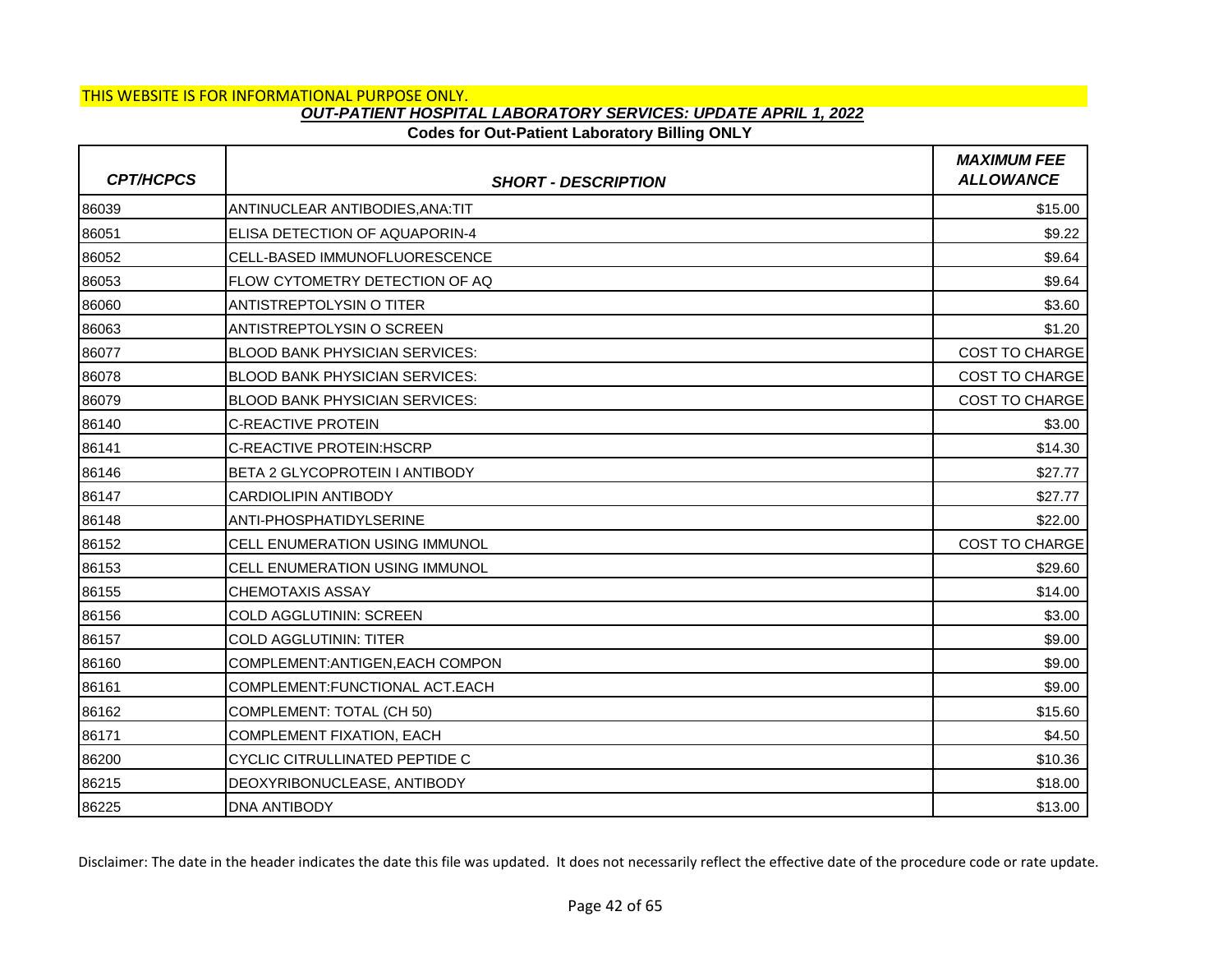## **Codes for Out-Patient Laboratory Billing ONLY**

| <b>CPT/HCPCS</b> | <b>SHORT - DESCRIPTION</b>             | <b>MAXIMUM FEE</b><br><b>ALLOWANCE</b> |
|------------------|----------------------------------------|----------------------------------------|
| 86226            | DNA ANTIBODY: SINGLE STRANDED          | \$15.00                                |
| 86231            | DETECTION OF ENDOMYSIAL ANTIBO         | \$9.67                                 |
| 86235            | IENA ANTIBODY                          | \$24.00                                |
| 86255            | FLUORESCENT ANTIBODY: SCREEN           | \$7.80                                 |
| 86256            | <b>FLUORESCENT ANTIBODY: TITER</b>     | \$12.50                                |
| 86258            | DETECTION OF GLIADIN (DEAMIDAT         | \$9.22                                 |
| 86277            | <b>GROWTH HORMONE, HUMAN, ANTIBODY</b> | \$16.00                                |
| 86280            | <b>HEMAGGLUTINATION INHIBITION</b>     | \$5.40                                 |
| 86294            | <b>IMMUNOASSAY FOR TUMOR ANTIGEN</b>   | \$12.00                                |
| 86300            | IMMUNOASSAY FOR TUMOR ANTIGEN          | \$23.00                                |
| 86301            | CA 19-9                                | \$23.00                                |
| 86304            | CA 125                                 | \$23.00                                |
| 86305            | HUMAN EPIDIDYMIS PROTEIN 4 (HE         | \$16.65                                |
| 86308            | HETEROPHILE ANTIBODIES: SCREEN         | \$3.00                                 |
| 86309            | <b>HETEROPHILE ANTIBODIES: TITER</b>   | \$5.00                                 |
| 86310            | <b>HETEROPHILE ANTIBODIES</b>          | \$4.50                                 |
| 86316            | IMMUNOASSAY FOR TUMOR ANTIGEN          | \$28.00                                |
| 86317            | IMMUNOASSAY/INFECTIOUS AGENT           | \$8.00                                 |
| 86318            | DETECTION OF INFECTIOUS AGENT          | \$7.00                                 |
| 86320            | SERUM IMMUNOELECTROPHORESIS            | \$10.50                                |
| 86325            | OTHER IMMUNOELECTROPHORESIS            | \$25.00                                |
| 86327            | IMMUNOELECTROPHORESIS: CROSSED         | \$25.00                                |
| 86328            | IMMUNOASSAY FOR INFECTIOUS AGE         | \$45.13                                |
| 86329            | IMMUNODIFFUSION, EACH                  | \$19.00                                |
| 86331            | IMMUNODIFFUSION OUCHTERLONY            | \$4.50                                 |
| 86332            | <b>IMMUNE COMPLEX ASSAY</b>            | \$33.00                                |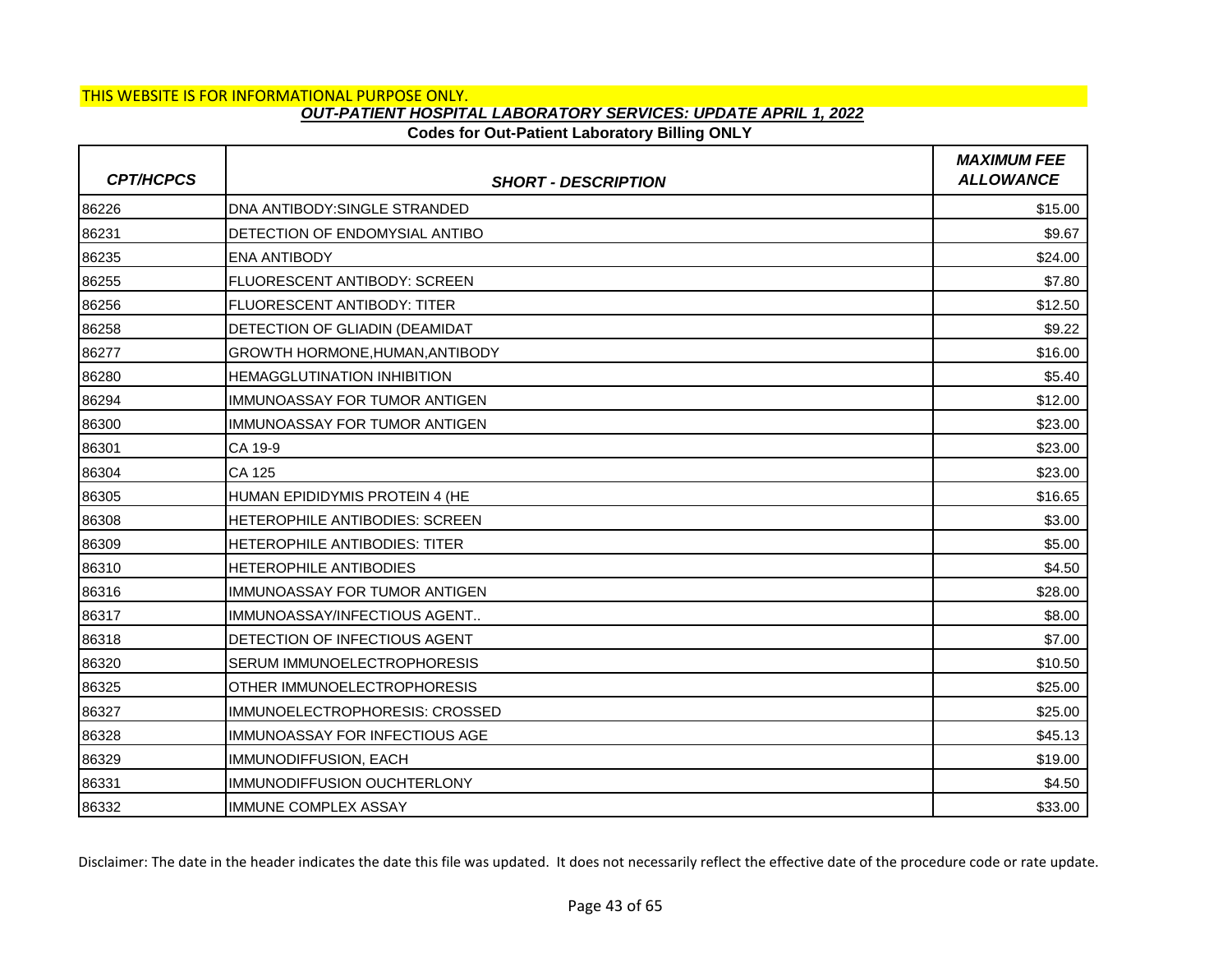## **Codes for Out-Patient Laboratory Billing ONLY**

| <b>CPT/HCPCS</b> | <b>SHORT - DESCRIPTION</b>            | <b>MAXIMUM FEE</b><br><b>ALLOWANCE</b> |
|------------------|---------------------------------------|----------------------------------------|
| 86334            | <b>IMMUNOFIXATION ELECTROPHORESIS</b> | \$30.00                                |
| 86335            | IMMUNO ELECT: OTHER FL, W CONCEN      | \$23.48                                |
| 86336            | <b>INHIBIN A</b>                      | <b>COST TO CHARGE</b>                  |
| 86337            | <b>INSULIN ANTIBODIES</b>             | \$13.71                                |
| 86340            | <b>INTRINSIC FACTOR ANTIBODIES</b>    | \$20.00                                |
| 86341            | <b>ISLET CELL ANTIBODY</b>            | \$25.00                                |
| 86343            | LEUKOCYTE HISTAMINE RELEASE           | \$6.00                                 |
| 86344            | LEUKOCYTE PHAGOCYTOSIS                | \$10.86                                |
| 86352            | <b>CELLULAR FUNCTION ASSAY INVOLV</b> | \$108.69                               |
| 86353            | LYMPHOCYTE TRANSFORMATION             | \$32.00                                |
| 86355            | <b>B CELL: TOTAL COUNT</b>            | \$30.18                                |
| 86356            | MONONUCLEAR CELL ANTIGEN, QUAN        | \$21.42                                |
| 86357            | NATURAL KILLER CELLS: TOTAL COU       | \$30.18                                |
| 86359            | T CELLS: TOTAL COUNT                  | \$40.00                                |
| 86360            | T CELLS: T4 & T8, INCLUDING RA        | \$55.00                                |
| 86361            | T-CELL:ABSOLUTE CD4 COUNT             | \$29.93                                |
| 86362            | CELL-BASED IMMUNOFLUORESCENCE         | \$9.64                                 |
| 86363            | FLOW CYTOMETRY DETECTION OF MY        | \$9.64                                 |
| 86364            | MEASUREMENT OF TISSUE TRANSGLU        | \$9.22                                 |
| 86367            | STEM CELLS (IE)CD34) TOTAL CEL        | \$62.22                                |
| 86376            | MICROSOMAL ANTIBODY (THYROID)         | \$6.60                                 |
| 86381            | MEASUREMENT OF MITOCHONDRIAL A        | \$20.36                                |
| 86382            | NEUTRALIZATION TEST, VIRAL            | \$20.00                                |
| 86384            | NITROBLUE TETRAZOLIUM DYE             | \$10.86                                |
| 86386            | NUCLEAR MATRIX PROTEIN 22.QUAL        | \$17.42                                |
| 86403            | PRECIPITIN (EG, LATEX BEAD) OR        | \$8.00                                 |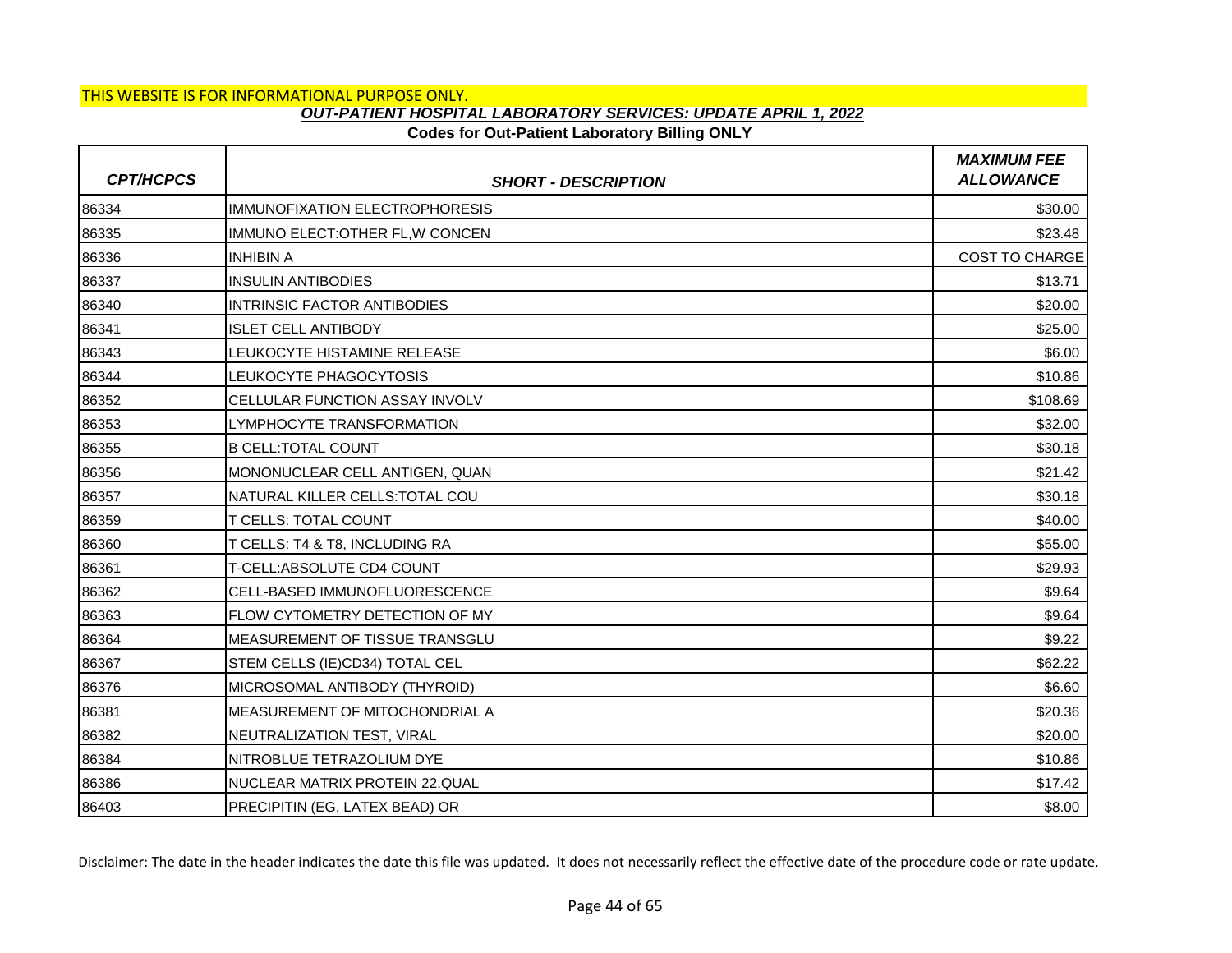## **Codes for Out-Patient Laboratory Billing ONLY**

| <b>CPT/HCPCS</b> | <b>SHORT - DESCRIPTION</b>            | <b>MAXIMUM FEE</b><br><b>ALLOWANCE</b> |
|------------------|---------------------------------------|----------------------------------------|
| 86406            | <b>TITER/EACH ANTIBODY</b>            | \$6.60                                 |
| 86408            | NEUTRALIZING ANTIBODY, SEVERE         | \$42.13                                |
| 86409            | NEUTRALIZING ANTIBODY, SEVERE         | \$105.33                               |
| 86413            | SEVERE ACUTE RESPIRATORY SYNDR        | \$42.13                                |
| 86430            | <b>RHEUMATOID FACTOR: QUAL.</b>       | \$1.80                                 |
| 86431            | <b>RHEUMATOID FACTOR: QUANTITATIV</b> | \$4.50                                 |
| 86480            | TBTEST CELL MED.MEAS.OF GG INT        | \$49.58                                |
| 86481            | TUBERCULOSIS TEST, CELL MEDIAT        | \$80.00                                |
| 86485            | <b>SKIN TEST: CANDIDA</b>             | <b>COST TO CHARGE</b>                  |
| 86486            | SKIN TEST: UNLISTED ANTIGEN, E        | \$5.10                                 |
| 86490            | <b>COCCIDIOIDOMYCOSIS SKIN TEST</b>   | COST TO CHARGE                         |
| 86510            | <b>HISTOPLASMOSIS SKIN TEST</b>       | <b>COST TO CHARGE</b>                  |
| 86580            | TB PATCH OR INTRADERMAL TEST          | <b>COST TO CHARGE</b>                  |
| 86590            | STREPTOKINASE, ANTIBODY               | \$8.00                                 |
| 86592            | SYPHILIS TEST(S), QUALITATIVE         | \$1.50                                 |
| 86593            | SYPHILIS TEST, QUANTITATIVE           | \$3.00                                 |
| 86596            | MEASUREMENT OF VOLTAGE-GATED C        | \$14.72                                |
| 86602            | <b>ANTIBODY: ACTINOMYCES</b>          | \$10.00                                |
| 86603            | <b>ANTIBODY: ADENOVIRUS</b>           | \$10.00                                |
| 86606            | <b>ANTIBODY: ASPIRGILLUS</b>          | \$10.00                                |
| 86609            | ANTIBODY: BACTERIUM, NOT ELSEWH       | \$10.00                                |
| 86611            | <b>BARTONELLA</b>                     | \$11.20                                |
| 86612            | <b>ANTIBODY: BLASTOMYCES</b>          | \$10.00                                |
| 86615            | <b>ANTIBODY: BORDETELLA</b>           | \$10.00                                |
| 86617            | LYME CONFIRM-WESTER/IMMUNBLOT         | \$19.00                                |
| 86618            | ANTIBODY: BORELLIA BUFGDORFERI(       | \$23.00                                |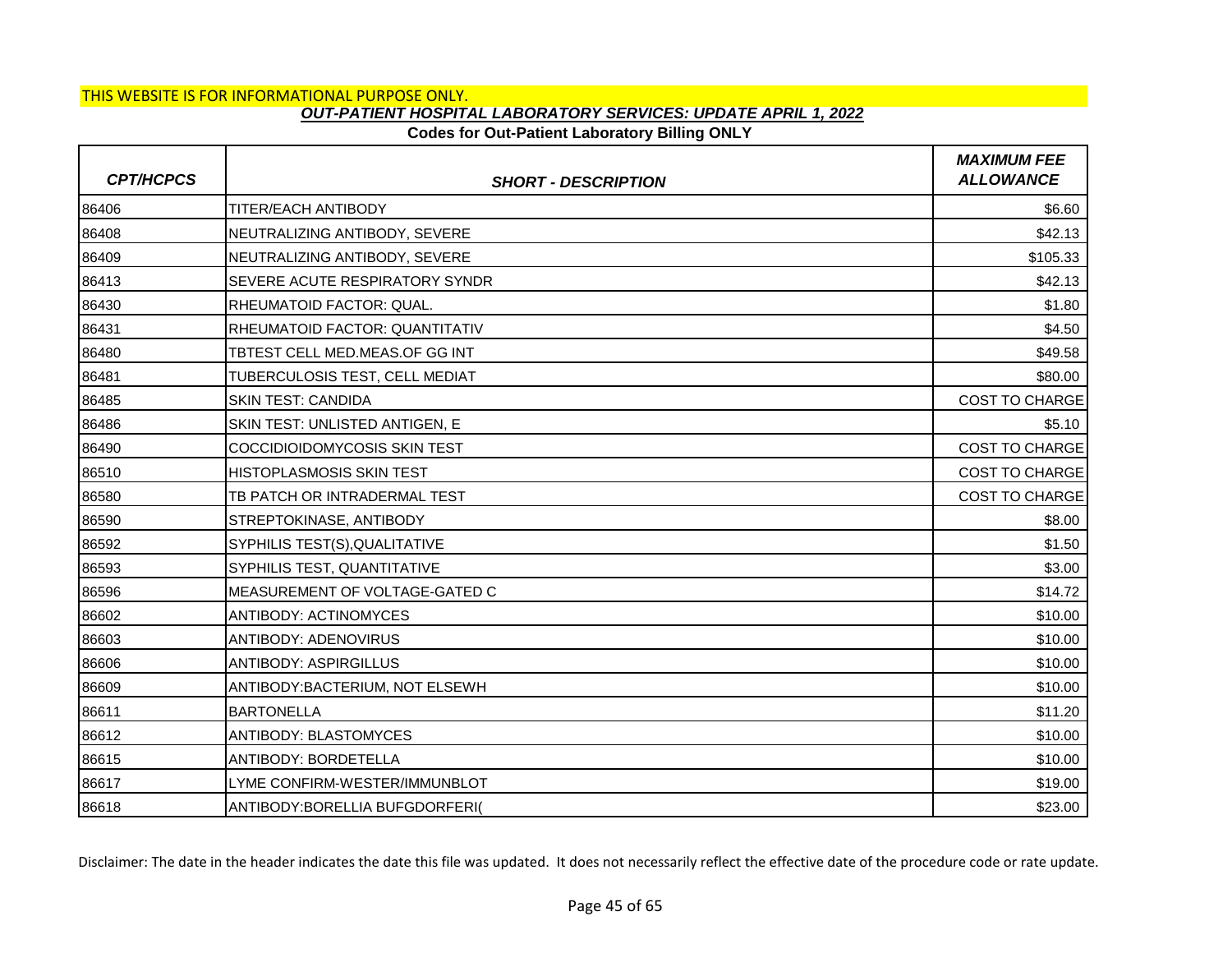## **Codes for Out-Patient Laboratory Billing ONLY**

| <b>CPT/HCPCS</b> | <b>SHORT - DESCRIPTION</b>       | <b>MAXIMUM FEE</b><br><b>ALLOWANCE</b> |
|------------------|----------------------------------|----------------------------------------|
| 86619            | ANTIBODY: BORRELIA (RELAPSING FE | \$10.00                                |
| 86622            | <b>ANTIBODY: BRUCELLA</b>        | \$8.00                                 |
| 86625            | ANTIBODY: CAMPYLOBACTER          | \$10.00                                |
| 86628            | ANTIBODY: CANDIDA                | \$10.00                                |
| 86631            | <b>ANTIBODY: CHLAMYDIA</b>       | \$10.00                                |
| 86632            | ANTIBODY: CHLAMYDIA, 1GM         | \$15.00                                |
| 86635            | <b>ANTIBODY: COCCIDIOIDES</b>    | \$10.00                                |
| 86638            | ANTIBODY:COXIELLA BRUNETII Q F   | \$12.50                                |
| 86641            | <b>ANTIBODY: CRYPTOCOCCUS</b>    | \$12.50                                |
| 86644            | ANTIBODY: CYTOMEGALOVIRUS (CMV   | \$12.00                                |
| 86645            | ANTIBODY: (CMV), IGM             | \$12.00                                |
| 86648            | <b>ANTIBODY: DIPTHERIA</b>       | \$18.00                                |
| 86651            | ANTIBODY:ENCEPHALITIS, CAL.LACR  | \$12.00                                |
| 86652            | ANTIBODY: ENCEPHALITIS, EAST. EQ | \$12.00                                |
| 86653            | ANTIBODY: ENCEPHALITIS, ST. LOUI | \$12.00                                |
| 86654            | ANTIBODY: ENCEPHALITIS, WEST. EQ | \$12.00                                |
| 86658            | ANTIBODY: ENTEROVIRUS (EG, COXSA | \$12.00                                |
| 86663            | ANTIBODY: EB VIRUS, EA           | \$12.00                                |
| 86664            | ANTIBODY: EB VIRUS, EBNA         | \$16.70                                |
| 86665            | ANTIBODY: EB VIRUS, VCA          | \$19.80                                |
| 86666            | <b>EHRLICHIA</b>                 | \$11.20                                |
| 86668            | ANTIBODY: FRANCISELLA TULARENSI  | \$12.00                                |
| 86671            | ANTIBODY:FUNGUS, NOT ELSEWHERE   | \$15.00                                |
| 86674            | <b>ANTIBODY:GIARDIA LAMBLIA</b>  | <b>COST TO CHARGE</b>                  |
| 86677            | ANTIBODY: HELICOBACTER PYLORI    | \$12.00                                |
| 86682            | ANTIBODY: HELMINTH, NOT ELSEWHER | \$12.00                                |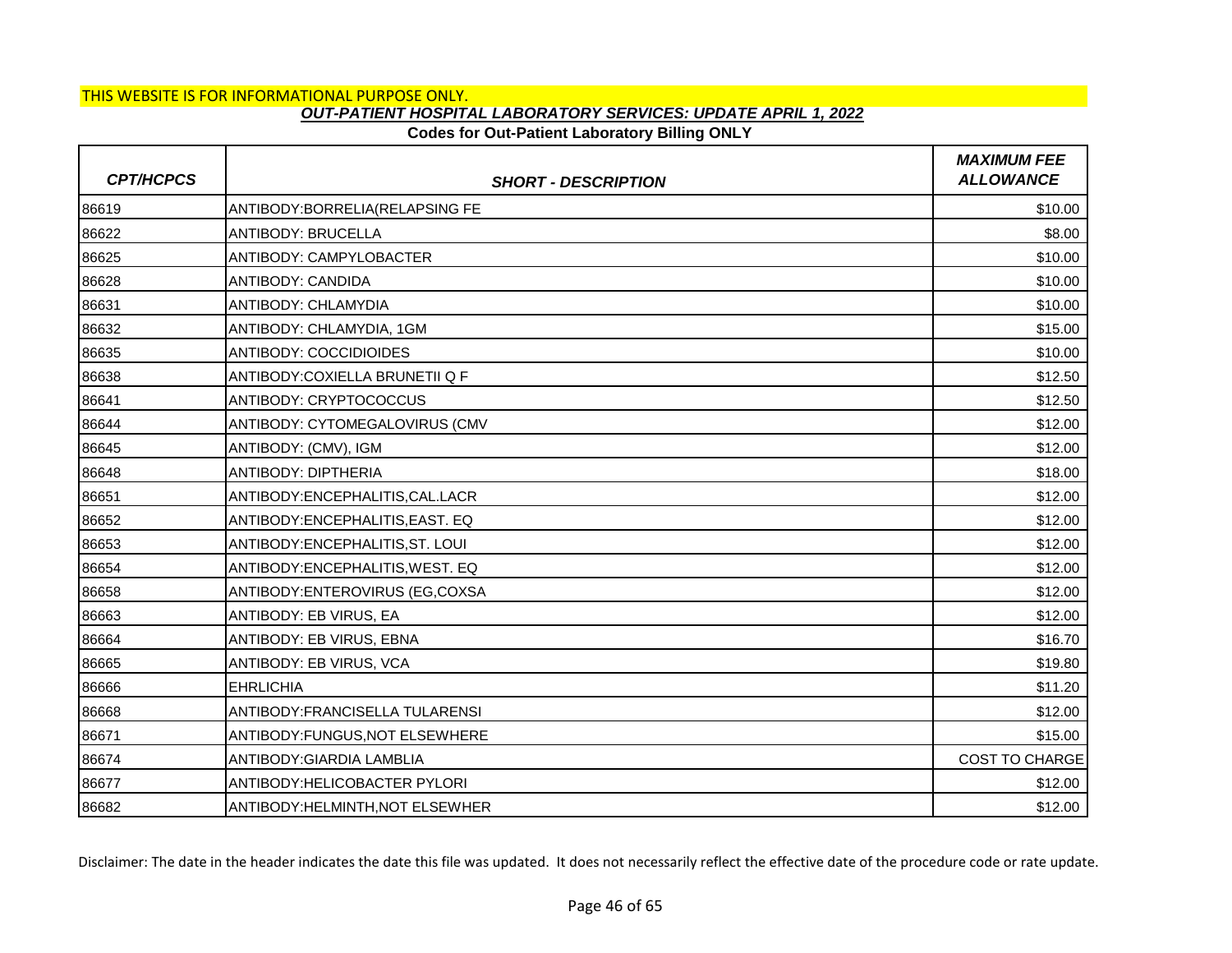## **Codes for Out-Patient Laboratory Billing ONLY**

| <b>CPT/HCPCS</b> | <b>SHORT - DESCRIPTION</b>            | <b>MAXIMUM FEE</b><br><b>ALLOWANCE</b> |
|------------------|---------------------------------------|----------------------------------------|
| 86684            | <b>ANTIBODY:HEMOPHILUS INFLUENZA</b>  | \$15.00                                |
| 86687            | HTLV I ANTI DET IMMUNOASSAY           | \$9.23                                 |
| 86688            | <b>ANTIBODY: HTLV-II</b>              | \$13.00                                |
| 86689            | <b>HTLV I ANTI DECT CONFIRM TEST</b>  | \$21.20                                |
| 86692            | ANTIBODY: HEPATITIS, DELTA AGENT      | \$20.00                                |
| 86694            | ANTIBODY:HERPES SIMPLEX, NON-SP       | \$12.80                                |
| 86695            | ANTIBODY: HERPES SIMPLEX, TYPE        | \$12.80                                |
| 86696            | <b>HERPES SIMPLEX TYPE 2</b>          | \$21.40                                |
| 86698            | ANTIBODY: HISTOPLASMA                 | \$15.00                                |
| 86701            | <b>ANTIBODY: HIV-1</b>                | \$12.00                                |
| 86702            | <b>ANTIBODY: HIV-2</b>                | \$13.00                                |
| 86703            | ANTIBODY: HIV-1&2. SINGLE ASSAY       | \$18.00                                |
| 86704            | <b>HEPATITIS B CORE(HBC-AB):IGG A</b> | \$15.00                                |
| 86705            | <b>HEPATITUS B CORE ANTIBODY IGM</b>  | \$12.60                                |
| 86706            | <b>HEPATITUS B SURFACE HBS-AB</b>     | \$12.00                                |
| 86707            | <b>HEPATITUS BE ANTIBODY (HBE-AB)</b> | \$12.00                                |
| 86708            | HEPITITUS A ANTIBODY (HAAB):IG        | \$12.00                                |
| 86709            | HEPATITIS B SURFACE ANTIBODY H        | \$12.60                                |
| 86710            | <b>ANTIBODY: INFLUENZA VIRUS</b>      | \$12.00                                |
| 86711            | ANTIBODY: JC (JOHN CUNNINGHAM)        | \$13.51                                |
| 86713            | ANITBODY: LEGIONELLA                  | \$20.00                                |
| 86717            | ANTIBODY:LEISHMANIA                   | <b>COST TO CHARGE</b>                  |
| 86720            | ANITBODY:LEPTOSPIRA                   | \$15.00                                |
| 86723            | <b>ANTIBODY: LITERIA MONOCYTOGENE</b> | \$15.00                                |
| 86727            | ANTIBODY:LYMPHOCYTIC CHORIOMEN        | \$15.00                                |
| 86732            | ANTIBODY:MUCORMYCORSIS                | \$15.00                                |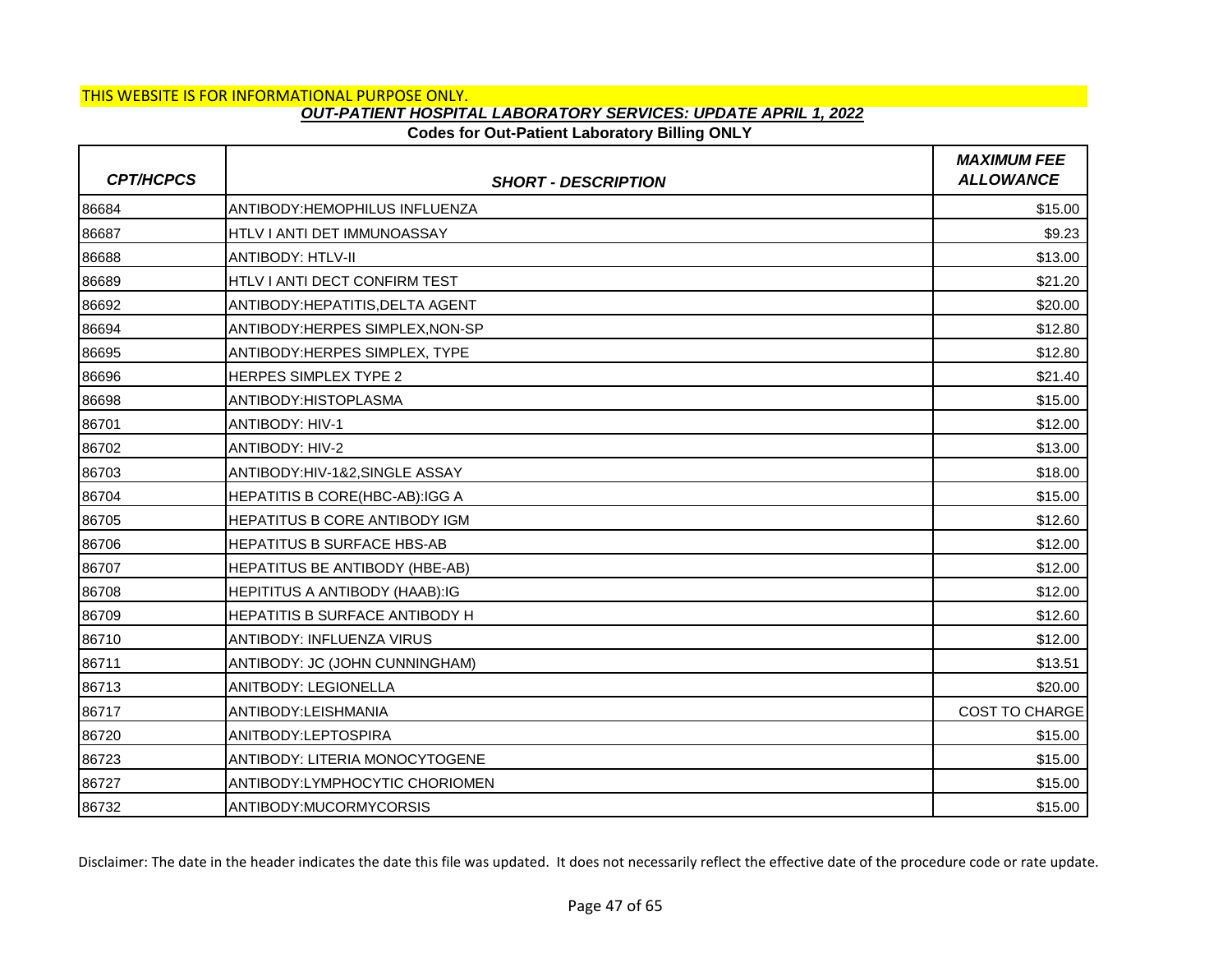### **Codes for Out-Patient Laboratory Billing ONLY**

| <b>CPT/HCPCS</b> | <b>SHORT - DESCRIPTION</b>            | <b>MAXIMUM FEE</b><br><b>ALLOWANCE</b> |
|------------------|---------------------------------------|----------------------------------------|
| 86735            | <b>ANTIBODY: MUMPS</b>                | \$15.00                                |
| 86738            | ANTIBODY:MICOPLASMA                   | \$12.00                                |
| 86741            | <b>ANTIBODY:NEISSERIA MENINGITIDI</b> | \$12.00                                |
| 86744            | ANTIBODY:NOCARDIA                     | \$12.00                                |
| 86747            | ANITBODY:PARVOVIRUS                   | \$12.00                                |
| 86750            | ANTIBODY: PLASMODIUM (MALARIA)        | \$12.00                                |
| 86753            | ANTIBODY:PROTOZOA, NOT ELSEWHER       | \$12.00                                |
| 86756            | ANTIBODY:RESPIRATORY SYNSYTIAL        | \$12.00                                |
| 86757            | <b>RICKETTSIA</b>                     | \$21.40                                |
| 86759            | <b>ANTIBODY: ROTAVIRUS</b>            | \$12.00                                |
| 86762            | <b>ANTIBODY: RUBELLA</b>              | \$12.00                                |
| 86765            | <b>ANTIBODY: RUBEOLA</b>              | \$10.00                                |
| 86768            | <b>ANTIBODY: SALMONELLA</b>           | \$12.00                                |
| 86769            | ANTIBODY: SEVERE ACUTE RESPIRA        | \$42.13                                |
| 86771            | <b>ANTIBODY: SHIGELLA</b>             | \$12.00                                |
| 86774            | ANTIBODY:TETANUS                      | \$5.40                                 |
| 86777            | ANTIBODY: TOXOPLASMA                  | \$12.00                                |
| 86778            | ANTIBODY:TOXOPLASMA,IGM               | \$15.00                                |
| 86780            | ANTIBODY: TREPONEMA PALLIDUM          | \$10.59                                |
| 86784            | ANTIBODY:TRICHINELLA                  | \$8.00                                 |
| 86787            | ANTIBODY:VARICELLA-ZOSTER             | \$12.60                                |
| 86788            | <b>ANTIBODY: WEST NILE VIRUS, IGM</b> | \$13.48                                |
| 86789            | <b>ANTIBODY: WEST NILE VIRUS</b>      | \$11.51                                |
| 86790            | ANTIBODY: VIRUS, NOT ELSEWHERE        | <b>COST TO CHARGE</b>                  |
| 86793            | ANITBODY: YERSINIA                    | \$8.00                                 |
| 86794            | ANALYSIS FOR ANTIBODY TO ZIKA         | \$13.48                                |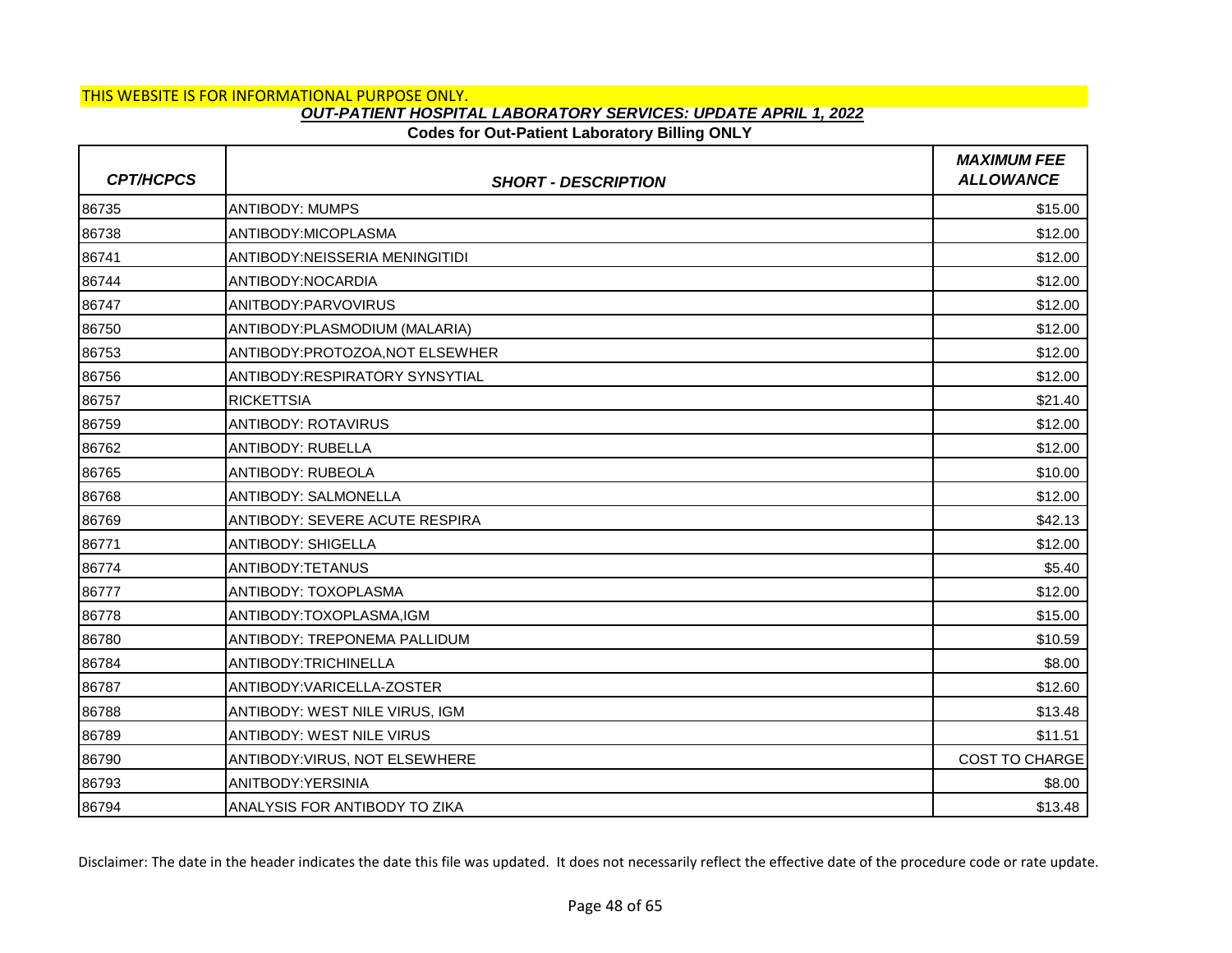## **Codes for Out-Patient Laboratory Billing ONLY**

| <b>CPT/HCPCS</b> | <b>SHORT - DESCRIPTION</b>            | <b>MAXIMUM FEE</b><br><b>ALLOWANCE</b> |
|------------------|---------------------------------------|----------------------------------------|
| 86800            | THYROGLOBULIN ANTIBODY, RIA           | \$13.00                                |
| 86803            | <b>HEPATITUS C ANTIBODY</b>           | \$19.00                                |
| 86804            | <b>HEPATITUS C ANTI CONFIRM.IMMON</b> | \$20.00                                |
| 86805            | LYMPHOCYTOTOXICITY ASSAY CROSS        | \$22.00                                |
| 86806            | LYMPHOCYTOTOXICITY ASSAY C TIT        | \$22.00                                |
| 86807            | <b>SERUM SCR CYTOTOXIC % REACTIVE</b> | \$54.00                                |
| 86808            | QUICK METHOD CYTOXIC % ANTI-P         | \$39.00                                |
| 86812            | <b>TISSUE TYPING:</b>                 | \$12.60                                |
| 86813            | <b>TISSUE TYPING:</b>                 | \$19.00                                |
| 86816            | <b>TISSUE TYPING:</b>                 | \$19.00                                |
| 86817            | <b>TISSUE TYPING:</b>                 | \$19.00                                |
| 86821            | <b>TISSUE TYPING:</b>                 | \$68.00                                |
| 86825            | HUMAN LEUKOCYTE ANTIGEN (HLA)         | \$87.59                                |
| 86826            | HUMAN LEUKOCYTE ANTIGEN (HLA)         | \$29.22                                |
| 86828            | ANTIBODY TO HUMAN LEUKOCYTE AN        | \$51.35                                |
| 86829            | ANTIBODY TO HUMAN LEUKOCYTE AN        | \$51.35                                |
| 86830            | ANTIBODY TO HUMAN LEUKOCYTE AN        | \$76.42                                |
| 86831            | ANTIBODY TO HUMAN LEUKOCYTE AN        | \$65.50                                |
| 86832            | ANTIBODY TO HUMAN LEUKOCYTE AN        | \$259.00                               |
| 86833            | ANTIBODY TO HUMAN LEUKOCYTE AN        | \$260.64                               |
| 86834            | ANTIBODY TO HUMAN LEUKOCYTE AN        | \$286.05                               |
| 86835            | ANTIBODY TO HUMAN LEUKOCYTE AN        | \$258.37                               |
| 86849            | UNLISTED IMMUNOLOGY PROCEDURE         | <b>COST TO CHARGE</b>                  |
| 86850            | ANTIBODY SCREEN, RBC, EACH SERUM      | <b>COST TO CHARGE</b>                  |
| 86860            | ANTIBODY ELUTION (RBC), EACH E        | <b>COST TO CHARGE</b>                  |
| 86870            | ANTIBODY IDENT. RBC ANT. EACH         | <b>COST TO CHARGE</b>                  |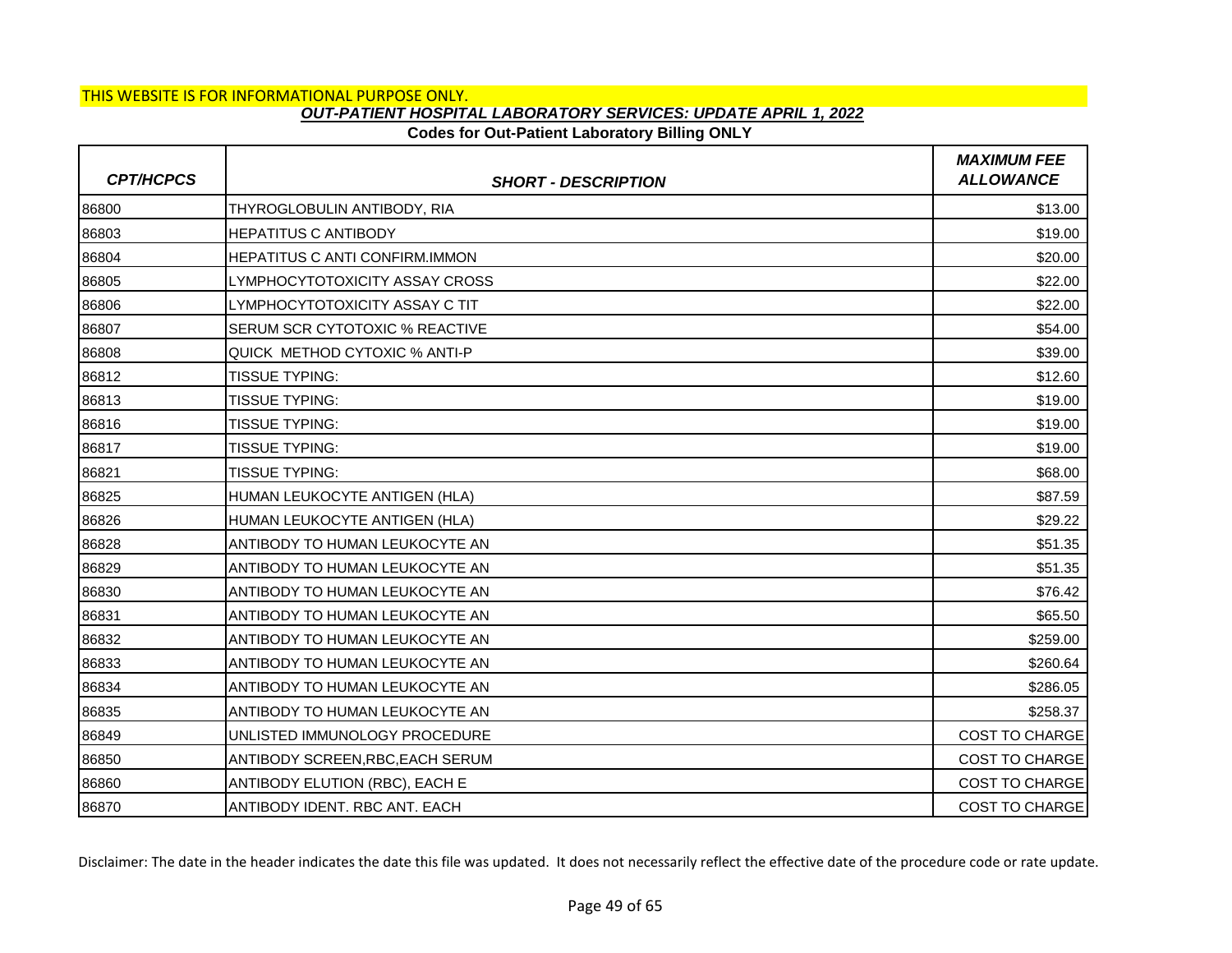## **Codes for Out-Patient Laboratory Billing ONLY**

| <b>CPT/HCPCS</b> | <b>SHORT - DESCRIPTION</b>                 | <b>MAXIMUM FEE</b><br><b>ALLOWANCE</b> |
|------------------|--------------------------------------------|----------------------------------------|
| 86880            | ANTIHUMAN GLOBULIN TEST: DIRECT            | \$5.00                                 |
| 86885            | COOMBS TEST:IND.QUAL.EACH ANTI             | \$6.80                                 |
| 86886            | ANTIHUMAN GLOBULIN TEST I DIRE             | \$5.00                                 |
| 86890            | AUTLOGOUS BLOOD OR COMPONENT,C             | \$75.00                                |
| 86891            | AUTOLOGOUS BLOOD: INTRA. OR POS            | \$75.00                                |
| 86900            | <b>BLOOD TYPING' ABO</b>                   | <b>COST TO CHARGE</b>                  |
| 86901            | BLOOD TYPING: RH (D)                       | <b>COST TO CHARGE</b>                  |
| 86902            | <b>BLOOD TYPING: ANTIGEN TESTING</b>       | \$5.08                                 |
| 86904            | BLOOD TYPING: ANT. SCR. COMP. UNIT         | <b>COST TO CHARGE</b>                  |
| 86905            | BLOOD TYPING, RBC ANT. OTHER THA           | \$3.00                                 |
| 86906            | BLOOD TYPING, RH PHENOTYPING, CO           | \$2.00                                 |
| 86910            | BLOOD TYPING, PAT. TEST. ABO, RH &         | \$12.60                                |
| 86911            | BLOOD TYPING PATERNITY(EACH AD             | \$5.00                                 |
| 86920            | COMP.TEST EACH, IMM.SPIN TECHNI            | <b>COST TO CHARGE</b>                  |
| 86921            | COMP.TEST EACH, INCUBATION TECH            | <b>COST TO CHARGE</b>                  |
| 86922            | COMP.TEST EACH, ANTIGLOBULIN TE            | <b>COST TO CHARGE</b>                  |
| 86923            | <b>COMPATIBILITY TEST EACH UNIT E</b>      | \$12.00                                |
| 86927            | FRESH FROZEN PLASMA, THAWING,E             | <b>COST TO CHARGE</b>                  |
| 86930            | FROZEN BLOOD, PREP. FOR FREEZING           | <b>COST TO CHARGE</b>                  |
| 86931            | FROZEN BLOOD, PREP. FREEZ.& THA            | <b>COST TO CHARGE</b>                  |
| 86932            | FROZEN BLOOD, PREP. W. FREEZ& THAW         | <b>COST TO CHARGE</b>                  |
| 86940            | <b>HEMOLYSINS &amp; AGGLUTININS, AUTO,</b> | \$9.50                                 |
| 86941            | HEM.& AGGL.AUTO, SCREEN, EACH:IN           | \$12.50                                |
| 86945            | <b>IRRADIATION BLOOD PRODUCT.EACH</b>      | <b>COST TO CHARGE</b>                  |
| 86950            | LEUKOCYTE TRANSFUSION                      | COST TO CHARGE                         |
| 86960            | VOLUME REDUCTION BLOOD:PLALELE             | \$25.00                                |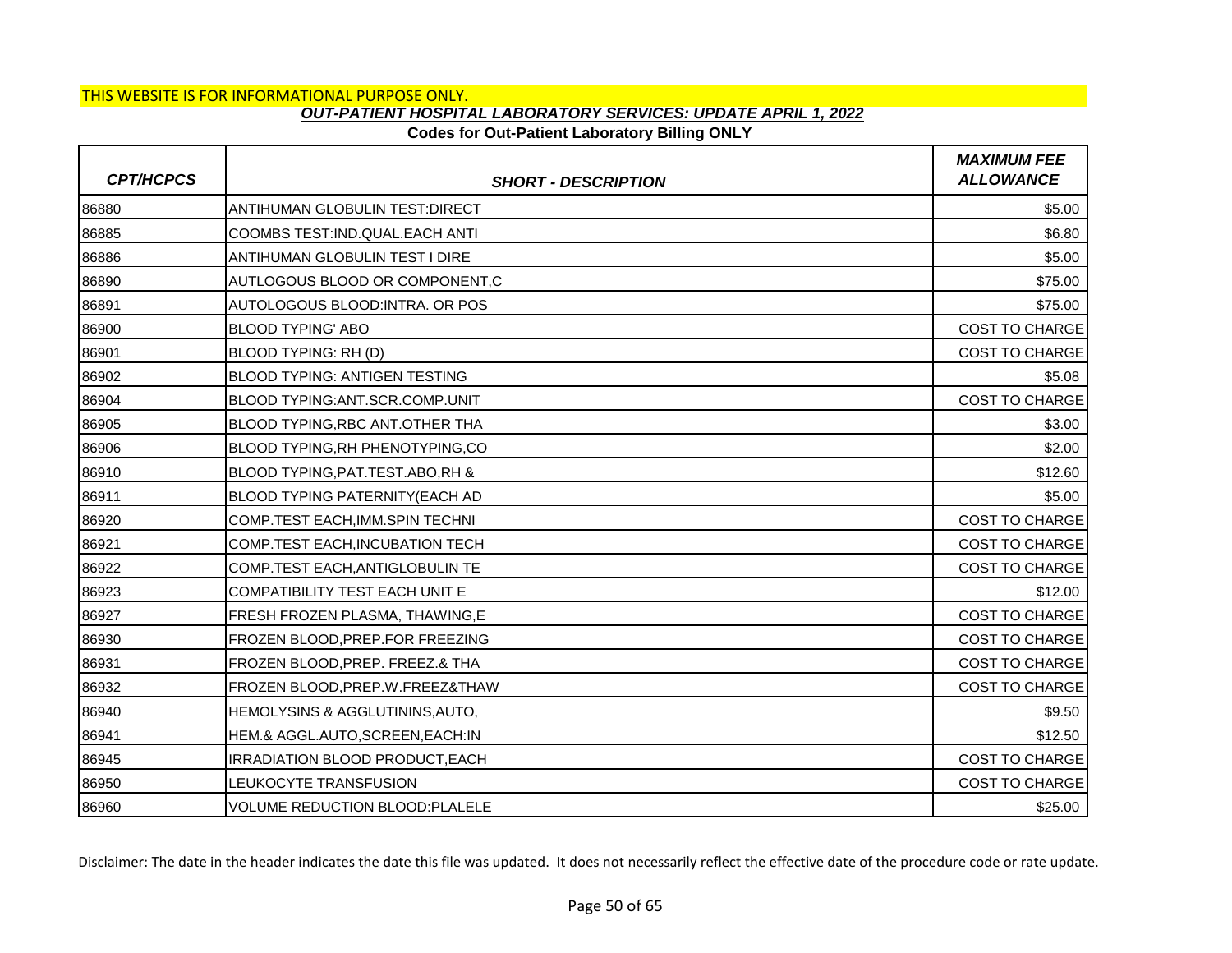### **Codes for Out-Patient Laboratory Billing ONLY**

| <b>CPT/HCPCS</b> | <b>SHORT - DESCRIPTION</b>            | <b>MAXIMUM FEE</b><br><b>ALLOWANCE</b> |
|------------------|---------------------------------------|----------------------------------------|
| 86965            | POOLING PLALELETS OR OTHER BLO        | <b>COST TO CHARGE</b>                  |
| 86970            | PRET. RBC'S USE RBC ANT. DET.         | <b>COST TO CHARGE</b>                  |
| 86971            | PRET.RBC'S USE RBC INC.ENZYMES        | <b>COST TO CHARGE</b>                  |
| 86972            | PRET.RBC'S USE RBC DENSITY GRA        | <b>COST TO CHARGE</b>                  |
| 86975            | PRET.SERUM USE RBC, INC. DRUGS        | <b>COST TO CHARGE</b>                  |
| 86976            | <b>PRET.SERUM USE RBC:BY DILUTION</b> | <b>COST TO CHARGE</b>                  |
| 86977            | PRET.SERUM USE RBC:INC. WITH I        | <b>COST TO CHARGE</b>                  |
| 86978            | PRET.SERUM USE RBC:DIF.RED CEL        | <b>COST TO CHARGE</b>                  |
| 86985            | SPLITTING BLOOD OR PRODUCTS.EA        | <b>COST TO CHARGE</b>                  |
| 86999            | UNLISTED TRANSF, PROCEDURE            | <b>COST TO CHARGE</b>                  |
| 87003            | SMALL ANIMAL INOCULATION              | \$15.00                                |
| 87015            | <b>SPECIMEN CONCENTRATION</b>         | \$5.10                                 |
| 87040            | <b>BLOOD CULTURE FOR BACTERIA</b>     | \$9.00                                 |
| 87045            | <b>STOOL CULTURE FOR BACTERIA</b>     | \$9.00                                 |
| 87046            | STOOL ADD PATH ISOLATION AND P        | \$3.00                                 |
| 87070            | <b>CULTURE SPECIMEN, BACTERIA</b>     | \$9.00                                 |
| 87071            | <b>QUANTITATIVE, AEROBIC ISOLATES</b> | \$6.00                                 |
| 87073            | QUANT, ANEROBIC W ISOL ANY SOUR       | \$6.00                                 |
| 87075            | <b>CULTURE SPECIMEN, BACTERIA</b>     | \$9.00                                 |
| 87076            | <b>BACTERIA IDENTIFICATION</b>        | \$6.00                                 |
| 87077            | AEROBIC ISOLATE CULTURE EACH I        | \$9.00                                 |
| 87081            | <b>BACTERIA CULTURE SCREEN</b>        | \$9.00                                 |
| 87084            | PRESUM PATHOG CUL SCR: W/COLONY       | \$3.00                                 |
| 87086            | URINE CULTURE, COLONY COUNT           | \$6.00                                 |
| 87088            | URINE BACTERIA CULTURE                | \$2.70                                 |
| 87101            | <b>SKIN FUNGUS CULTURE</b>            | \$8.00                                 |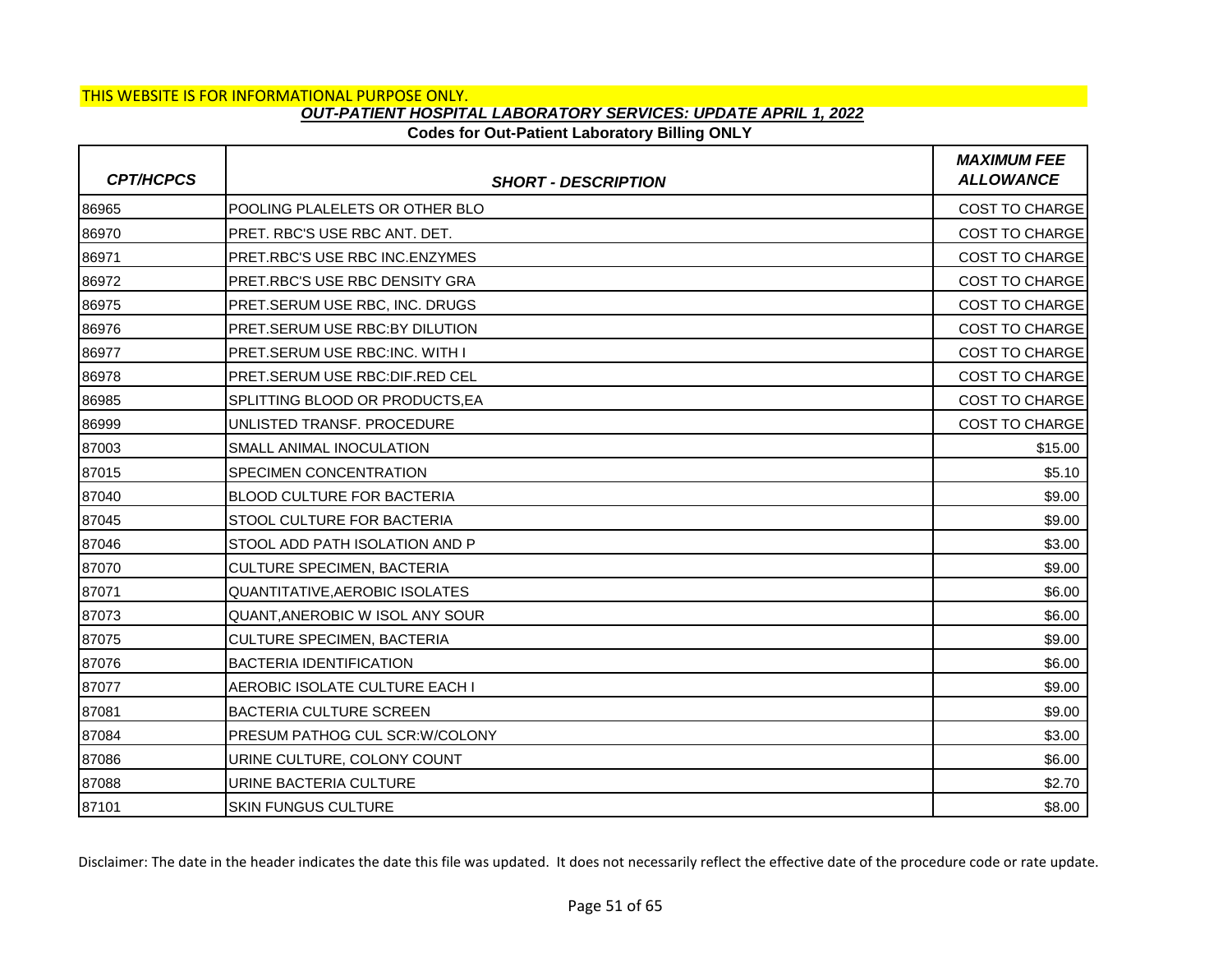### THIS WEBSITE IS FOR INFORMATIONAL PURPOSE ONLY.

### *OUT-PATIENT HOSPITAL LABORATORY SERVICES: UPDATE APRIL 1, 2022*

### **Codes for Out-Patient Laboratory Billing ONLY**

| <b>CPT/HCPCS</b> | <b>SHORT - DESCRIPTION</b>            | <b>MAXIMUM FEE</b><br><b>ALLOWANCE</b> |
|------------------|---------------------------------------|----------------------------------------|
| 87102            | <b>FUNGUS ISOLATION CULTURE</b>       | \$8.00                                 |
| 87103            | CULTURE, FUNGI, ISOLATION BLOOD       | \$8.00                                 |
| 87106            | <b>FUNGUS IDENTIFICATION</b>          | \$8.00                                 |
| 87107            | <b>CULTURE MOLD</b>                   | \$11.42                                |
| 87109            | MYCOPLASMA CULTURE                    | \$14.00                                |
| 87110            | CULTURE, CHLAMYDIA                    | \$15.00                                |
| 87116            | MYCOBACTERIA CULTURE                  | \$6.00                                 |
| 87118            | <b>MYCOBACTERIA IDENTIFICATION</b>    | \$12.00                                |
| 87140            | CULTURE TYPING, FLUORESCENT           | \$3.00                                 |
| 87143            | CULTURE TYPING, GLC METHOD            | \$3.00                                 |
| 87147            | CULTURE TYPING, SEROLOGIC             | \$3.00                                 |
| 87149            | <b>IDENTIFICATION BY NUCLEIC ACID</b> | \$22.00                                |
| 87150            | CULTURE, TYPING: ID BY NUCLEIC        | \$28.07                                |
| 87152            | <b>IDENTIFICATION BY PULSE FIELD</b>  | \$5.79                                 |
| 87153            | CULTURE, TYPING: ID BY NUCLEIC        | \$92.29                                |
| 87154            | AMPLIFED NUCLEIC ACID PROBE TY        | \$174.45                               |
| 87158            | CULTURE TYPING, ADDED METHOD          | \$3.00                                 |
| 87164            | DARK FIELD EXAMINATION                | \$6.00                                 |
| 87166            | DARK FIELD EXAMINATION                | \$6.00                                 |
| 87168            | MACROSOPIC EXAM ARTHROPOD             | \$4.72                                 |
| 87169            | MACROSCOPIC EXAM: PARASITE            | \$4.72                                 |
| 87172            | PINWORM EXAM(EG CELLOPHANE TAP        | \$4.72                                 |
| 87176            | ENDOTOXIN, BACTERIAL                  | \$6.40                                 |
| 87177            | OVA AND PARASITES SMEARS              | \$5.10                                 |
| 87181            | ANTIBIOTIC SENSITIVITY, EACH          | \$5.80                                 |
| 87184            | ANTIBIOTIC SENSITIVITY, EACH          | \$9.00                                 |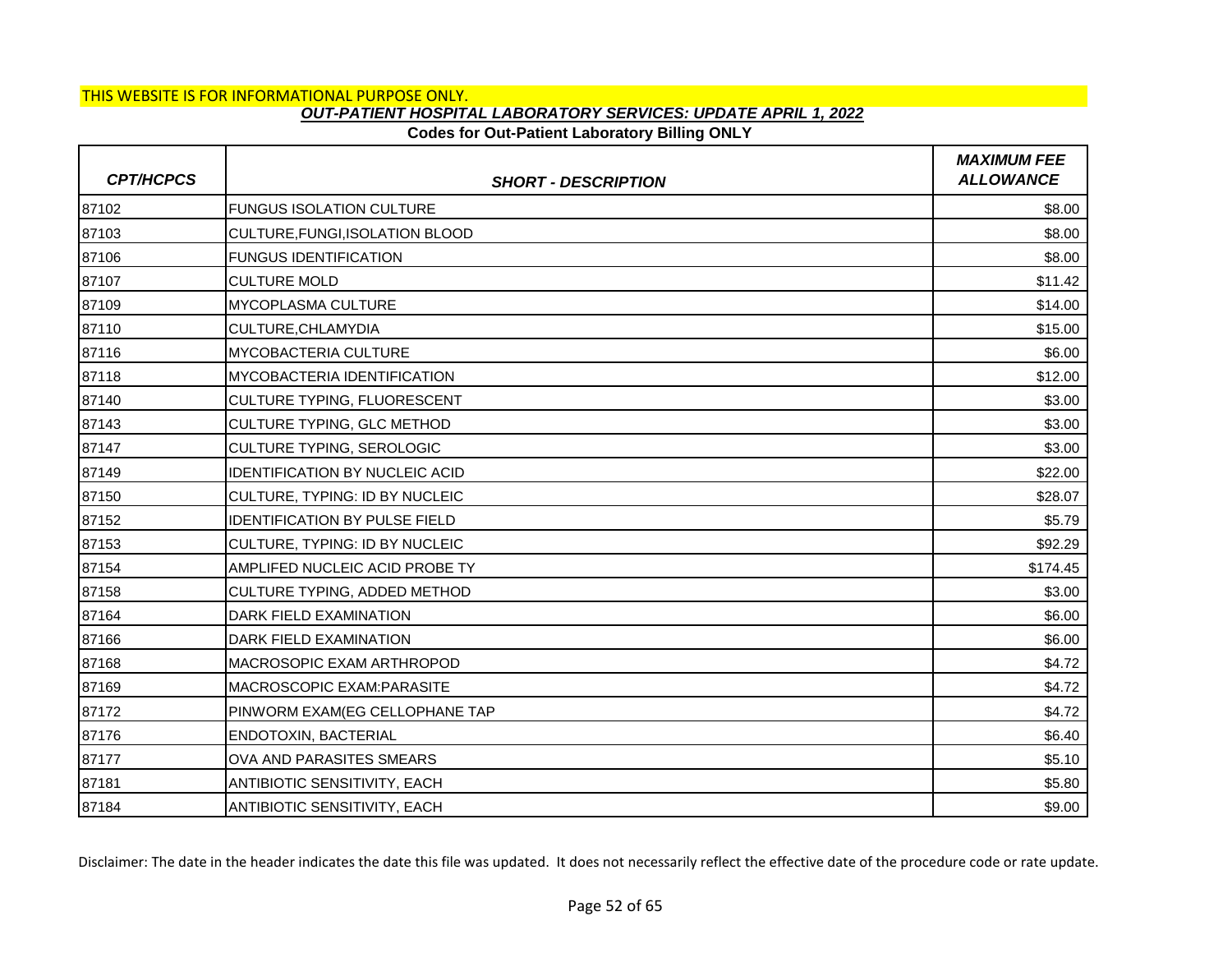#### **Codes for Out-Patient Laboratory Billing ONLY**

| <b>CPT/HCPCS</b> | <b>SHORT - DESCRIPTION</b>           | <b>MAXIMUM FEE</b><br><b>ALLOWANCE</b> |
|------------------|--------------------------------------|----------------------------------------|
| 87185            | <b>ENZYME MICREOBE SUSCEPTIBLE</b>   | \$5.25                                 |
| 87186            | ANTIBIOTIC SENSITIVITY, MIC          | \$11.00                                |
| 87187            | SUSCEPTIBILITY STUD MICRODIL E       | \$13.00                                |
| 87188            | ANTIBIOTIC SENSITIVITY, EACH         | \$6.00                                 |
| 87190            | TB ANTIBIOTIC SENSITIVITY            | \$0.78                                 |
| 87197            | <b>SERUM BACTERICIDAL TITER</b>      | \$15.00                                |
| 87205            | SMEAR, STAIN & INTERPRET, ROUT       | \$4.20                                 |
| 87206            | SMEAR, STAIN & INTERPRET             | \$4.20                                 |
| 87207            | SMEAR, STAIN & INTERPRET, SPEC       | \$3.00                                 |
| 87209            | SMEAR PRIM.SOURCE COMPLEX SP.        | \$14.38                                |
| 87210            | SMEAR, STAIN & INTERPRET, WET        | \$2.40                                 |
| 87220            | <b>TISSUE EXAMINATION FOR FUNGI</b>  | \$2.40                                 |
| 87230            | TOXIN/ANTITOXIN ASSAY.TISSUE C       | \$27.00                                |
| 87250            | <b>VIRUS INOCULATION FOR TEST</b>    | \$25.50                                |
| 87252            | VIRUS ID:TISSUE CULT.INOCULATI       | \$29.50                                |
| 87253            | VIRUS ID:TISS CULT,ADD STDY,@        | \$6.00                                 |
| 87254            | VIRUS ISOLATION: SHELL VIAL EAC      | \$5.41                                 |
| 87255            | <b>VIRUS ISOLATION:ID-NON IMMUNO</b> | \$30.00                                |
| 87260            | INFECTIOUSAGENT ANTIGEN: ADENOV      | \$10.00                                |
| 87265            | <b>BORDETELLA PERTUSSIS</b>          | \$10.00                                |
| 87267            | INFECT:AG:ANTIGEN:ENTERO:VIRUS       | \$10.00                                |
| 87269            | GIARDIA/INF AG ANTIGEN IMMUNO        | \$10.00                                |
| 87270            | CHLAMYDIA TRACHOMATIS                | \$10.00                                |
| 87271            | INFECT:AG:ANTI:CYTOMEGLOVIRUS        | \$10.00                                |
| 87272            | <b>CRYPTOSPORIDUM GIARDIA</b>        | \$12.00                                |
| 87273            | <b>HERPES SIMPLEX 2 AG</b>           | \$12.18                                |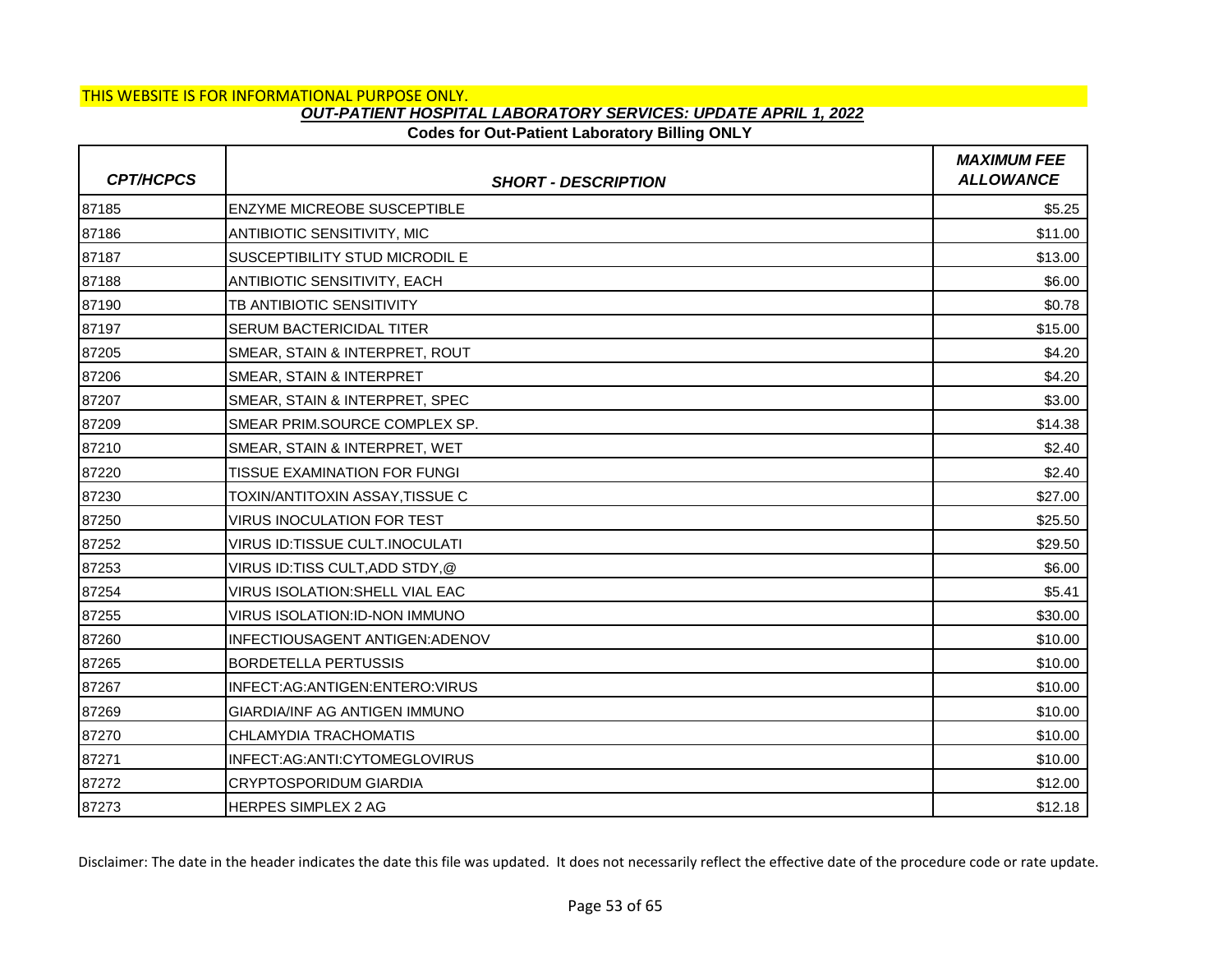## **Codes for Out-Patient Laboratory Billing ONLY**

| <b>CPT/HCPCS</b> | <b>SHORT - DESCRIPTION</b>            | <b>MAXIMUM FEE</b><br><b>ALLOWANCE</b> |
|------------------|---------------------------------------|----------------------------------------|
| 87274            | <b>HERPES SIMPLEX VIRUS</b>           | \$12.80                                |
| 87275            | <b>INFLUENZA B VIRUS</b>              | \$12.18                                |
| 87276            | <b>INFLUENZA A VIRUS</b>              | \$12.00                                |
| 87278            | LEGIONELLA PNEUMOPHILA                | \$15.00                                |
| 87279            | PARAINFLUENZA, AG, IF                 | \$12.18                                |
| 87280            | <b>RESPIRATORY SYNCYTIAL VIRUS</b>    | \$12.00                                |
| 87281            | <b>PNEUMOCYSTIS CARINI</b>            | \$12.18                                |
| 87283            | <b>RUBEOLA</b>                        | \$12.18                                |
| 87285            | <b>TREPONEMA PALLIDUM</b>             | \$12.00                                |
| 87290            | <b>VARICELLA ZOSTER VIRUS</b>         | \$12.60                                |
| 87299            | <b>INFECTIOUS AGENT ANTIGEN BY FL</b> | \$12.00                                |
| 87300            | AG DETECTION POLYVAL EACH             | \$6.00                                 |
| 87301            | INFECT.ANTIGEN ADENOVIRUS ENTE        | \$12.00                                |
| 87305            | IINFECTIOUS AGENT ANTIGEN DETEC       | \$9.58                                 |
| 87320            | CHLAMYDIA TRACHOMATIS                 | \$12.50                                |
| 87324            | <b>CLOSTRIDIUM DIFFICILE TOXIN A</b>  | \$12.50                                |
| 87327            | <b>CRPTOCOCCUS NEOFORMANS</b>         | \$12.18                                |
| 87328            | CRYPTOSPORIDUM/GIARDIA                | \$12.50                                |
| 87329            | <b>GIARDIA/INFEC AG ANTIGEN ENZYM</b> | \$12.00                                |
| 87332            | <b>CYTOMEGALOVIRUS</b>                | \$12.00                                |
| 87335            | <b>ESCHERICHIA COLI</b>               | \$12.00                                |
| 87336            | <b>ENTAMOEBA HISTOLYTICA DISPAR G</b> | \$12.18                                |
| 87337            | <b>ENTAMOEBA HISTOLYTICA GROUP</b>    | \$12.18                                |
| 87338            | IFECT AGENT ANT:HELI PYLORI:ST        | <b>COST TO CHARGE</b>                  |
| 87339            | <b>HELICOBACTER PYLORI</b>            | \$12.18                                |
| 87340            | HEPATITIS B SURFACE ANTIGEN HB        | \$14.00                                |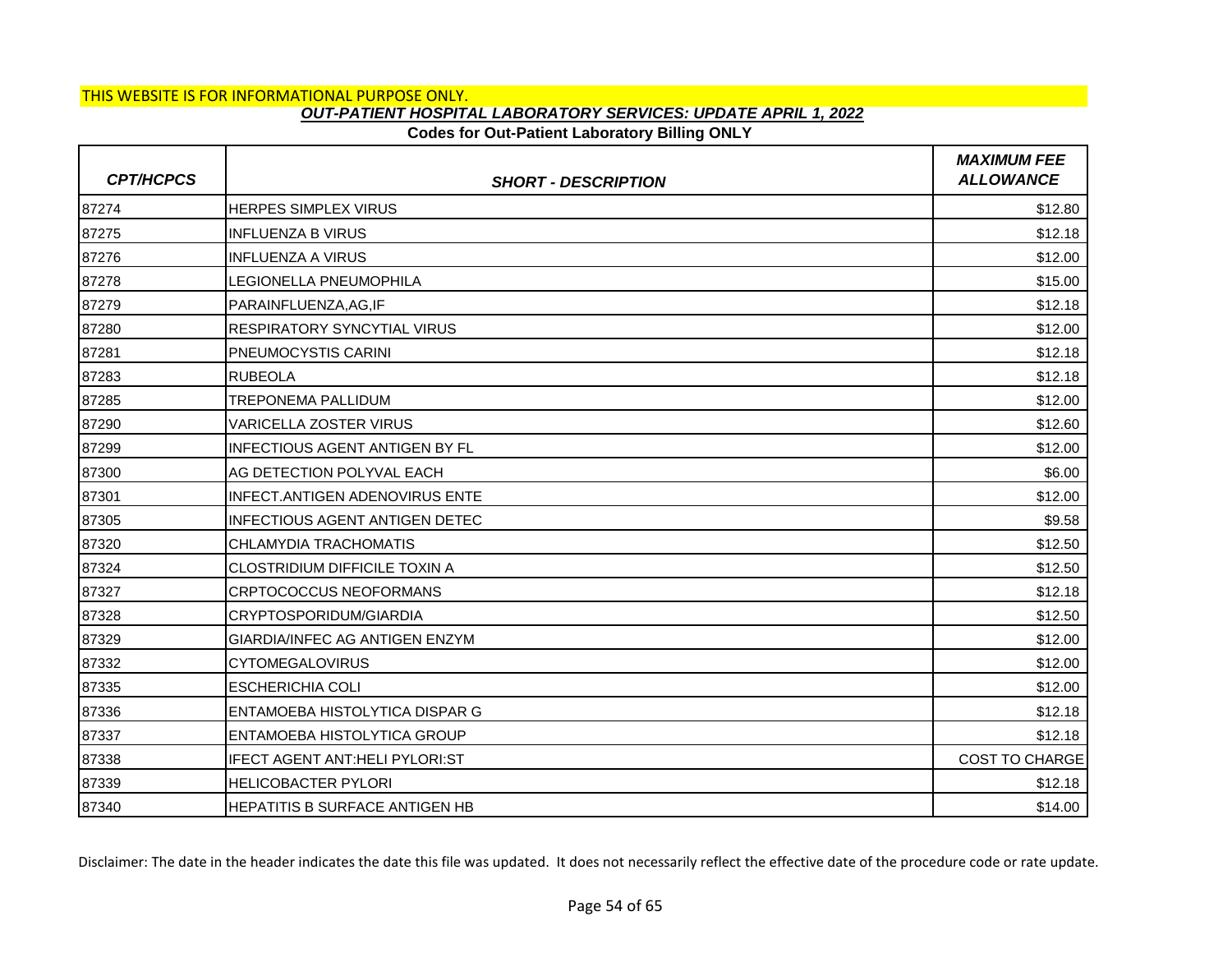## **Codes for Out-Patient Laboratory Billing ONLY**

| <b>CPT/HCPCS</b> | <b>SHORT - DESCRIPTION</b>            | <b>MAXIMUM FEE</b><br><b>ALLOWANCE</b> |
|------------------|---------------------------------------|----------------------------------------|
| 87341            | <b>HEPATITIS B SURFACE ANTIGEN HB</b> | \$11.42                                |
| 87350            | <b>HEPATITUS BE ANTIGEN HBEAG</b>     | \$14.00                                |
| 87380            | <b>HEPATITIS DELTA AGENT</b>          | \$20.00                                |
| 87385            | <b>HISTOPLASMA CAPSULATUM</b>         | \$15.00                                |
| 87389            | <b>INFECTIOUS AGENT ANTIGEN DETEC</b> | \$19.26                                |
| 87390            | HIV-1                                 | \$15.00                                |
| 87391            | HIV-2                                 | \$15.00                                |
| 87400            | <b>INFLUENZA ALB, AG, EIA EACH</b>    | \$6.00                                 |
| 87420            | <b>RESPIRATORY SYNCYTIAL VIRUS</b>    | \$12.00                                |
| 87425            | <b>ROTAVIRUS</b>                      | \$12.00                                |
| 87426            | <b>INFECTIOUS AGENT ANTIGEN DETEC</b> | \$45.23                                |
| 87427            | SHIGA-LIKE TOXIN AG.EIA               | \$12.18                                |
| 87428            | <b>INFECTIOUS AGENT DETECTION BY</b>  | \$73.49                                |
| 87430            | STREPTOCOCCUS GROUP A                 | \$12.00                                |
| 87449            | <b>INF.AGENT ANTINOTOTHERWISE SPE</b> | \$12.00                                |
| 87450            | INFECT AGENT ANTI NOSP SINGLE         | \$10.00                                |
| 87451            | AG DETECT POLYVAL, EIA, MULT          | \$10.60                                |
| 87471            | QUINTANA AMPLIFIED PROBE TECH         | \$30.00                                |
| 87472            | <b>BARTONELLA QUANTIFICATION</b>      | \$20.00                                |
| 87475            | <b>BORELIA BURGDORFERI NUCLEA ACI</b> | \$25.00                                |
| 87476            | BORRELIA BURGDORFERI NACID AMP        | \$38.00                                |
| 87480            | CANDIDA SPECIES DIRECT PROBE N        | \$25.00                                |
| 87481            | CANDIDA SPECIES AMPLIFIED             | \$38.00                                |
| 87482            | CANDIDA SPECIES QUANTITATIVE          | \$20.00                                |
| 87483            | TEST FOR DETECTING NUCLEIC ACI        | \$333.42                               |
| 87485            | CHLAMYDIA PNEUMONIAE DIRECT PR        | \$25.00                                |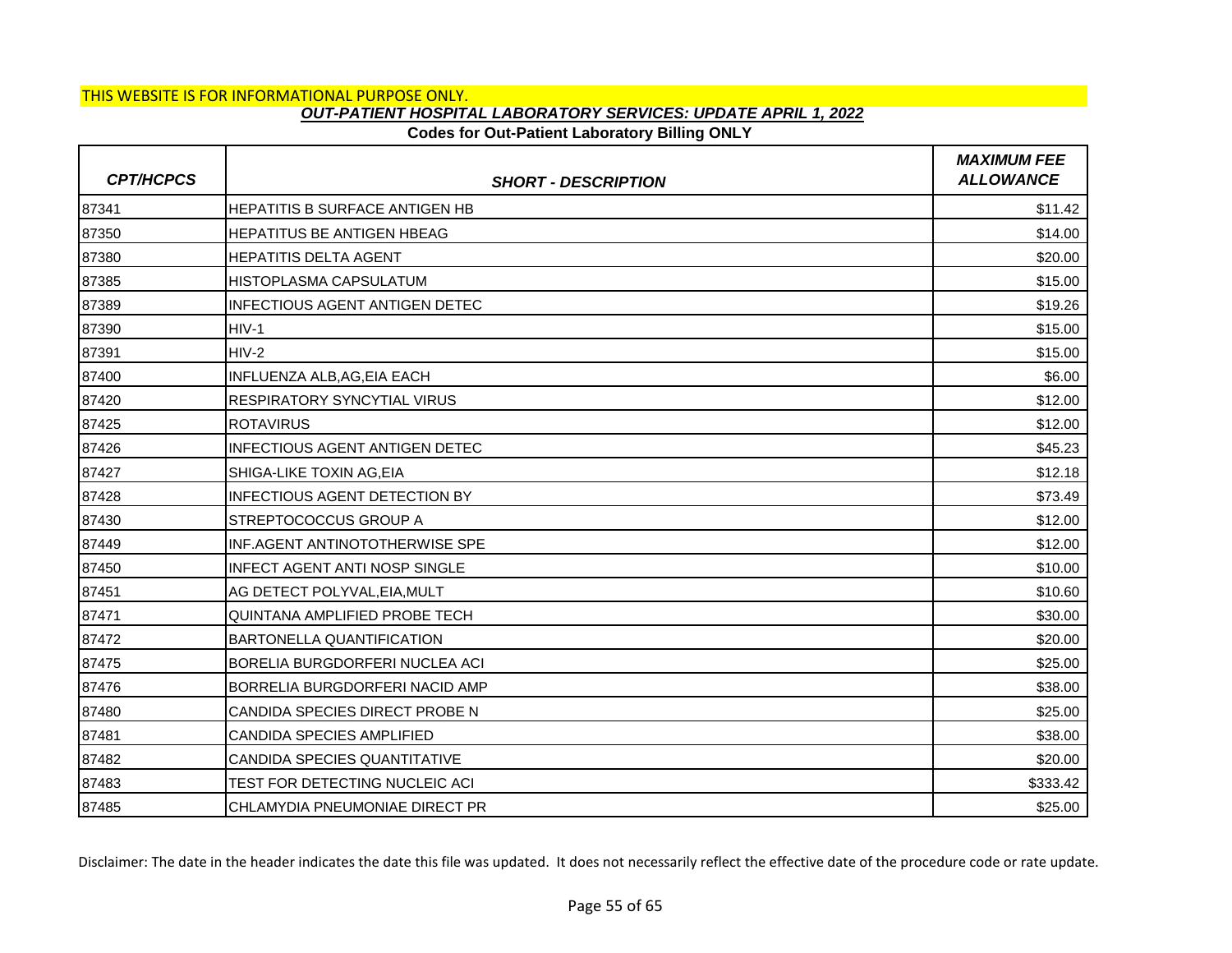## **Codes for Out-Patient Laboratory Billing ONLY**

| <b>CPT/HCPCS</b> | <b>SHORT - DESCRIPTION</b>            | <b>MAXIMUM FEE</b><br><b>ALLOWANCE</b> |
|------------------|---------------------------------------|----------------------------------------|
| 87486            | CHLAMYDIA PNEUMONIAE DIRECT PR        | \$38.00                                |
| 87487            | CLAMYDIA PNEUMONIAE QUANTIFICA        | \$20.00                                |
| 87490            | CHLAMYDIA TRACHOMATIS DIRECT P        | \$20.00                                |
| 87491            | CHLAMYDIA TRACHOMATIS AMPLIFIE        | \$38.00                                |
| 87492            | CHLAMYDIA TRACHOMATIS QUANTIFA        | \$20.00                                |
| 87493            | <b>INFECTIOUS AGENT DETECTION BY</b>  | \$29.82                                |
| 87495            | CYTOMEGALOVIRUS DIRECT PROBE          | \$25.00                                |
| 87496            | CYTOMEGALOVIRUS AMPLIFIED PROB        | \$38.00                                |
| 87497            | CYTOMEGALOVIRUS QUANTIFICATION        | \$20.00                                |
| 87498            | <b>INFECTIOUS AGENT DETECTION BY</b>  | \$28.07                                |
| 87500            | <b>INFECTIOUS AGENT DETECTION BY</b>  | \$28.07                                |
| 87501            | <b>INFECTIOUS AGENT DETECTION BY</b>  | \$41.05                                |
| 87502            | <b>INFECTIOUS AGENT DETECTION BY</b>  | \$76.64                                |
| 87503            | <b>INFECTIOUS AGENT DETECTION BY</b>  | \$23.38                                |
| 87505            | DETECTION TEST FOR DIGESTIVE T        | \$102.63                               |
| 87506            | DETECTION TEST FOR DIGESTIVE T        | \$210.39                               |
| 87507            | DETECTION TEST FOR DIGESTIVE T        | \$333.42                               |
| 87510            | <b>GARDNERELLA VAGINALIS DIRECT P</b> | \$25.00                                |
| 87511            | <b>GARDNERELLA VAGINALIS AMPLIFIE</b> | \$28.00                                |
| 87512            | <b>GARDNERELLA VAGINALIS QUANTIFI</b> | \$20.00                                |
| 87516            | <b>HEPATITUS B VIRUS AMPLIFIED</b>    | \$38.00                                |
| 87517            | <b>HEPATITUS B VIRUS QUANTIFICATI</b> | \$20.00                                |
| 87520            | <b>HEPATITUS C DIRECR</b>             | \$25.00                                |
| 87521            | <b>HEPATITIS C AMPLIFIED PROBE</b>    | \$38.00                                |
| 87522            | <b>HEPATITUS C QUANTITATIVE</b>       | \$20.00                                |
| 87525            | <b>HEPATITIS G DIRECT PROBE</b>       | \$25.00                                |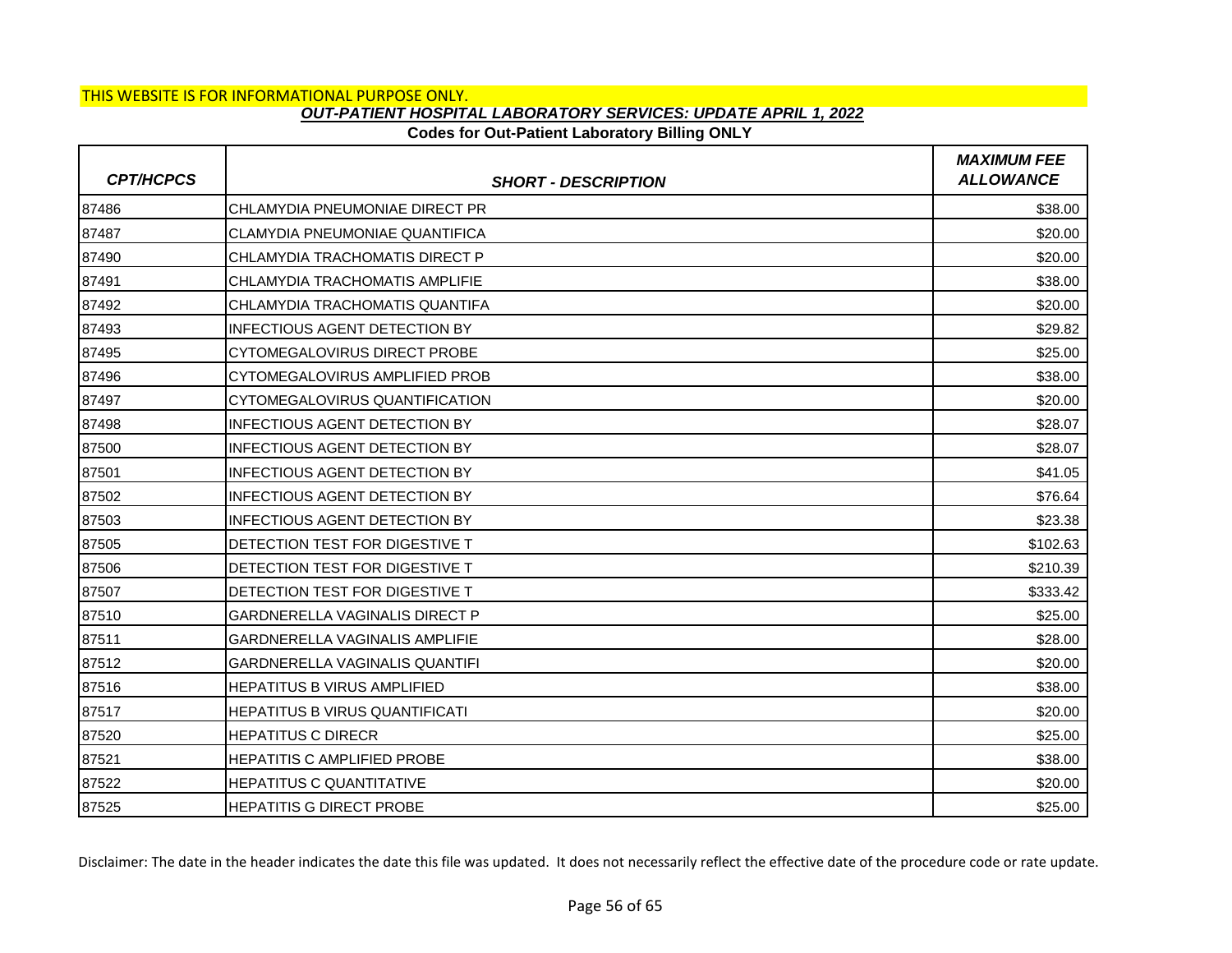## **Codes for Out-Patient Laboratory Billing ONLY**

| <b>CPT/HCPCS</b> | <b>SHORT - DESCRIPTION</b>            | <b>MAXIMUM FEE</b><br><b>ALLOWANCE</b> |
|------------------|---------------------------------------|----------------------------------------|
| 87526            | <b>HEPATITIS G AMPLIFIED</b>          | \$38.00                                |
| 87527            | <b>HEPATIITS G QUANTIFICATION</b>     | \$20.00                                |
| 87528            | <b>HERPES SIMPLEX VIRUS DIRECT PR</b> | \$25.00                                |
| 87529            | <b>HERPES SIMPLEX VIRUS AMPLIFIED</b> | \$38.00                                |
| 87530            | HERPES SIMPLEX QUANTIFICATION         | \$20.00                                |
| 87531            | <b>HERPES VIRUS-6-DIRECT PROBE</b>    | \$25.00                                |
| 87532            | <b>HERPES VIRUS-6-AMPLIFIED PROBE</b> | \$38.00                                |
| 87533            | HERPES VIRUS-6-QUANTIFICATION         | \$20.00                                |
| 87534            | <b>HIV-1 DIRECT PROBE</b>             | \$25.00                                |
| 87535            | <b>HIV-1-AMPLIFIED PROBE</b>          | \$38.00                                |
| 87536            | HIV VIRAL LOAD TEST                   | \$92.87                                |
| 87537            | <b>HIV-2-DIRECT PROBE</b>             | \$25.00                                |
| 87538            | <b>HIV-2-AMPLIFIED PROBE</b>          | \$38.00                                |
| 87539            | HIV-2-QUANTIFICATION                  | \$20.00                                |
| 87540            | <b>LEGIONELLA PNEUMOPHILIA</b>        | \$25.00                                |
| 87541            | LEGIONELLA PNEUMOPHILIA               | \$38.00                                |
| 87542            | LEGIONELLA PNEUMOPHILA QUANTIF        | \$20.00                                |
| 87550            | <b>MYCOBACTERIA SPECIES DIRECT PR</b> | \$25.00                                |
| 87551            | MYCOBACTERIA SPECIES DIRECT PR        | \$38.00                                |
| 87552            | MYCOBACTERIA SPECIES QUANTIFIC        | \$20.00                                |
| 87555            | <b>MYCOBACTERIA TUBERCULOSIS DIRE</b> | \$25.00                                |
| 87556            | MYCOBACTERIA TUBERCULOLSIS AMP        | \$38.00                                |
| 87557            | MYCOBACTERIA TUBERCULOSIS QUAN        | \$20.00                                |
| 87560            | MYCOBACTERIA AVIUM INTRA. DIRE        | \$25.00                                |
| 87561            | MYCOBACTERIA AVIUM INTRA. AMPL        | \$38.00                                |
| 87562            | MYCOBACTERIA AVIUM INTRACELLUL        | \$20.00                                |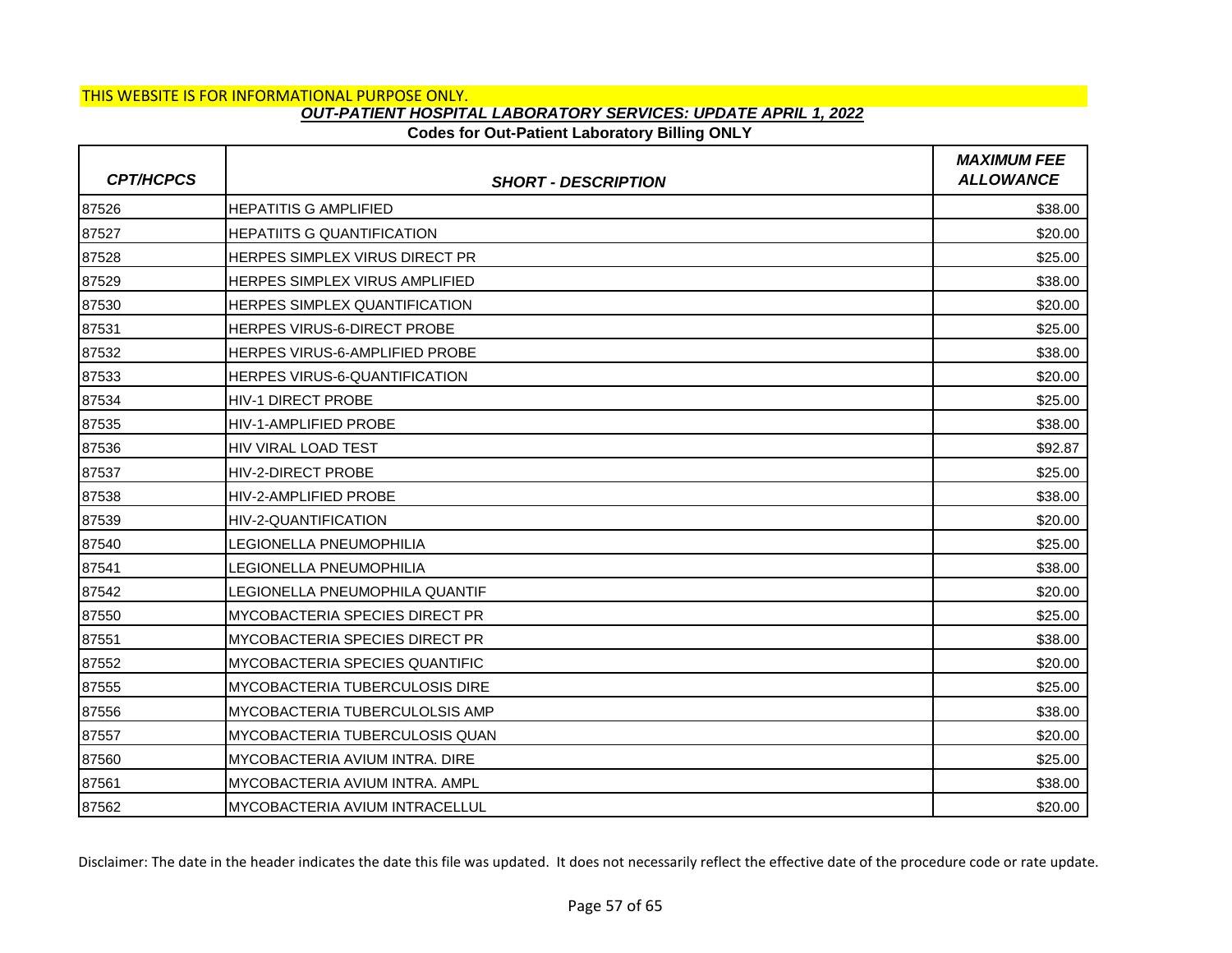## **Codes for Out-Patient Laboratory Billing ONLY**

| <b>CPT/HCPCS</b> | <b>SHORT - DESCRIPTION</b>             | <b>MAXIMUM FEE</b><br><b>ALLOWANCE</b> |
|------------------|----------------------------------------|----------------------------------------|
| 87563            | DETECTION OF MYCOPLASMA GENITA         | \$28.07                                |
| 87580            | <b>MYCOPLASMA PNEUMONIA DIRECT PR</b>  | \$25.00                                |
| 87581            | IMYCOPLASMA PNEUMONIA AMPLIFIED        | \$38.00                                |
| 87582            | IMYCOPLASMA PNEUMONIA QUANTIFIE        | \$20.00                                |
| 87590            | NEISSERIA GONORRHOEAE DIRECT P         | \$25.00                                |
| 87591            | INEISSERIA GONORRHOEAE AMPLIFIE        | \$38.00                                |
| 87592            | INEISSERIA GONORRHOEAE QUANTIFI        | \$20.00                                |
| 87623            | <b>IDETECTION TEST FOR HUMAN PAPIL</b> | \$28.07                                |
| 87624            | IDETECTION TEST FOR HUMAN PAPIL        | \$28.07                                |
| 87625            | IDETECTION TEST FOR HUMAN PAPIL        | \$32.44                                |
| 87631            | <b>INFECTIOUS AGENT DETECTION BY</b>   | \$114.10                               |
| 87632            | IINFECTIOUS AGENT DETECTION BY         | \$174.45                               |
| 87633            | INFECTIOUS AGENT DETECTION BY          | \$333.42                               |
| 87634            | DETECTION TEST FOR RESPIRATORY         | \$56.16                                |
| 87635            | IIADNA SARS-COV-2 COVID-19 AMPL        | \$51.31                                |
| 87636            | SEVERE ACUTE RESPIRATORY SYNDR         | \$142.63                               |
| 87637            | SEVERE ACUTE RESPIRATORY SYNDR         | \$142.63                               |
| 87640            | INFECTIOUS AGENT DETECTION BY          | \$28.07                                |
| 87641            | INFECTIOUS AGENT DETECTION BY          | \$28.07                                |
| 87650            | ISTREOTOCOCCUS GROUP A DIRECT P        | \$25.00                                |
| 87651            | STREPTOCOCCUS GROUP A AMPLIFIE         | \$38.00                                |
| 87652            | STREPTOCOCCUS GROUP A QUANTIFI         | \$20.00                                |
| 87653            | <b>INFECTIOUS AGENT DETECTION BY</b>   | \$28.07                                |
| 87660            | TRICHMONAS/VAG/DIRECT PROBE TE         | \$25.00                                |
| 87661            | <b>INFECTIOUS AGENT DETECTION BY</b>   | \$28.07                                |
| 87662            | DETECTION TEST FOR ZIKA VIRUS          | \$41.05                                |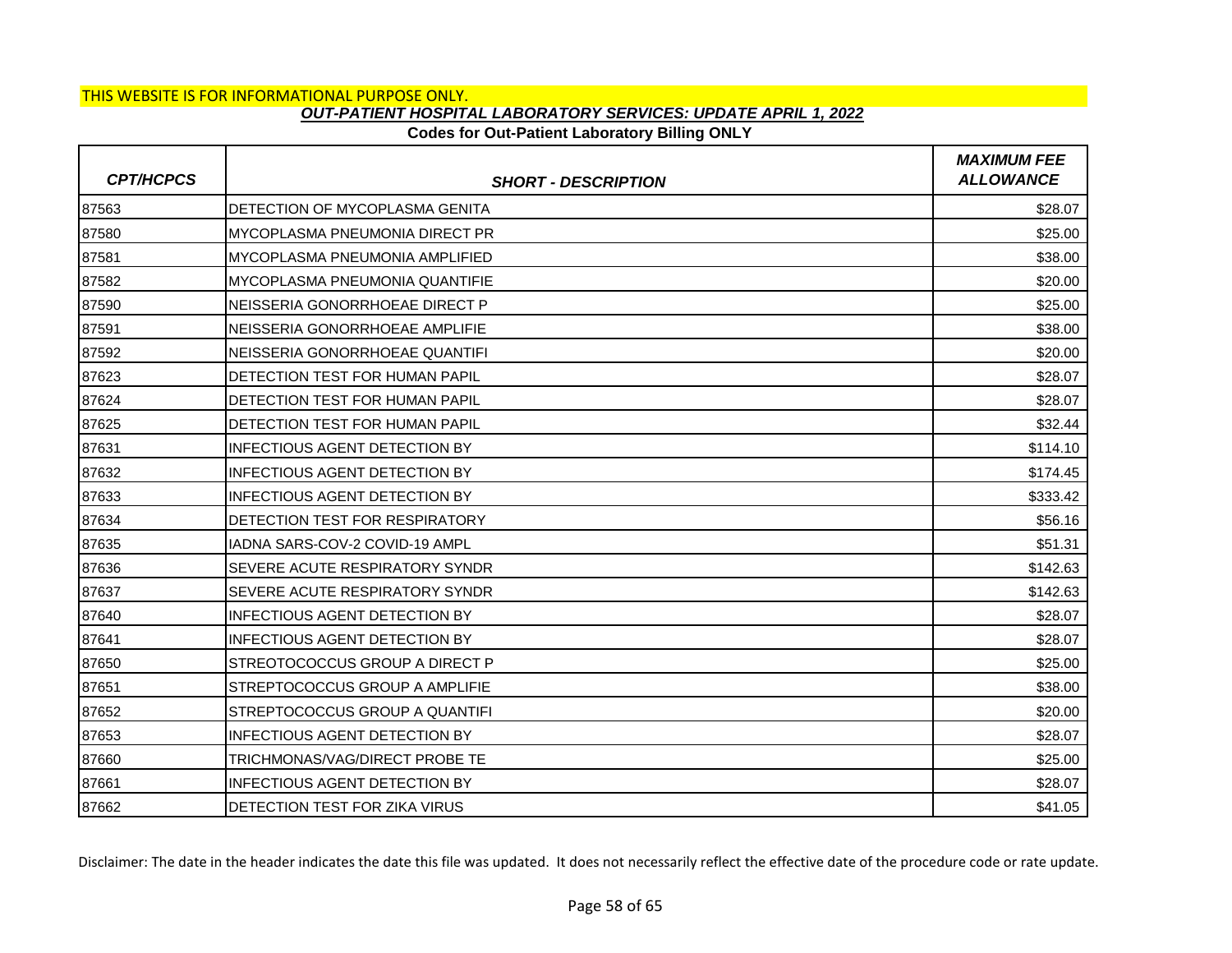#### **Codes for Out-Patient Laboratory Billing ONLY**

| <b>CPT/HCPCS</b> | <b>SHORT - DESCRIPTION</b>            | <b>MAXIMUM FEE</b><br><b>ALLOWANCE</b> |
|------------------|---------------------------------------|----------------------------------------|
| 87797            | <b>INFECTIOUS AGENT BY DNA NOT SP</b> | \$25.00                                |
| 87798            | <b>INFECTIOUS AGENT BY DNA SPECIF</b> | \$38.00                                |
| 87799            | <b>INFECTIOUS AGENT BY DNA NOT SP</b> | \$20.00                                |
| 87800            | DETECT ANGT MULT, DNA/RNA DIREC       | \$25.00                                |
| 87801            | DETECT AGNT MULT, DNA, AMPLIFIED      | \$38.00                                |
| 87802            | <b>INFECTIOUS AG ANTIGEN STREP B</b>  | \$12.17                                |
| 87803            | <b>INFECTIOUS AGENT ANTIGEN CLOST</b> | \$12.17                                |
| 87804            | INFECTIOUS AG ANTIGEN INFLUENZ        | \$12.17                                |
| 87806            | <b>DETECTION TEST FOR HIV-1</b>       | \$26.22                                |
| 87807            | INFECTIOUS AG ANTIGEN DET IMMU        | \$10.48                                |
| 87808            | <b>INFECTIOUS AGENT ANTIGEN DETEC</b> | \$12.23                                |
| 87809            | <b>INFECTIOUS AGENT ANTIGEN DETEC</b> | \$17.41                                |
| 87810            | INF.AGENT CHLAMYDIA IMMUNOASSA        | \$12.00                                |
| 87811            | SEVERE ACUTE RESPIRATORY SYNDR        | \$41.38                                |
| 87850            | NESSERIA GONORRHOEAE                  | \$12.00                                |
| 87880            | <b>STREP A</b>                        | \$12.00                                |
| 87899            | NOT OTHERWISE SP                      | \$12.00                                |
| 87900            | <b>INFECT AG. DRUG SUS PHENOTYPE</b>  | \$104.28                               |
| 87901            | <b>GENOTYPE</b>                       | \$287.75                               |
| 87902            | <b>INFECTIOUS AGENT GENOTYPE HEP</b>  | \$287.75                               |
| 87903            | PHENOTYPE (FIRST TEN DRUGS TES        | \$546.18                               |
| 87904            | PHENOTYPE EACH ADDITIONAL DRUG        | \$28.66                                |
| 87905            | <b>INFECTIOUS AGENT ENZYMATIC ACT</b> | \$9.78                                 |
| 87906            | <b>INFECTIOUS AGENT GENOTYPE ANAL</b> | \$102.98                               |
| 87910            | INFECTIOUS AGENT GENOTYPE ANAL        | \$205.96                               |
| 87912            | INFECTIOUS AGENT GENOTYPE ANAL        | \$205.96                               |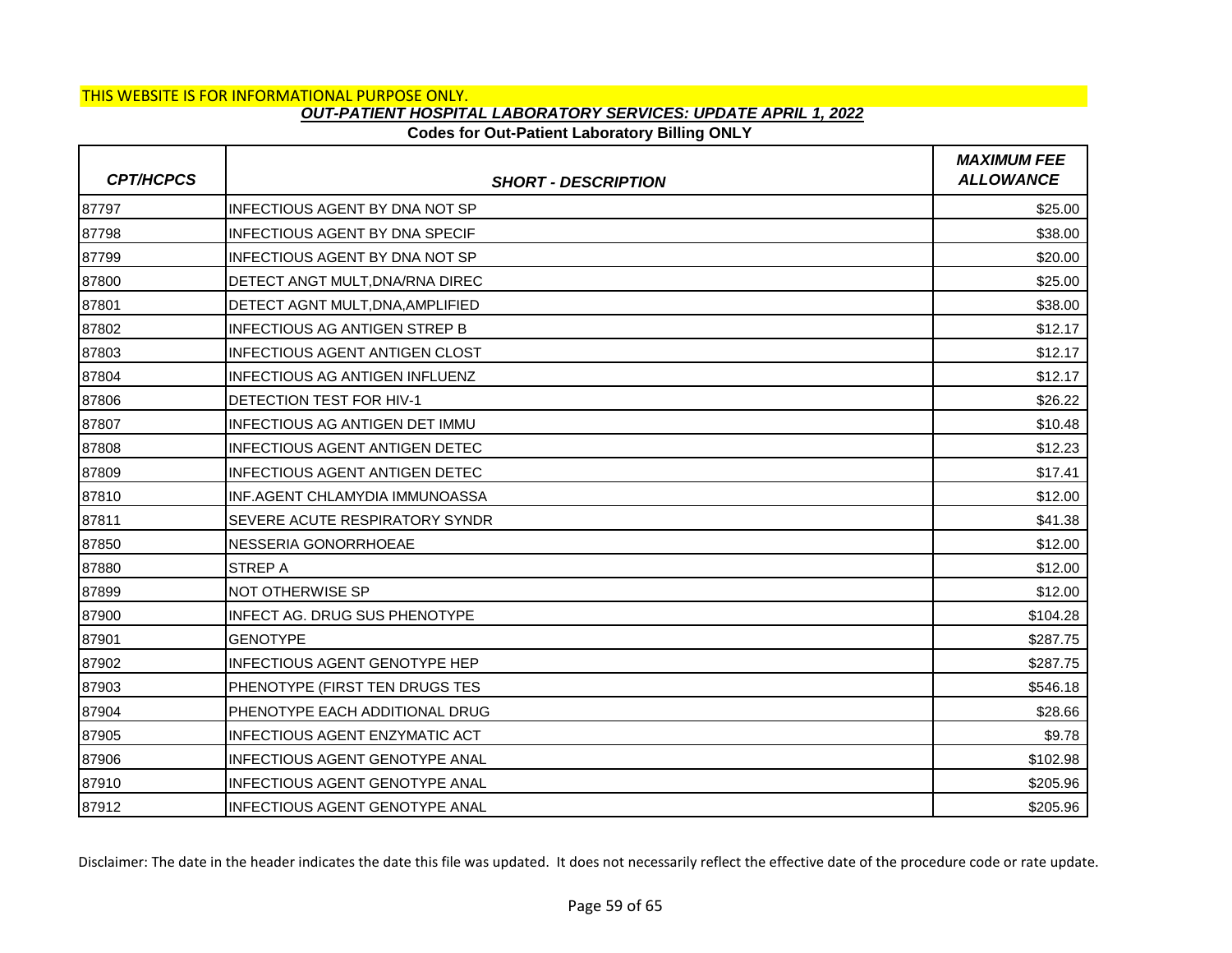### **Codes for Out-Patient Laboratory Billing ONLY**

| <b>CPT/HCPCS</b> | <b>SHORT - DESCRIPTION</b>          | <b>MAXIMUM FEE</b><br><b>ALLOWANCE</b> |
|------------------|-------------------------------------|----------------------------------------|
| 87999            | UNLISTED MICROBIOLOGY PROCEDUR      | <b>COST TO CHARGE</b>                  |
| 88104            | <b>CYTOPATHOLOGY</b>                | <b>COST TO CHARGE</b>                  |
| 88106            | <b>CYTOPATHOLOGY</b>                | <b>COST TO CHARGE</b>                  |
| 88108            | CYTOPATHOLOGY, FLUIDS, WASHING      | <b>COST TO CHARGE</b>                  |
| 88112            | CYTOPATH/LIQUID BASE SLIDE PRE      | \$18.00                                |
| 88120            | CYTOPATHOLOGY, IN SITU HYBRIDI      | \$545.38                               |
| 88121            | CYTOPATHOLOGY, IN SITU HYBRIDI      | \$393.17                               |
| 88125            | FORENSIC CYTOPATHOLOGY              | COST TO CHARGE                         |
| 88130            | <b>SEX CHROMATIN IDENTIFICATION</b> | \$9.65                                 |
| 88140            | <b>SEX CHROMATIN IDENTIFICATION</b> | \$4.20                                 |
| 88141            | CYTOPATH.CERVICAL AND VAGINAL       | \$6.00                                 |
| 88142            | CYTOPATH.CERVICAL/VAGINAL PROF      | \$18.00                                |
| 88143            | CYTOPATH/C/VAG T/LAYER C/RESCR      | \$18.00                                |
| 88147            | CYTO/PATH C/VAG AUTOMATED PHYS      | \$13.48                                |
| 88148            | CYTO/PATH C/VAG AUTO RESCREENI      | \$13.48                                |
| 88150            | CYTOPATHOLOGY, PAP SMEAR            | \$6.00                                 |
| 88152            | CYTOPATH CERVICAL VAGINAL MANU      | \$6.00                                 |
| 88153            | CYTO/PATH, SLIDES C/V RESCREEN      | \$6.00                                 |
| 88155            | CYTOPATH, (PAP): W/ DEF. HORMONAL   | \$6.00                                 |
| 88160            | <b>CYTOPATHOLOGY</b>                | COST TO CHARGE                         |
| 88161            | CYTOPATH:PREP,SCREEN,INTER          | <b>COST TO CHARGE</b>                  |
| 88162            | CYTOPATH:EXT.STUDY,+5 SLIDES        | <b>COST TO CHARGE</b>                  |
| 88164            | CYTOPATH SLIDES C/VAG BETHESDA      | \$6.00                                 |
| 88165            | CYTOPATH SLIDES C/VAG BETHESDA      | \$6.00                                 |
| 88166            | CYTOPATH TBS SYS C/VAG AUTO         | \$6.00                                 |
| 88167            | CYTOPATH TBS C/VAG SELECT           | \$6.00                                 |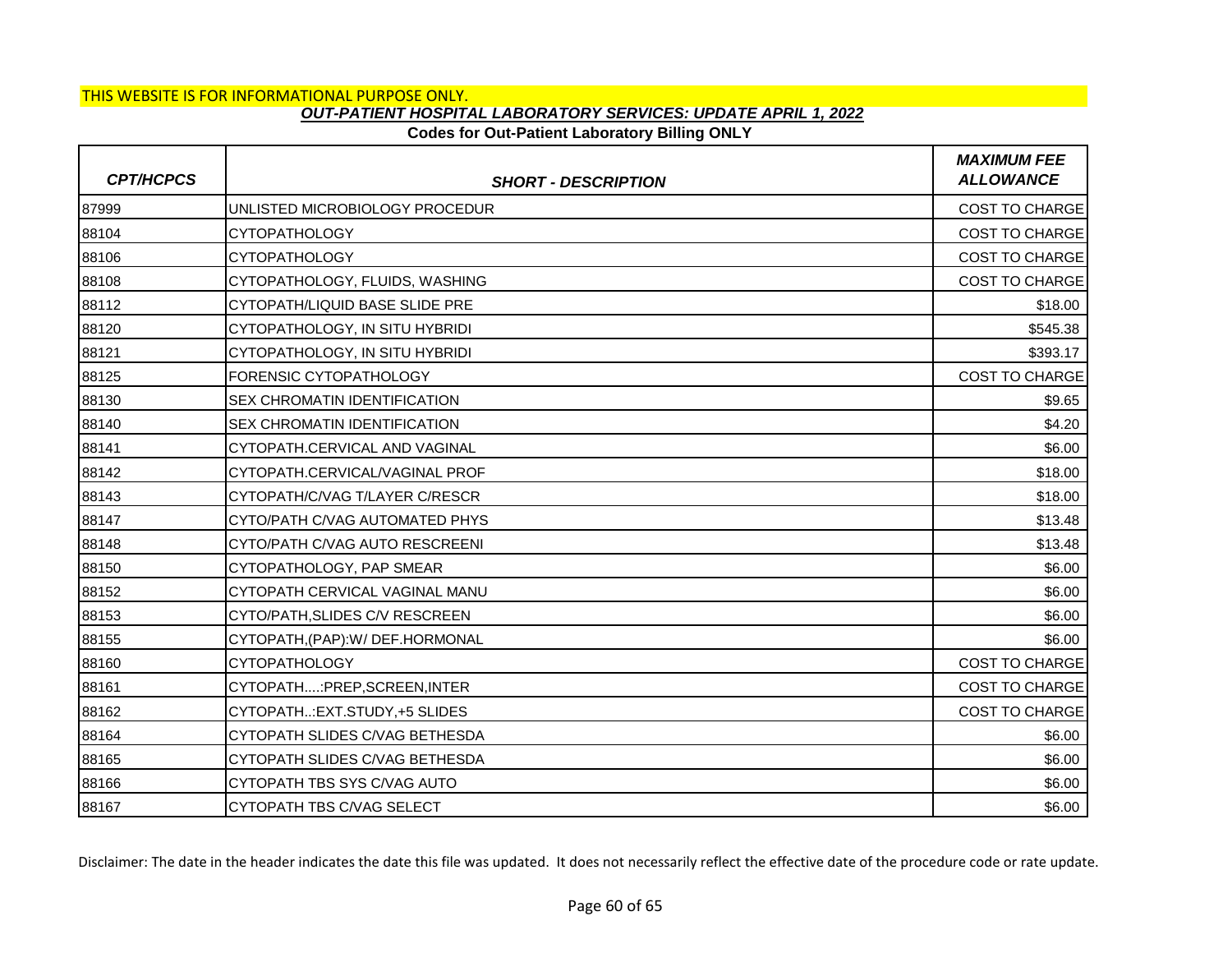## **Codes for Out-Patient Laboratory Billing ONLY**

| <b>CPT/HCPCS</b> | <b>SHORT - DESCRIPTION</b>            | <b>MAXIMUM FEE</b><br><b>ALLOWANCE</b> |
|------------------|---------------------------------------|----------------------------------------|
| 88172            | IMMEDIATE EVAL/ASPIRATE, SPEC A       | <b>COST TO CHARGE</b>                  |
| 88173            | FINE NEEDLE ASPIRATE: INTERP/         | <b>COST TO CHARGE</b>                  |
| 88174            | CYTOPATH: ANYREPORT SYS AUTO TH       | \$23.50                                |
| 88175            | CYTOW/SER:BY, AUTO, THIN LAYER P      | \$28.50                                |
| 88177            | CYTOPATHOLOGY, EVALUATION OF F        | \$24.22                                |
| 88182            | FLOW CYTOMETRY EACH CELL SURFA        | \$64.98                                |
| 88184            | FLOW.CYTOMETRY-CELL FIRST MARK        | \$58.58                                |
| 88185            | FLOW CYTOMETRY-CELL SURFACE TC        | \$19.25                                |
| 88187            | <b>FLOW CYTOMETRY.INTREP:2-8 MARK</b> | \$31.53                                |
| 88188            | FLOW-CYTOMETRY INTERP:9-15 MAR        | \$53.16                                |
| 88189            | FLOW-CYTOMETRY, INTERP:16 OR MO       | \$71.18                                |
| 88199            | UNLISTED CYTOPATHOLOGY PROCEDU        | <b>COST TO CHARGE</b>                  |
| 88230            | <b>TISSUE CULT, CHROM ANA LYMP</b>    | \$90.00                                |
| 88233            | TISSUE CULT. CHROM ANAL SKIN O        | \$90.00                                |
| 88235            | <b>TISSUE CULT CHROM ANALYSIS</b>     | \$90.00                                |
| 88237            | TISSU CULT CHROM: BONE MARROW C       | \$90.00                                |
| 88239            | TISSUE CULT ANAL: OTHER TISSUE        | \$90.00                                |
| 88240            | CRYO P/STORAGE OF CELLS EACH C        | \$7.75                                 |
| 88241            | <b>FROZEN CELL PREPARATION</b>        | \$7.75                                 |
| 88245            | CHROM ANAL/BREAKAGE SYND:25 CE        | \$184.00                               |
| 88248            | CHROM ANAL/BREAKAGE SYND, 100 C       | \$230.00                               |
| 88249            | CHROMOSOME ANALYSIS SCORE 100         | \$230.00                               |
| 88262            | CHROMOSOME COUNT: 1-20 CELLS          | \$136.03                               |
| 88263            | CHROM ANAL:45 CELL-MOSAICISM,.        | \$184.00                               |
| 88264            | CHROMOSOME ANALYSIS: ANALYZE 20       | \$136.03                               |
| 88267            | CHROMOSOME COUNT: AMNIOTIC            | \$230.00                               |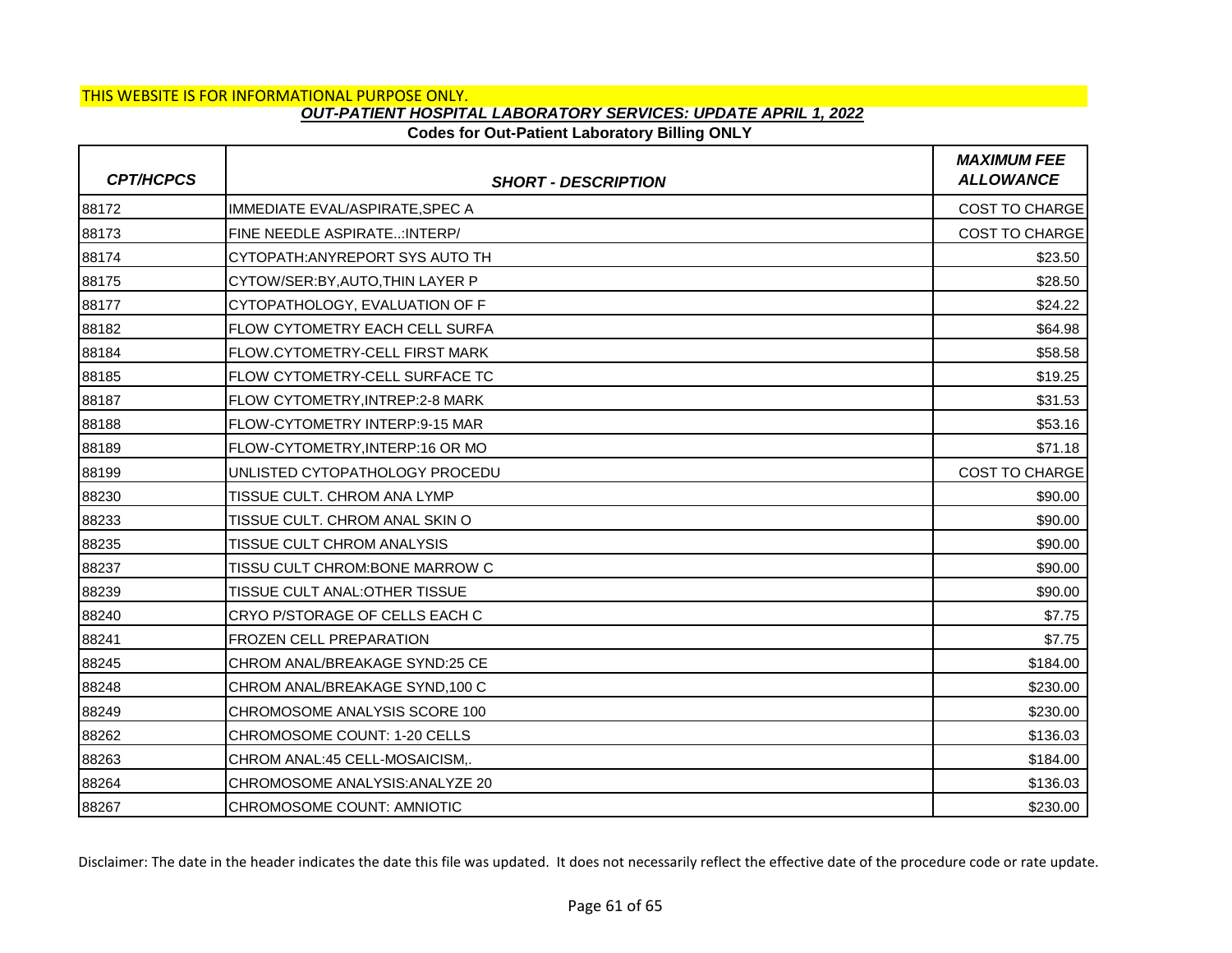## **Codes for Out-Patient Laboratory Billing ONLY**

| <b>CPT/HCPCS</b> | <b>SHORT - DESCRIPTION</b>          | <b>MAXIMUM FEE</b><br><b>ALLOWANCE</b> |
|------------------|-------------------------------------|----------------------------------------|
| 88271            | CYTOGENETICS DNA PROBE FISH EA      | \$16.00                                |
| 88273            | CYTOGENETICS 10-30                  | \$35.00                                |
| 88274            | CYTOGENETICS 25-99                  | \$45.00                                |
| 88275            | CYTOGENETICS 100-300                | \$55.00                                |
| 88280            | CHROMOSOME COUNT: ADDITIONAL        | \$34.00                                |
| 88283            | CHROM ANAL: ADD SPEC BANDING TE     | \$46.00                                |
| 88285            | CHROMOSOME COUNT: ADDITIONAL        | \$21.23                                |
| 88289            | CHROM ANAL: ADD HI RESOLUTION S     | \$40.00                                |
| 88291            | CYTO/MOLECULAR REPORT               | \$26.82                                |
| 88299            | UNLISTED CYTOGENIC STUDY            | COST TO CHARGE                         |
| 88300            | SURGICAL PATHOLOGY, GROSS           | COST TO CHARGE                         |
| 88302            | SURGICAL PATHOLOGY, COMPLETE        | <b>COST TO CHARGE</b>                  |
| 88304            | SURGICAL PATHOLOGY, COMPLETE        | COST TO CHARGE                         |
| 88305            | SURGICAL PATHOLOGY, COMPLETE        | COST TO CHARGE                         |
| 88307            | SURGICAL PATHOLOGY, COMPLETE        | <b>COST TO CHARGE</b>                  |
| 88309            | SURGICAL PATHOLOGY, COMPLETE        | <b>COST TO CHARGE</b>                  |
| 88311            | SURGICAL PATHOLOGY: DECALCIFIC      | <b>COST TO CHARGE</b>                  |
| 88312            | <b>SPECIAL STAINS</b>               | <b>COST TO CHARGE</b>                  |
| 88313            | <b>SPECIAL STAINS</b>               | <b>COST TO CHARGE</b>                  |
| 88314            | GROSS & MICROSCOPIC EXAM 3 SPE      | COST TO CHARGE                         |
| 88319            | DETERMINATIVE HISTOCHEMISTRY T      | <b>COST TO CHARGE</b>                  |
| 88321            | MICROSLIDE CONSULTATION             | <b>COST TO CHARGE</b>                  |
| 88323            | MICROSLIDE CONSULTATION             | COST TO CHARGE                         |
| 88325            | <b>COMPREHENSIVE REVIEW OF DATA</b> | <b>COST TO CHARGE</b>                  |
| 88329            | <b>CONSULTATION DURING SURGERY</b>  | <b>COST TO CHARGE</b>                  |
| 88331            | <b>CONSULTATION DURING SURGERY</b>  | <b>COST TO CHARGE</b>                  |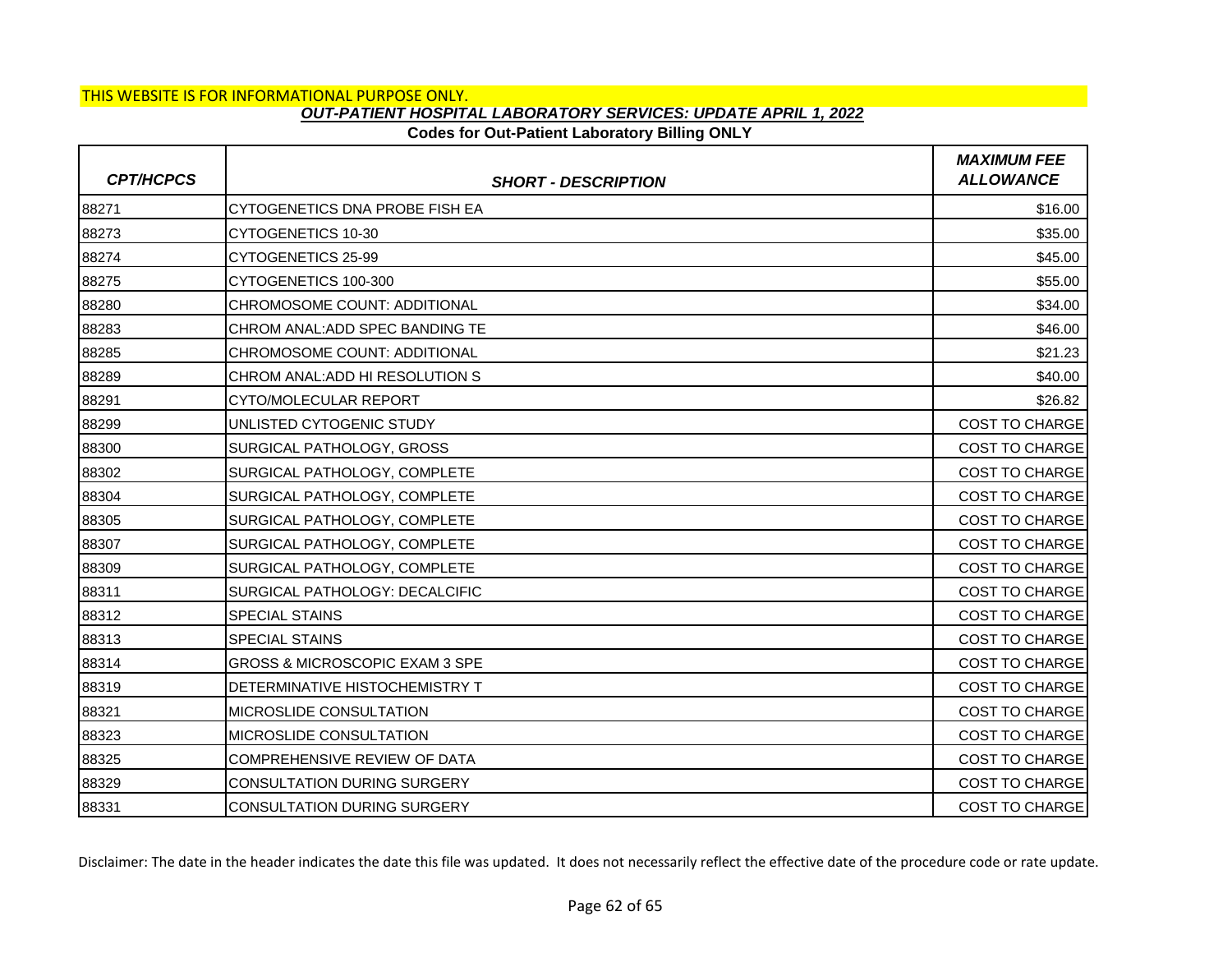### **Codes for Out-Patient Laboratory Billing ONLY**

| <b>CPT/HCPCS</b> | <b>SHORT - DESCRIPTION</b>                 | <b>MAXIMUM FEE</b><br><b>ALLOWANCE</b> |
|------------------|--------------------------------------------|----------------------------------------|
| 88332            | <b>CONSULTATION DURING SURGERY</b>         | <b>COST TO CHARGE</b>                  |
| 88333            | CYTOLOGIC EXAM (TOUCHPREP, SQUA            | \$80.06                                |
| 88334            | CYTOLOGIC EXAM EACH ADD SITE               | \$47.58                                |
| 88341            | SPECIAL STAINED SPECIMEN SLIDE             | \$79.80                                |
| 88342            | IMMUNOCYTOCHEMISTRY (INCLUDING             | <b>COST TO CHARGE</b>                  |
| 88344            | <b>SPECIAL STAINED SPECIMEN SLIDE</b>      | \$152.39                               |
| 88346            | <b>IMMUNOFLUORESCENT ST EA DIRECT</b>      | \$40.00                                |
| 88347            | IMMUNOFLUORESCENT ST EA ANT IN             | \$45.00                                |
| 88348            | <b>ELECTRON MICROSCOPY</b>                 | <b>COST TO CHARGE</b>                  |
| 88350            | <b>ANTIBODY EVALUATION</b>                 | <b>COST TO CHARGE</b>                  |
| 88355            | MORPHOMETRIC ANALYSIS: SKELETAL            | <b>COST TO CHARGE</b>                  |
| 88356            | <b>SKELETAL MUSCLE NERVE:MORPHOME</b>      | <b>COST TO CHARGE</b>                  |
| 88358            | <b>MORPHOMETRIC ANALYSIS TUMOR</b>         | <b>COST TO CHARGE</b>                  |
| 88360            | TUMOR-IMMUNO-EG, HER-2/NEU ESTR            | \$107.12                               |
| 88361            | TUMOR HER 2/NEU QUANT/OR SEMIQ             | \$94.00                                |
| 88362            | NERVE TEASING PREPARATIONS                 | <b>COST TO CHARGE</b>                  |
| 88363            | EXAMINATION AND SELECTION OF R             | \$19.16                                |
| 88364            | <b>CELL EXAMINATION</b>                    | \$123.24                               |
| 88365            | TISSUE IN SITU HYBRIDIZATION I             | \$47.25                                |
| 88366            | <b>CELL EXAMINATION</b>                    | \$250.86                               |
| 88367            | IN-SITU HYBIRD-QUANT-SEMI QUAT             | \$96.90                                |
| 88368            | IN SITU HYBIRD QUANT SEMI EACH             | \$112.58                               |
| 88369            | MICROSCOPIC GENETIC EXAMINATIO             | \$100.55                               |
| 88371            | <b>PROTEIN ANAL TISSUE, INT &amp; REPO</b> | <b>COST TO CHARGE</b>                  |
| 88372            | PROTEIN ANAL TISSUE: IMM PROBE             | <b>COST TO CHARGE</b>                  |
| 88373            | MICROSCOPIC GENETIC EXAMINATIO             | \$61.90                                |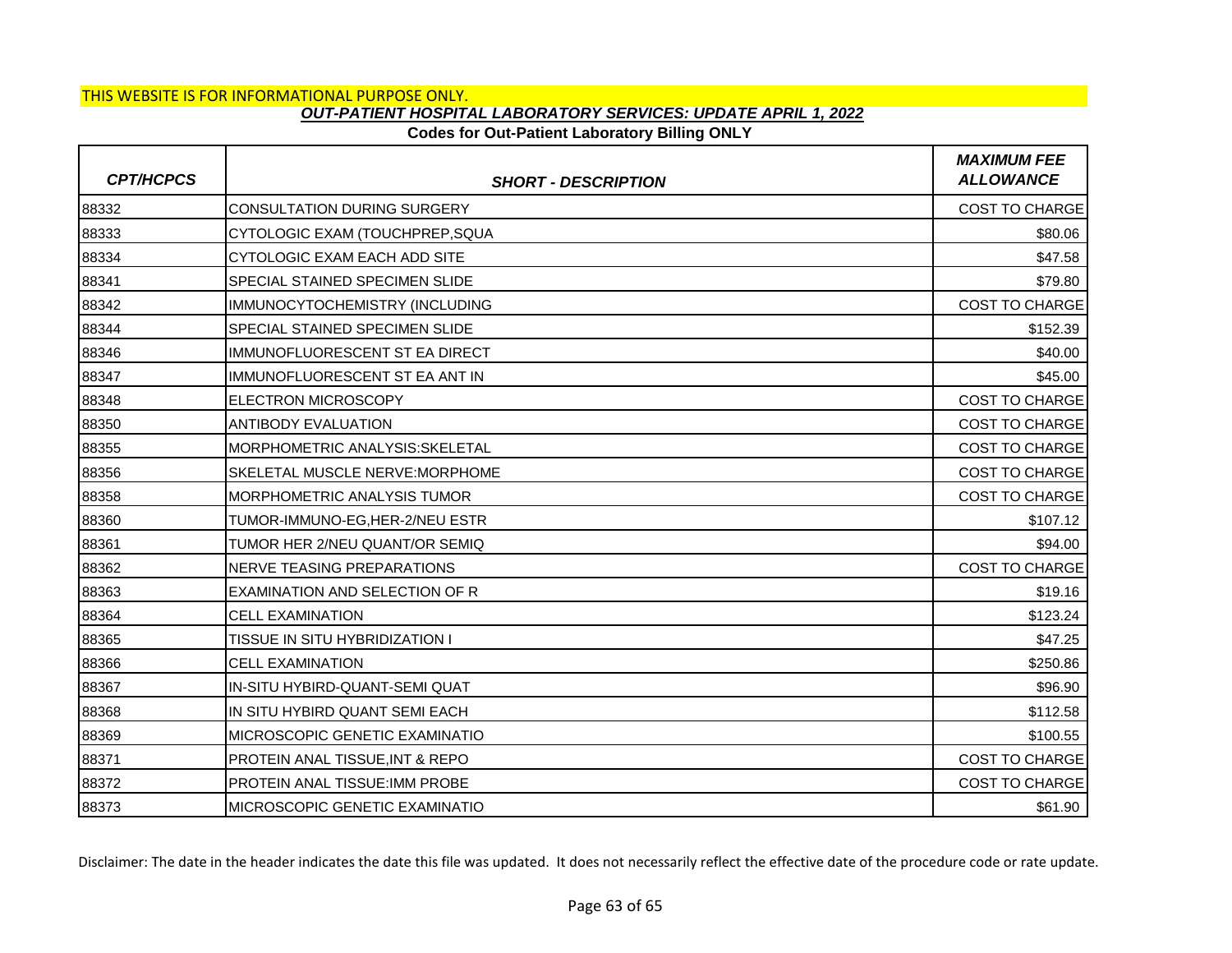## **Codes for Out-Patient Laboratory Billing ONLY**

| <b>CPT/HCPCS</b> | <b>SHORT - DESCRIPTION</b>             | <b>MAXIMUM FEE</b><br><b>ALLOWANCE</b> |
|------------------|----------------------------------------|----------------------------------------|
| 88374            | IMICROSCOPIC GENETIC EXAMINATIO        | \$302.94                               |
| 88377            | MICROSCOPIC GENETIC EXAMINATIO         | \$364.18                               |
| 88380            | <b>MICRODISSECTION</b>                 | <b>COST TO CHARGE</b>                  |
| 88381            | MICRODISSECTION (IE, SAMPLE PR         | \$175.91                               |
| 88387            | MACROSCOPIC EXAMINATION, DISSEC        | \$29.06                                |
| 88388            | <b>IMACROSCOPIC EXAMINATION.DISSEC</b> | \$31.34                                |
| 88399            | UNLISTED SURGICAL PATHOLOGY PR         | <b>COST TO CHARGE</b>                  |
| 88720            | <b>BILIRUBIN TOTAL TRANSCUTANEOUS</b>  | \$4.02                                 |
| 88738            | HEMOGLOBIN (HGB), QUANTITATIVE         | \$4.02                                 |
| 88740            | HEMOGLOBIN QUANTITATIVE TRANSC         | \$7.50                                 |
| 88741            | HEMOGLOBIN QUANTITATIVE TRANSC         | \$7.50                                 |
| 88749            | UNLISTED IN VIVO (EG TRANSCUTA         | <b>COST TO CHARGE</b>                  |
| 89049            | CAFFEINE HALOTHAWE INTREP AND          | \$228.80                               |
| 89050            | <b>BODY FLUID CELL COUNT</b>           | \$0.90                                 |
| 89051            | <b>BODY FLUID CELL COUNT</b>           | \$0.90                                 |
| 89055            | LEUKOCYTE COUNT, FECAL                 | \$4.76                                 |
| 89060            | CRYSTAL IDENTIFICATION BY COMP         | \$8.50                                 |
| 89125            | <b>SPECIMEN FAT STAIN</b>              | \$0.60                                 |
| 89160            | <b>EXAM FECES FOR MEAT FIBERS</b>      | \$2.10                                 |
| 89190            | NASAL SMEAR FOR EOSINOPHILS            | \$2.20                                 |
| 89205            | OCCULT BLOOD, ANY SOURCE EXCEPT        | \$1.20                                 |
| 89220            | SPUTUM OBTAINING SPEC AEROSOL          | \$8.00                                 |
| 89230            | <b>SWEAT COLLECTION IONTOPHORESIS</b>  | \$2.12                                 |
| 89310            | <b>SEMEN ANALYSIS</b>                  | \$4.80                                 |
| 89320            | <b>COMPLETE SEMEN ANALYSIS</b>         | \$9.00                                 |
| 89321            | <b>SEMEN ANALYSIS</b>                  | \$9.00                                 |